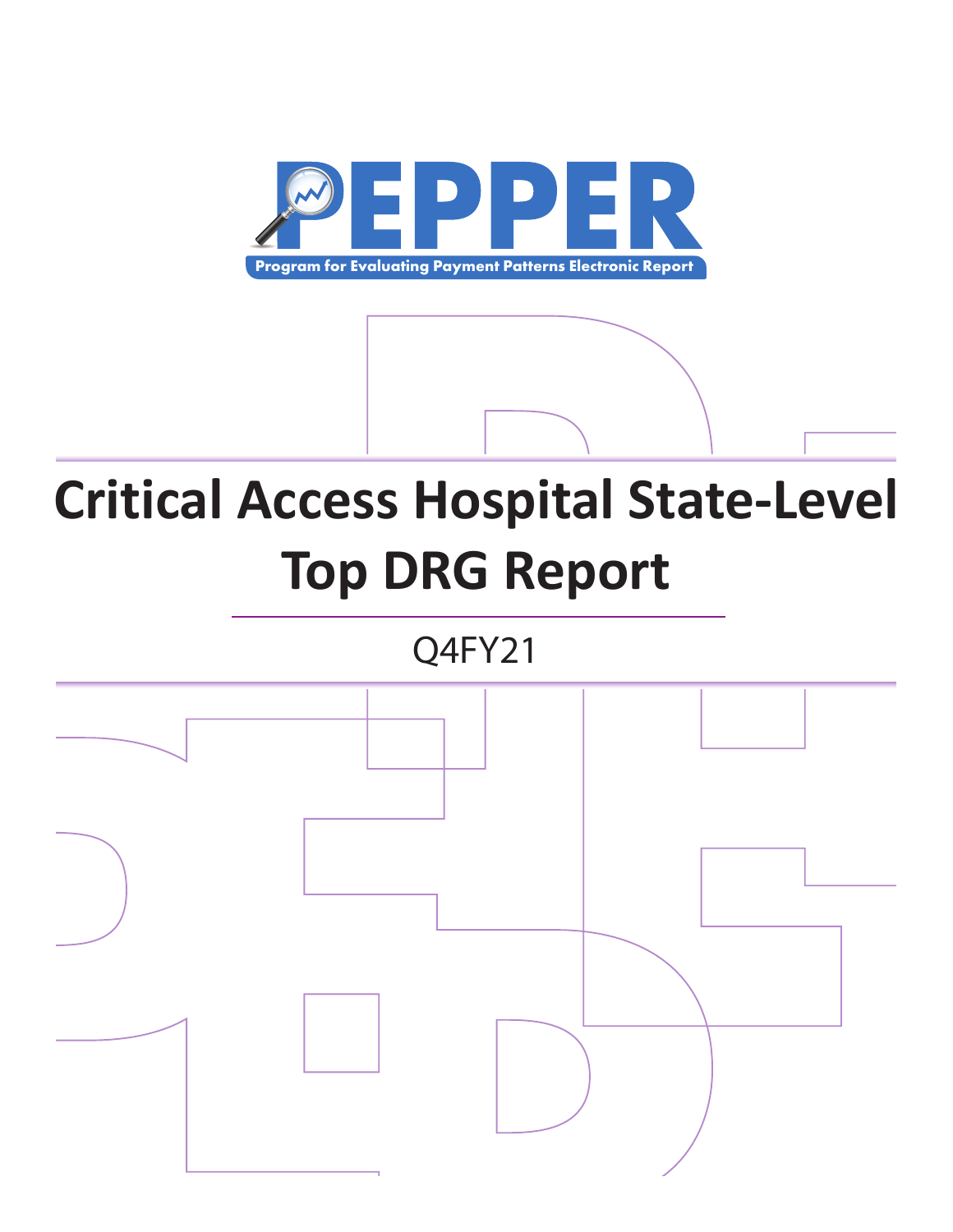# **Critical Access Hospital Q4FY21 Top DRGs Alaska 1**

# **Top DRGs for Discharges in Most Recent Fiscal Year, FY2021, Alaska, 13 Hospitals**

| <b>DRG code and Description</b>                                                       | <b>Total</b><br><b>Discharges</b><br>for DRG | Proportion<br>οf<br><b>Discharges</b><br>for Each<br>DRG to<br><b>Total</b><br><b>Discharges</b> | Average<br>Length<br>of Stay<br>for<br>Each<br><b>DRG</b> |
|---------------------------------------------------------------------------------------|----------------------------------------------|--------------------------------------------------------------------------------------------------|-----------------------------------------------------------|
| 871 : Septicemia or severe sepsis w/o MV >96 hours w MCC                              | 94                                           | 5.9%                                                                                             | 4.7                                                       |
| 177 : Respiratory infections and inflammations w MCC                                  | 88                                           | 5.5%                                                                                             | 5.3                                                       |
| 292 : Heart failure and shock w CC                                                    | 48                                           | 3.0%                                                                                             | 3.6                                                       |
| 641 : Misc disorders of nutrition, metabolism, fluids and electrolytes w/o MCC        | 48                                           | 3.0%                                                                                             | 3.8                                                       |
| 872 : Septicemia or severe sepsis w/o MV >96 hours w/o MCC                            | 47                                           | 2.9%                                                                                             | 3.7                                                       |
| 392 : Esophagitis, gastroenteritis and misc digestive disorders w/o MCC               | 34                                           | 2.1%                                                                                             | 2.6                                                       |
| 178 : Respiratory infections and inflammations w CC                                   | 33                                           | 2.1%                                                                                             | 5                                                         |
| 190 : Chronic obstructive pulmonary disease w MCC                                     | 32                                           | 2.0%                                                                                             | 3.5                                                       |
| 291 : Heart failure and shock w MCC                                                   | 31                                           | 1.9%                                                                                             | 3.8                                                       |
| 378 : Gastrointestinal hemorrhage w CC                                                | 31                                           | 1.9%                                                                                             | 3.4                                                       |
| 690 : Kidney and urinary tract infections w/o MCC                                     | 31                                           | 1.9%                                                                                             | 3.8                                                       |
| 309 : Cardiac arrhythmia and conduction disorders w CC                                | 29                                           | 1.8%                                                                                             | 3.1                                                       |
| 189 : Pulmonary edema and respiratory failure                                         | 28                                           | 1.8%                                                                                             | 5.3                                                       |
| 603 : Cellulitis w/o MCC                                                              | 28                                           | 1.8%                                                                                             | 3.8                                                       |
| 194 : Simple pneumonia and pleurisy w CC                                              | 27                                           | 1.7%                                                                                             | 4.9                                                       |
| 470 : Major hip and knee joint replacement or reattachment of lower extremity w/o MCC | 25                                           | 1.6%                                                                                             | 3                                                         |
| 065 : Intracranial hemorrhage or cerebral infarction w CC or tPA in 24 hours          | 24                                           | 1.5%                                                                                             | 3.2                                                       |
| 191 : Chronic obstructive pulmonary disease w CC                                      | 23                                           | 1.4%                                                                                             | 2.9                                                       |
| 897 : Alcohol, drug abuse or dependence w/o rehabilitation therapy w/o MCC            | 23                                           | 1.4%                                                                                             | 2.7                                                       |
| 948 : Signs and symptoms w/o MCC                                                      | 23                                           | 1.4%                                                                                             | 4.7                                                       |
| <b>Top DRGs Statewide</b>                                                             | 747                                          | 46.8%                                                                                            | 4                                                         |
| <b>All DRGs Statewide</b>                                                             | 1,596                                        | 100.0%                                                                                           | 4                                                         |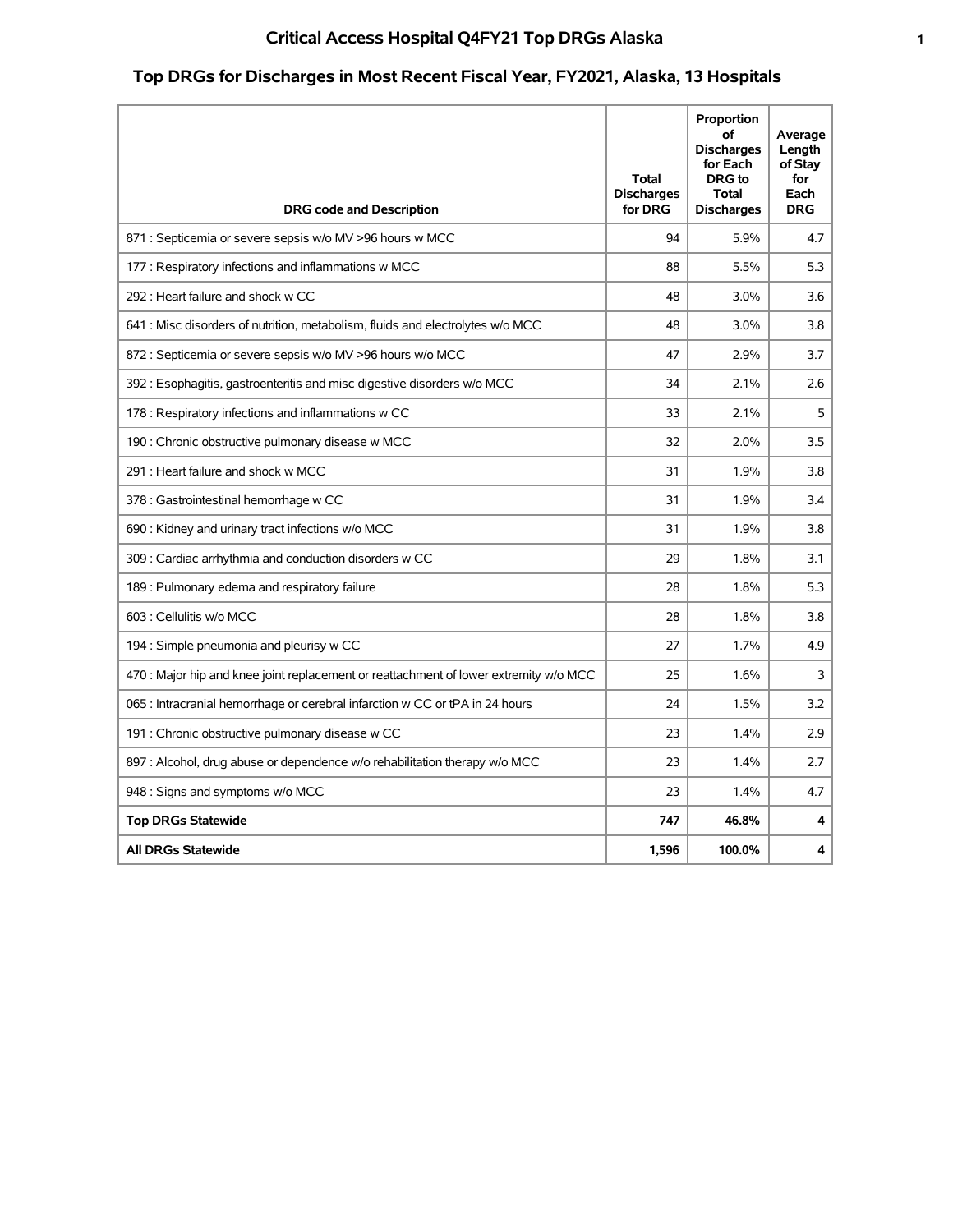### **Critical Access Hospital Q4FY21 Top DRGs Alabama 2**

# **Top DRGs for Discharges in Most Recent Fiscal Year, FY2021, Alabama, 5 Hospitals**

| <b>DRG code and Description</b>                                  | Total<br><b>Discharges</b><br>for DRG | Proportion<br>οf<br><b>Discharges</b><br>for Each<br>DRG to<br>Total<br><b>Discharges</b> | Average<br>Length<br>of Stay<br>for<br>Each<br><b>DRG</b> |
|------------------------------------------------------------------|---------------------------------------|-------------------------------------------------------------------------------------------|-----------------------------------------------------------|
| 177 : Respiratory infections and inflammations w MCC             | 78                                    | 16.2%                                                                                     | 5.6                                                       |
| 895 : Alcohol, drug abuse or dependence w rehabilitation therapy | 41                                    | 8.5%                                                                                      | 3.8                                                       |
| 871 : Septicemia or severe sepsis w/o MV >96 hours w MCC         | 28                                    | 5.8%                                                                                      | 6.3                                                       |
| 690 : Kidney and urinary tract infections w/o MCC                | 27                                    | 5.6%                                                                                      | 3.7                                                       |
| 193 : Simple pneumonia and pleurisy w MCC                        | 19                                    | 3.9%                                                                                      | 4.1                                                       |
| 291 : Heart failure and shock w MCC                              | 19                                    | 3.9%                                                                                      | 3.6                                                       |
| 194 : Simple pneumonia and pleurisy w CC                         | 17                                    | 3.5%                                                                                      | 3.8                                                       |
| 603 : Cellulitis w/o MCC                                         | 15                                    | 3.1%                                                                                      | 3.4                                                       |
| 682 : Renal failure w MCC                                        | 11                                    | 2.3%                                                                                      | 2.9                                                       |
| 948 : Signs and symptoms w/o MCC                                 | 11                                    | 2.3%                                                                                      | 2.9                                                       |
| <b>Top DRGs Statewide</b>                                        | 266                                   | 55.1%                                                                                     | 4.5                                                       |
| <b>All DRGs Statewide</b>                                        | 483                                   | 100.0%                                                                                    | 4.1                                                       |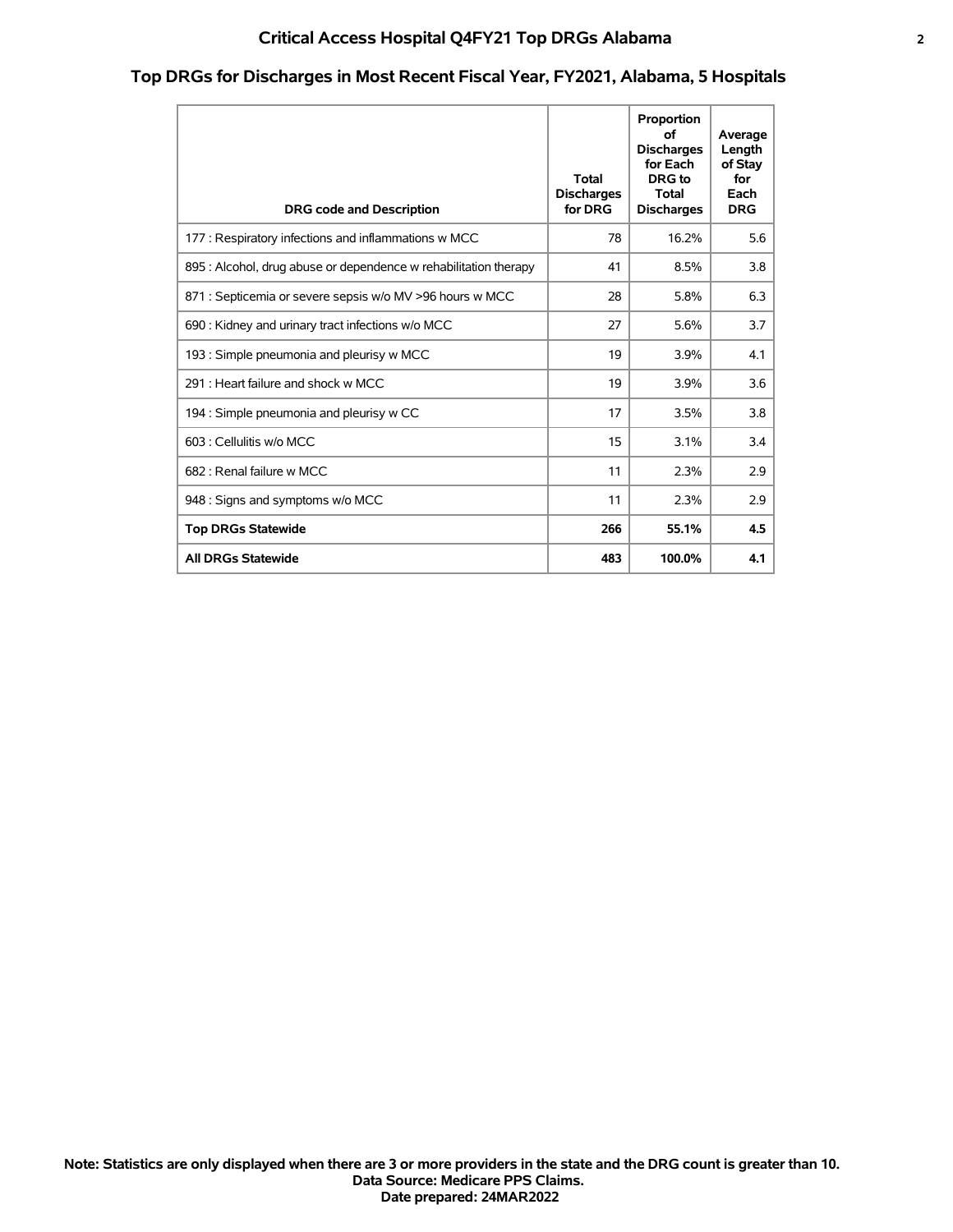## **Critical Access Hospital Q4FY21 Top DRGs Arkansas 3**

# **Top DRGs for Discharges in Most Recent Fiscal Year, FY2021, Arkansas, 28 Hospitals**

| <b>DRG code and Description</b>                                                | Total<br><b>Discharges</b><br>for DRG | Proportion<br>οf<br><b>Discharges</b><br>for Each<br>DRG to<br>Total<br><b>Discharges</b> | Average<br>Length<br>of Stay<br>for<br>Each<br><b>DRG</b> |
|--------------------------------------------------------------------------------|---------------------------------------|-------------------------------------------------------------------------------------------|-----------------------------------------------------------|
| 177 : Respiratory infections and inflammations w MCC                           | 564                                   | 12.0%                                                                                     | 5                                                         |
| 690 : Kidney and urinary tract infections w/o MCC                              | 252                                   | 5.4%                                                                                      | 4                                                         |
| 871 : Septicemia or severe sepsis w/o MV >96 hours w MCC                       | 195                                   | 4.1%                                                                                      | 4.3                                                       |
| 194 : Simple pneumonia and pleurisy w CC                                       | 185                                   | 3.9%                                                                                      | 4.1                                                       |
| 641 : Misc disorders of nutrition, metabolism, fluids and electrolytes w/o MCC | 165                                   | 3.5%                                                                                      | 3.7                                                       |
| 291 : Heart failure and shock w MCC                                            | 143                                   | 3.0%                                                                                      | 3.5                                                       |
| 872 : Septicemia or severe sepsis w/o MV >96 hours w/o MCC                     | 121                                   | 2.6%                                                                                      | 3.6                                                       |
| 603 : Cellulitis w/o MCC                                                       | 120                                   | 2.6%                                                                                      | 3.9                                                       |
| 392 : Esophagitis, gastroenteritis and misc digestive disorders w/o MCC        | 117                                   | 2.5%                                                                                      | 3.2                                                       |
| 292 : Heart failure and shock w CC                                             | 109                                   | 2.3%                                                                                      | 3.5                                                       |
| 948 : Signs and symptoms w/o MCC                                               | 102                                   | 2.2%                                                                                      | 4                                                         |
| 178 : Respiratory infections and inflammations w CC                            | 96                                    | 2.0%                                                                                      | 4.9                                                       |
| 193 : Simple pneumonia and pleurisy w MCC                                      | 96                                    | 2.0%                                                                                      | 4.4                                                       |
| 189 : Pulmonary edema and respiratory failure                                  | 88                                    | 1.9%                                                                                      | 3.6                                                       |
| 195 : Simple pneumonia and pleurisy w/o CC/MCC                                 | 86                                    | 1.8%                                                                                      | 3.5                                                       |
| 689 : Kidney and urinary tract infections w MCC                                | 86                                    | 1.8%                                                                                      | 4.1                                                       |
| 190 : Chronic obstructive pulmonary disease w MCC                              | 79                                    | 1.7%                                                                                      | 3.9                                                       |
| 179 : Respiratory infections and inflammations w/o CC/MCC                      | 73                                    | 1.6%                                                                                      | 4.4                                                       |
| 293 : Heart failure and shock w/o CC/MCC                                       | 65                                    | 1.4%                                                                                      | 3.5                                                       |
| 683 : Renal failure w CC                                                       | 59                                    | 1.3%                                                                                      | 3.6                                                       |
| <b>Top DRGs Statewide</b>                                                      | 2,801                                 | 59.5%                                                                                     | 4.1                                                       |
| <b>All DRGs Statewide</b>                                                      | 4,710                                 | 100.0%                                                                                    | 3.9                                                       |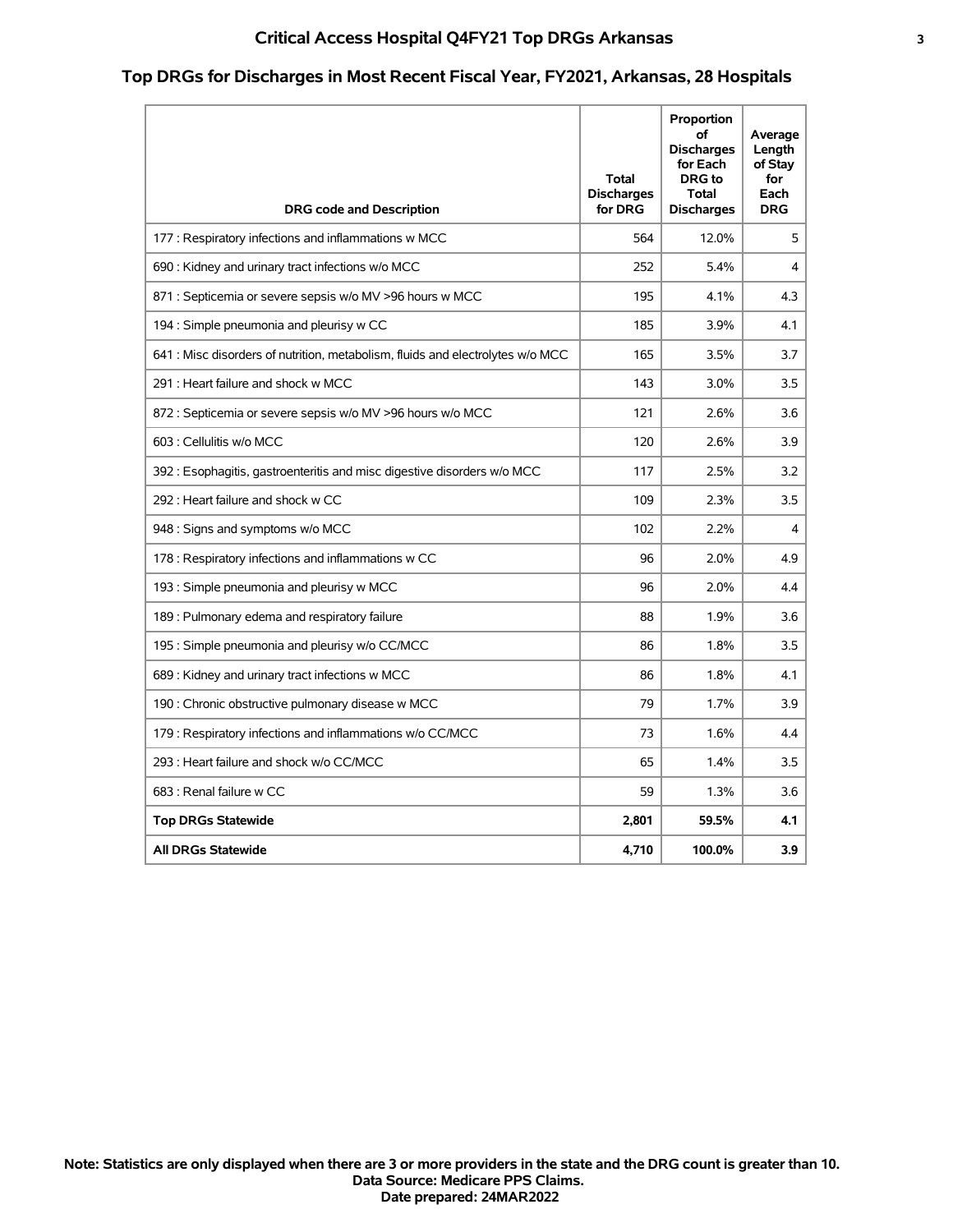## **Critical Access Hospital Q4FY21 Top DRGs Arizona 4**

#### **Top DRGs for Discharges in Most Recent Fiscal Year, FY2021, Arizona, 15 Hospitals**

| <b>DRG code and Description</b>                                                | Total<br><b>Discharges</b><br>for DRG | Proportion<br>οf<br><b>Discharges</b><br>for Each<br><b>DRG</b> to<br><b>Total</b><br><b>Discharges</b> | Average<br>Length<br>of Stay<br>for<br>Each<br><b>DRG</b> |
|--------------------------------------------------------------------------------|---------------------------------------|---------------------------------------------------------------------------------------------------------|-----------------------------------------------------------|
|                                                                                |                                       |                                                                                                         |                                                           |
| 177 : Respiratory infections and inflammations w MCC                           | 448                                   | 20.0%                                                                                                   | 5.4                                                       |
| 871 : Septicemia or severe sepsis w/o MV >96 hours w MCC                       | 143                                   | 6.4%                                                                                                    | 4.4                                                       |
| 690 : Kidney and urinary tract infections w/o MCC                              | 77                                    | 3.4%                                                                                                    | 3                                                         |
| 872 : Septicemia or severe sepsis w/o MV >96 hours w/o MCC                     | 74                                    | 3.3%                                                                                                    | 3                                                         |
| 193 : Simple pneumonia and pleurisy w MCC                                      | 63                                    | 2.8%                                                                                                    | 3.8                                                       |
| 291 : Heart failure and shock w MCC                                            | 52                                    | 2.3%                                                                                                    | 3.5                                                       |
| 194 : Simple pneumonia and pleurisy w CC                                       | 50                                    | 2.2%                                                                                                    | 3.4                                                       |
| 641 : Misc disorders of nutrition, metabolism, fluids and electrolytes w/o MCC | 49                                    | 2.2%                                                                                                    | 2.7                                                       |
| 603 : Cellulitis w/o MCC                                                       | 44                                    | 2.0%                                                                                                    | 3.2                                                       |
| 392 : Esophagitis, gastroenteritis and misc digestive disorders w/o MCC        | 36                                    | 1.6%                                                                                                    | 2.1                                                       |
| 189 : Pulmonary edema and respiratory failure                                  | 33                                    | 1.5%                                                                                                    | 4.1                                                       |
| 178 : Respiratory infections and inflammations w CC                            | 31                                    | 1.4%                                                                                                    | 3.1                                                       |
| 195 : Simple pneumonia and pleurisy w/o CC/MCC                                 | 31                                    | 1.4%                                                                                                    | 3.2                                                       |
| 683 : Renal failure w CC                                                       | 28                                    | 1.3%                                                                                                    | 3                                                         |
| 190 : Chronic obstructive pulmonary disease w MCC                              | 25                                    | 1.1%                                                                                                    | 2.4                                                       |
| 292 : Heart failure and shock w CC                                             | 25                                    | 1.1%                                                                                                    | 3.6                                                       |
| 682 : Renal failure w MCC                                                      | 23                                    | 1.0%                                                                                                    | 2.9                                                       |
| 309 : Cardiac arrhythmia and conduction disorders w CC                         | 21                                    | 0.9%                                                                                                    | 2.8                                                       |
| 378 : Gastrointestinal hemorrhage w CC                                         | 21                                    | 0.9%                                                                                                    | 3.1                                                       |
| 640 : Misc disorders of nutrition, metabolism, fluids and electrolytes w MCC   | 19                                    | 0.9%                                                                                                    | 3.6                                                       |
| <b>Top DRGs Statewide</b>                                                      | 1,293                                 | 57.7%                                                                                                   | 4.1                                                       |
| <b>All DRGs Statewide</b>                                                      | 2,243                                 | 100.0%                                                                                                  | 3.9                                                       |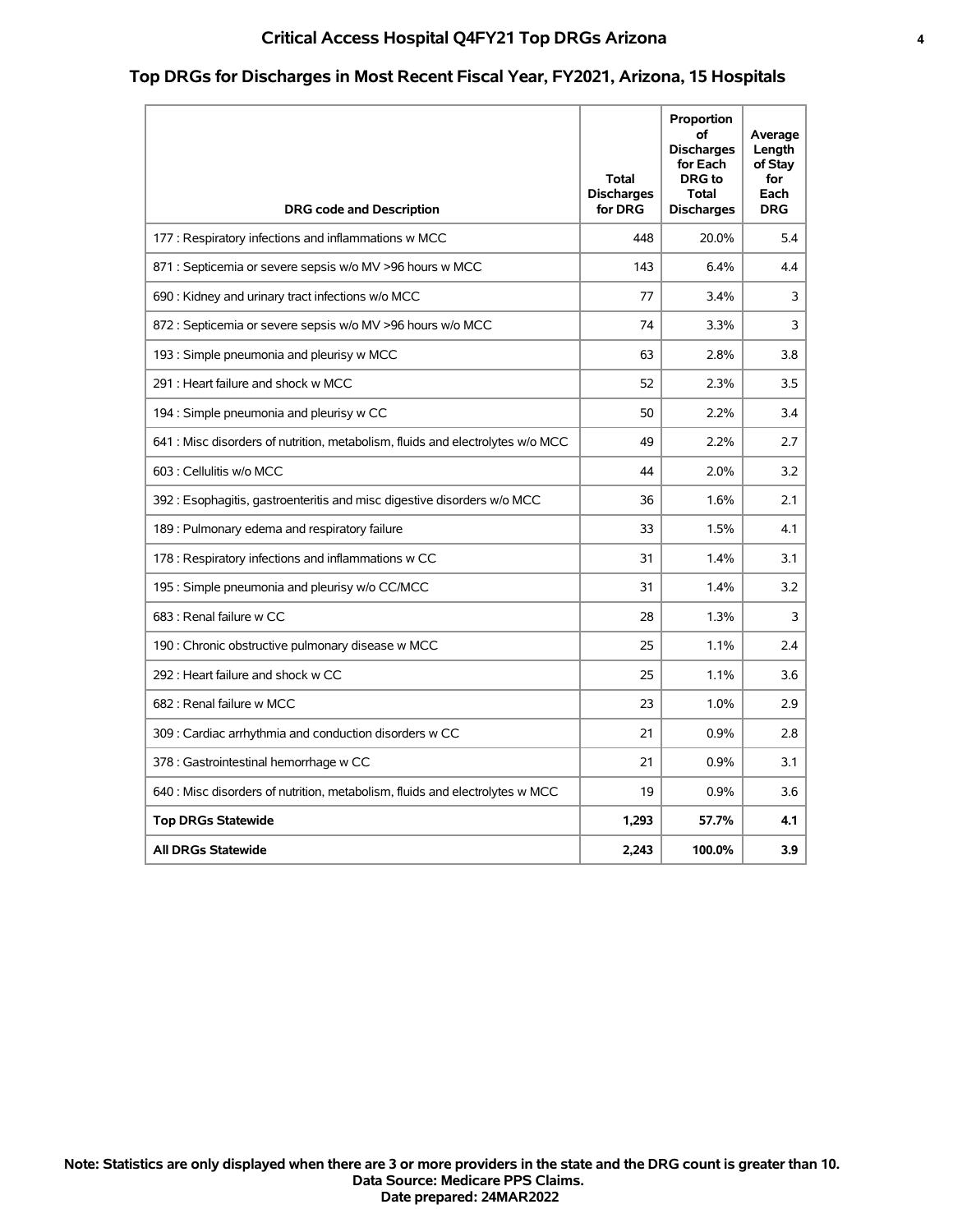## **Critical Access Hospital Q4FY21 Top DRGs California 5**

#### **Top DRGs for Discharges in Most Recent Fiscal Year, FY2021, California, 36 Hospitals**

| <b>DRG code and Description</b>                                                       | Total<br><b>Discharges</b><br>for DRG | Proportion<br>οf<br><b>Discharges</b><br>for Each<br><b>DRG</b> to<br><b>Total</b><br><b>Discharges</b> | Average<br>Lenath<br>of Stay<br>for<br>Each<br><b>DRG</b> |
|---------------------------------------------------------------------------------------|---------------------------------------|---------------------------------------------------------------------------------------------------------|-----------------------------------------------------------|
| 871 : Septicemia or severe sepsis w/o MV >96 hours w MCC                              | 651                                   | 7.1%                                                                                                    | 5                                                         |
| 177 : Respiratory infections and inflammations w MCC                                  | 639                                   | 7.0%                                                                                                    | 6.4                                                       |
| 872 : Septicemia or severe sepsis w/o MV >96 hours w/o MCC                            | 328                                   | 3.6%                                                                                                    | 3.7                                                       |
| 291 : Heart failure and shock w MCC                                                   | 323                                   | 3.5%                                                                                                    | 4.2                                                       |
| 470 : Major hip and knee joint replacement or reattachment of lower extremity w/o MCC | 313                                   | 3.4%                                                                                                    | 2.4                                                       |
| 690 : Kidney and urinary tract infections w/o MCC                                     | 248                                   | 2.7%                                                                                                    | 3.3                                                       |
| 189 : Pulmonary edema and respiratory failure                                         | 220                                   | 2.4%                                                                                                    | 4.2                                                       |
| 641 : Misc disorders of nutrition, metabolism, fluids and electrolytes w/o MCC        | 192                                   | 2.1%                                                                                                    | 3                                                         |
| 194 : Simple pneumonia and pleurisy w CC                                              | 175                                   | 1.9%                                                                                                    | 3.6                                                       |
| 603 : Cellulitis w/o MCC                                                              | 175                                   | 1.9%                                                                                                    | 3.9                                                       |
| 392 : Esophagitis, gastroenteritis and misc digestive disorders w/o MCC               | 165                                   | 1.8%                                                                                                    | 2.9                                                       |
| 193 : Simple pneumonia and pleurisy w MCC                                             | 154                                   | 1.7%                                                                                                    | 4                                                         |
| 292 : Heart failure and shock w CC                                                    | 145                                   | 1.6%                                                                                                    | 3.2                                                       |
| 190 : Chronic obstructive pulmonary disease w MCC                                     | 128                                   | 1.4%                                                                                                    | 3.7                                                       |
| 689 : Kidney and urinary tract infections w MCC                                       | 122                                   | 1.3%                                                                                                    | 4.5                                                       |
| 948 : Signs and symptoms w/o MCC                                                      | 122                                   | 1.3%                                                                                                    | 3                                                         |
| 683 : Renal failure w CC                                                              | 114                                   | 1.3%                                                                                                    | 3.5                                                       |
| 309 : Cardiac arrhythmia and conduction disorders w CC                                | 98                                    | 1.1%                                                                                                    | 2.8                                                       |
| 378 : Gastrointestinal hemorrhage w CC                                                | 98                                    | 1.1%                                                                                                    | 3                                                         |
| 065 : Intracranial hemorrhage or cerebral infarction w CC or tPA in 24 hours          | 94                                    | 1.0%                                                                                                    | 3.8                                                       |
| <b>Top DRGs Statewide</b>                                                             | 4,504                                 | 49.4%                                                                                                   | 4.1                                                       |
| <b>All DRGs Statewide</b>                                                             | 9,115                                 | 100.0%                                                                                                  | 4.1                                                       |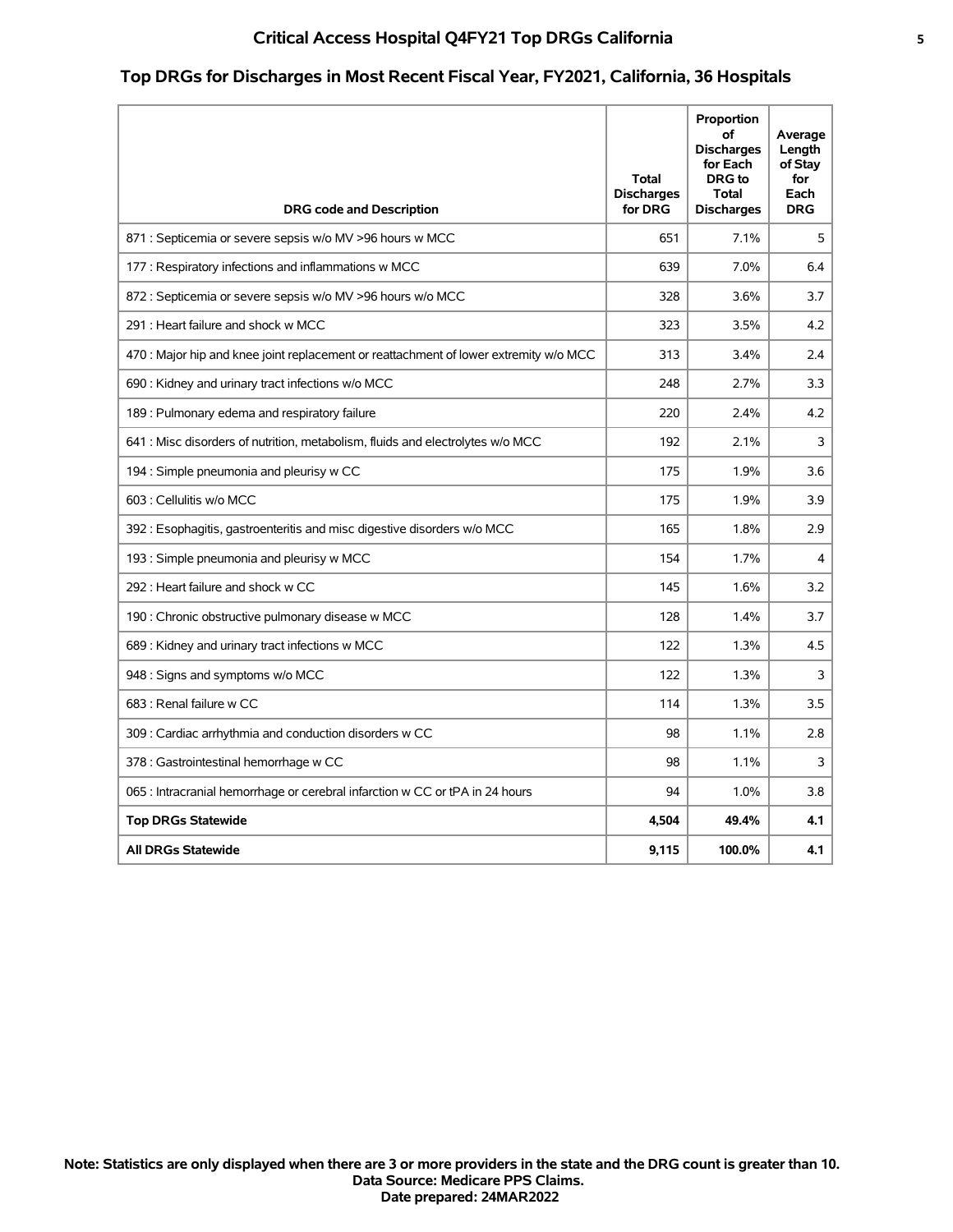## **Critical Access Hospital Q4FY21 Top DRGs Colorado 6**

## **Top DRGs for Discharges in Most Recent Fiscal Year, FY2021, Colorado, 32 Hospitals**

| <b>DRG code and Description</b>                                                       | <b>Total</b><br><b>Discharges</b><br>for DRG | Proportion<br>οf<br><b>Discharges</b><br>for Each<br><b>DRG</b> to<br><b>Total</b><br><b>Discharges</b> | Average<br>Length<br>of Stay<br>for<br>Each<br><b>DRG</b> |
|---------------------------------------------------------------------------------------|----------------------------------------------|---------------------------------------------------------------------------------------------------------|-----------------------------------------------------------|
| 177 : Respiratory infections and inflammations w MCC                                  | 485                                          | 10.2%                                                                                                   | 4.7                                                       |
| 470 : Major hip and knee joint replacement or reattachment of lower extremity w/o MCC | 192                                          | 4.0%                                                                                                    | 1.9                                                       |
| 871 : Septicemia or severe sepsis w/o MV >96 hours w MCC                              | 184                                          | 3.9%                                                                                                    | 3.8                                                       |
| 872 : Septicemia or severe sepsis w/o MV >96 hours w/o MCC                            | 142                                          | 3.0%                                                                                                    | 3.2                                                       |
| 690 : Kidney and urinary tract infections w/o MCC                                     | 133                                          | 2.8%                                                                                                    | 3.3                                                       |
| 291 : Heart failure and shock w MCC                                                   | 114                                          | 2.4%                                                                                                    | 3.4                                                       |
| 641 : Misc disorders of nutrition, metabolism, fluids and electrolytes w/o MCC        | 112                                          | 2.4%                                                                                                    | 3.1                                                       |
| 190 : Chronic obstructive pulmonary disease w MCC                                     | 93                                           | 2.0%                                                                                                    | 3.4                                                       |
| 193 : Simple pneumonia and pleurisy w MCC                                             | 90                                           | 1.9%                                                                                                    | 3.9                                                       |
| 194 : Simple pneumonia and pleurisy w CC                                              | 89                                           | 1.9%                                                                                                    | 3.4                                                       |
| 292 : Heart failure and shock w CC                                                    | 89                                           | 1.9%                                                                                                    | 3                                                         |
| 603 : Cellulitis w/o MCC                                                              | 89                                           | 1.9%                                                                                                    | 3.2                                                       |
| 948 : Signs and symptoms w/o MCC                                                      | 85                                           | 1.8%                                                                                                    | 3.4                                                       |
| 392 : Esophagitis, gastroenteritis and misc digestive disorders w/o MCC               | 84                                           | 1.8%                                                                                                    | 2.8                                                       |
| 178 : Respiratory infections and inflammations w CC                                   | 83                                           | 1.7%                                                                                                    | 3.9                                                       |
| 189 : Pulmonary edema and respiratory failure                                         | 67                                           | 1.4%                                                                                                    | 3.2                                                       |
| 179 : Respiratory infections and inflammations w/o CC/MCC                             | 62                                           | 1.3%                                                                                                    | 3.4                                                       |
| 689 : Kidney and urinary tract infections w MCC                                       | 57                                           | 1.2%                                                                                                    | 3.5                                                       |
| 552 : Medical back problems w/o MCC                                                   | 51                                           | 1.1%                                                                                                    | 3.4                                                       |
| 638 : Diabetes w CC                                                                   | 51                                           | 1.1%                                                                                                    | 3.3                                                       |
| <b>Top DRGs Statewide</b>                                                             | 2,352                                        | 49.4%                                                                                                   | 3.5                                                       |
| <b>All DRGs Statewide</b>                                                             | 4,758                                        | 100.0%                                                                                                  | 3.5                                                       |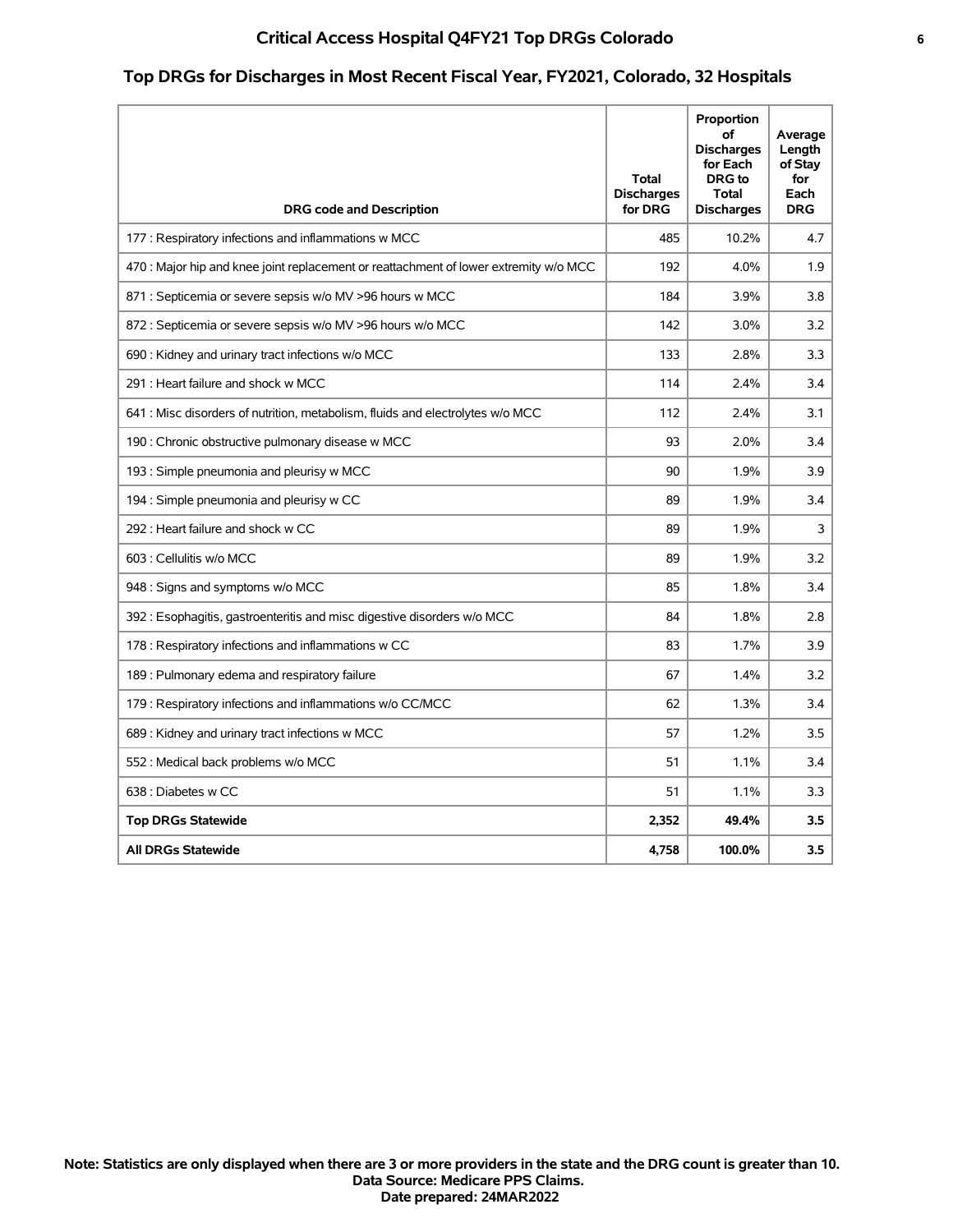## **Critical Access Hospital Q4FY21 Top DRGs Florida 7**

### **Top DRGs for Discharges in Most Recent Fiscal Year, FY2021, Florida, 10 Hospitals**

| <b>DRG code and Description</b>                                                | Total<br><b>Discharges</b><br>for DRG | Proportion<br>οf<br><b>Discharges</b><br>for Each<br><b>DRG</b> to<br><b>Total</b><br><b>Discharges</b> | Average<br>Length<br>of Stay<br>for<br>Each<br><b>DRG</b> |
|--------------------------------------------------------------------------------|---------------------------------------|---------------------------------------------------------------------------------------------------------|-----------------------------------------------------------|
| 177 : Respiratory infections and inflammations w MCC                           | 166                                   | 15.1%                                                                                                   | 6.5                                                       |
| 690 : Kidney and urinary tract infections w/o MCC                              | 72                                    | 6.5%                                                                                                    | 3.6                                                       |
| 194 : Simple pneumonia and pleurisy w CC                                       | 51                                    | 4.6%                                                                                                    | 3.9                                                       |
| 292 : Heart failure and shock w CC                                             | 38                                    | 3.5%                                                                                                    | 3.6                                                       |
| 871 : Septicemia or severe sepsis w/o MV >96 hours w MCC                       | 35                                    | 3.2%                                                                                                    | 4                                                         |
| 641 : Misc disorders of nutrition, metabolism, fluids and electrolytes w/o MCC | 34                                    | 3.1%                                                                                                    | 3                                                         |
| 190 : Chronic obstructive pulmonary disease w MCC                              | 32                                    | 2.9%                                                                                                    | 4.5                                                       |
| 291 : Heart failure and shock w MCC                                            | 31                                    | 2.8%                                                                                                    | 4.4                                                       |
| 392 : Esophagitis, gastroenteritis and misc digestive disorders w/o MCC        | 28                                    | 2.5%                                                                                                    | 3.2                                                       |
| 603 : Cellulitis w/o MCC                                                       | 28                                    | 2.5%                                                                                                    | 3.1                                                       |
| 689 : Kidney and urinary tract infections w MCC                                | 26                                    | 2.4%                                                                                                    | 3.8                                                       |
| 178 : Respiratory infections and inflammations w CC                            | 24                                    | 2.2%                                                                                                    | 5.5                                                       |
| 193 : Simple pneumonia and pleurisy w MCC                                      | 23                                    | 2.1%                                                                                                    | 4.6                                                       |
| 191 : Chronic obstructive pulmonary disease w CC                               | 19                                    | 1.7%                                                                                                    | 3.9                                                       |
| 872 : Septicemia or severe sepsis w/o MV >96 hours w/o MCC                     | 19                                    | 1.7%                                                                                                    | 4.3                                                       |
| 179 : Respiratory infections and inflammations w/o CC/MCC                      | 18                                    | 1.6%                                                                                                    | 5.3                                                       |
| 293 : Heart failure and shock w/o CC/MCC                                       | 18                                    | 1.6%                                                                                                    | 3.1                                                       |
| 948 : Signs and symptoms w/o MCC                                               | 18                                    | 1.6%                                                                                                    | 2.7                                                       |
| 189 : Pulmonary edema and respiratory failure                                  | 17                                    | 1.5%                                                                                                    | 3.4                                                       |
| 638 : Diabetes w CC                                                            | 17                                    | 1.5%                                                                                                    | 3.6                                                       |
| <b>Top DRGs Statewide</b>                                                      | 714                                   | 64.9%                                                                                                   | 4.4                                                       |
| <b>All DRGs Statewide</b>                                                      | 1,101                                 | 100.0%                                                                                                  | 4.2                                                       |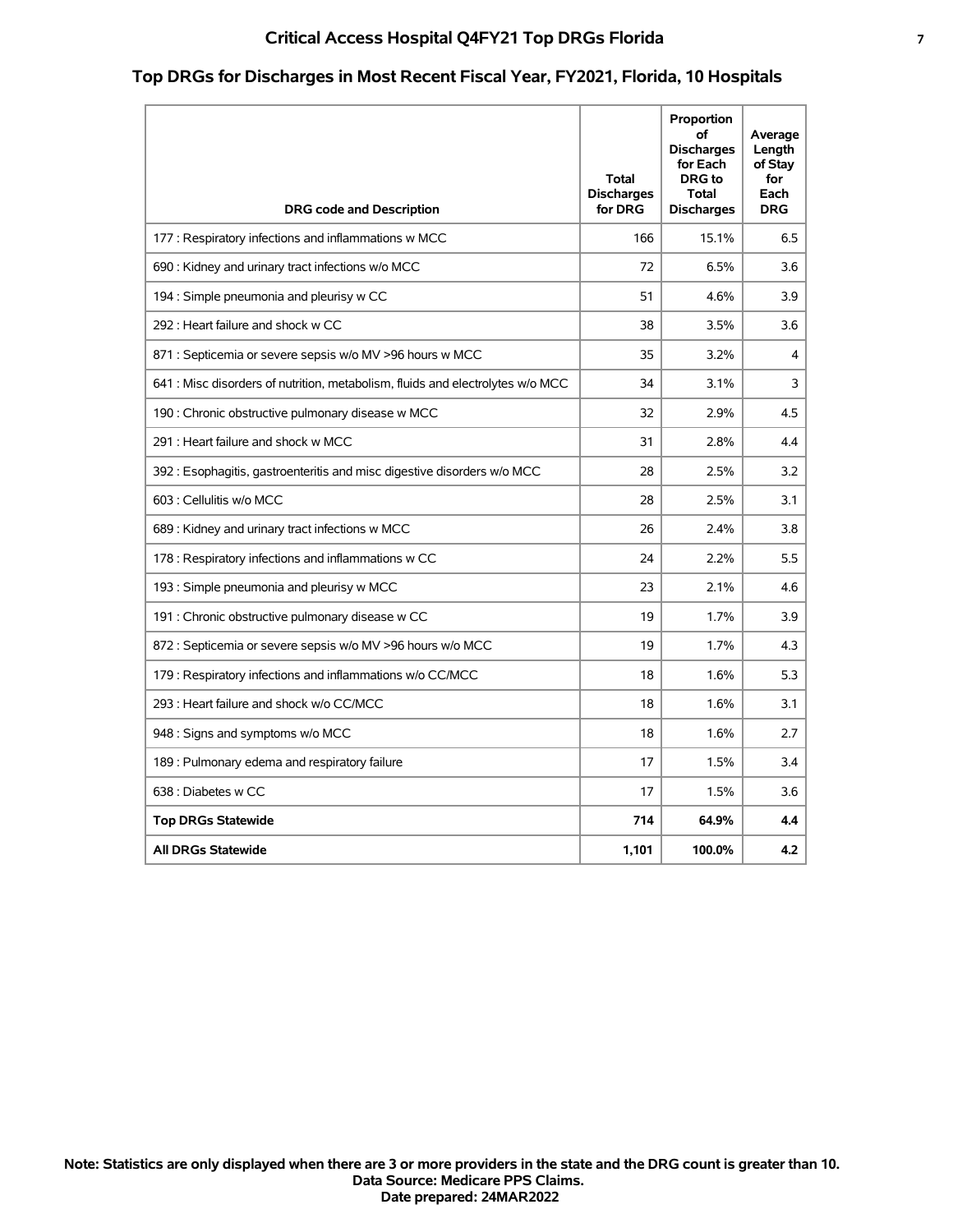## **Critical Access Hospital Q4FY21 Top DRGs Georgia 8**

### **Top DRGs for Discharges in Most Recent Fiscal Year, FY2021, Georgia, 30 Hospitals**

| <b>DRG code and Description</b>                                                       | <b>Total</b><br><b>Discharges</b><br>for DRG | Proportion<br>οf<br><b>Discharges</b><br>for Each<br><b>DRG</b> to<br><b>Total</b><br><b>Discharges</b> | Average<br>Length<br>of Stay<br>for<br>Each<br><b>DRG</b> |
|---------------------------------------------------------------------------------------|----------------------------------------------|---------------------------------------------------------------------------------------------------------|-----------------------------------------------------------|
| 177 : Respiratory infections and inflammations w MCC                                  | 571                                          | 18.1%                                                                                                   | 6                                                         |
| 690 : Kidney and urinary tract infections w/o MCC                                     | 149                                          | 4.7%                                                                                                    | 3.7                                                       |
| 871 : Septicemia or severe sepsis w/o MV >96 hours w MCC                              | 142                                          | 4.5%                                                                                                    | 4.7                                                       |
| 194 : Simple pneumonia and pleurisy w CC                                              | 128                                          | 4.1%                                                                                                    | 4.4                                                       |
| 641 : Misc disorders of nutrition, metabolism, fluids and electrolytes w/o MCC        | 105                                          | 3.3%                                                                                                    | 3.4                                                       |
| 193 : Simple pneumonia and pleurisy w MCC                                             | 97                                           | 3.1%                                                                                                    | 4.4                                                       |
| 872 : Septicemia or severe sepsis w/o MV >96 hours w/o MCC                            | 89                                           | 2.8%                                                                                                    | 4                                                         |
| 291 : Heart failure and shock w MCC                                                   | 83                                           | 2.6%                                                                                                    | 3.9                                                       |
| 292 : Heart failure and shock w CC                                                    | 77                                           | 2.4%                                                                                                    | 3.1                                                       |
| 812 : Red blood cell disorders w/o MCC                                                | 66                                           | 2.1%                                                                                                    | 2.8                                                       |
| 189 : Pulmonary edema and respiratory failure                                         | 58                                           | 1.8%                                                                                                    | 4.4                                                       |
| 603 : Cellulitis w/o MCC                                                              | 56                                           | 1.8%                                                                                                    | 3.7                                                       |
| 392 : Esophagitis, gastroenteritis and misc digestive disorders w/o MCC               | 54                                           | 1.7%                                                                                                    | 2.9                                                       |
| 190 : Chronic obstructive pulmonary disease w MCC                                     | 53                                           | 1.7%                                                                                                    | 3.4                                                       |
| 195 : Simple pneumonia and pleurisy w/o CC/MCC                                        | 49                                           | 1.6%                                                                                                    | 3.7                                                       |
| 178 : Respiratory infections and inflammations w CC                                   | 48                                           | 1.5%                                                                                                    | 4.4                                                       |
| 683 : Renal failure w CC                                                              | 46                                           | 1.5%                                                                                                    | 3.4                                                       |
| 470 : Major hip and knee joint replacement or reattachment of lower extremity w/o MCC | 39                                           | 1.2%                                                                                                    | 2.4                                                       |
| 689 : Kidney and urinary tract infections w MCC                                       | 38                                           | 1.2%                                                                                                    | 4.7                                                       |
| 682 : Renal failure w MCC                                                             | 34                                           | 1.1%                                                                                                    | 5.4                                                       |
| <b>Top DRGs Statewide</b>                                                             | 1,982                                        | 62.8%                                                                                                   | 4.5                                                       |
| <b>All DRGs Statewide</b>                                                             | 3,157                                        | 100.0%                                                                                                  | 4.3                                                       |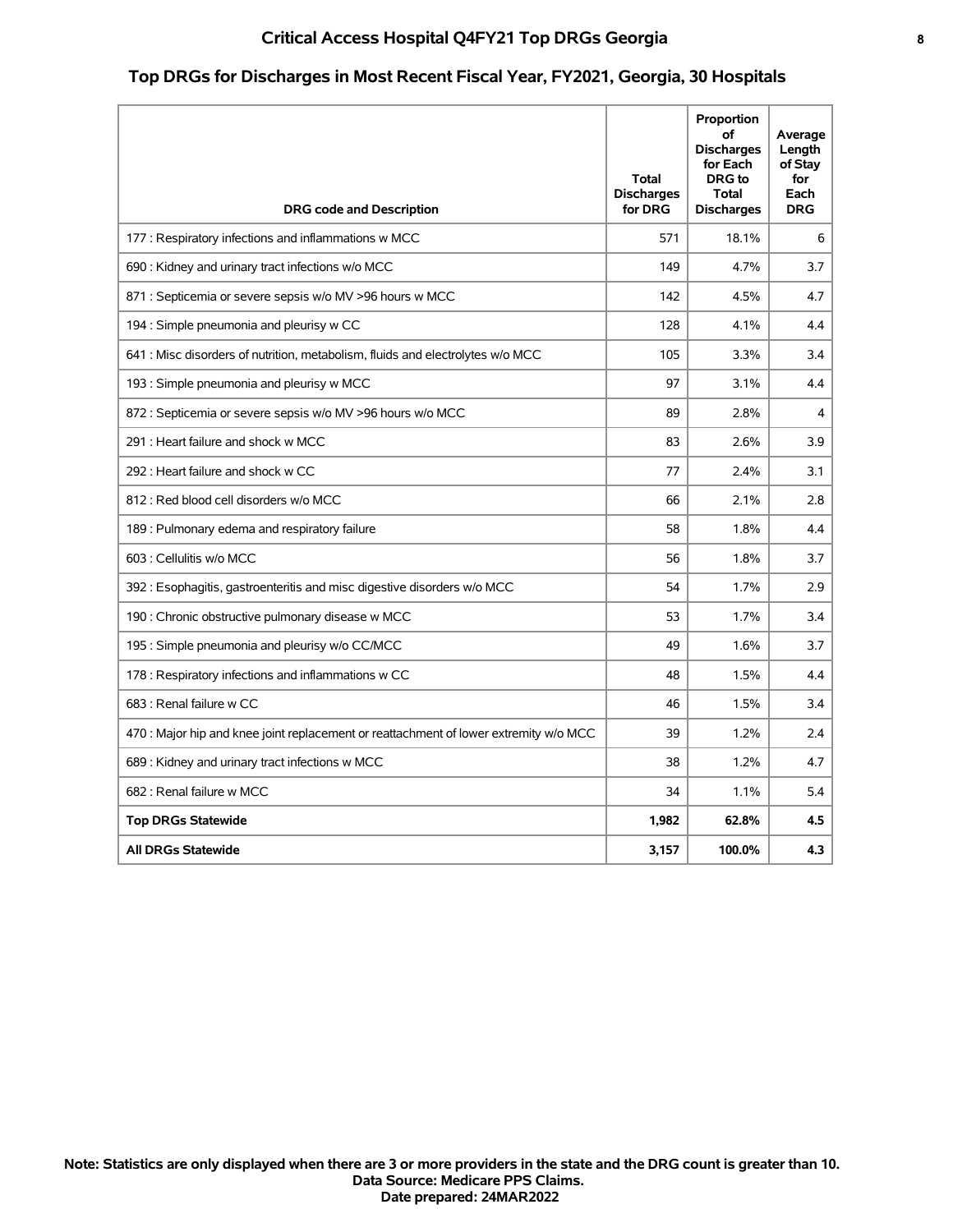## **Critical Access Hospital Q4FY21 Top DRGs Hawaii 9**

## **Top DRGs for Discharges in Most Recent Fiscal Year, FY2021, Hawaii, 6 Hospitals**

| <b>DRG code and Description</b>                          | Total<br><b>Discharges</b><br>for DRG | Proportion<br>Ωf<br><b>Discharges</b><br>for Each<br>DRG to<br>Total<br><b>Discharges</b> | Average<br>Length<br>of Stay<br>for<br>Each<br><b>DRG</b> |
|----------------------------------------------------------|---------------------------------------|-------------------------------------------------------------------------------------------|-----------------------------------------------------------|
| 871 : Septicemia or severe sepsis w/o MV >96 hours w MCC | 12                                    | 12.5%                                                                                     | 6.3                                                       |
| <b>Top DRGs Statewide</b>                                | 12                                    | 12.5%                                                                                     | 6.3                                                       |
| <b>All DRGs Statewide</b>                                | 96                                    | 100.0%                                                                                    | 4.2                                                       |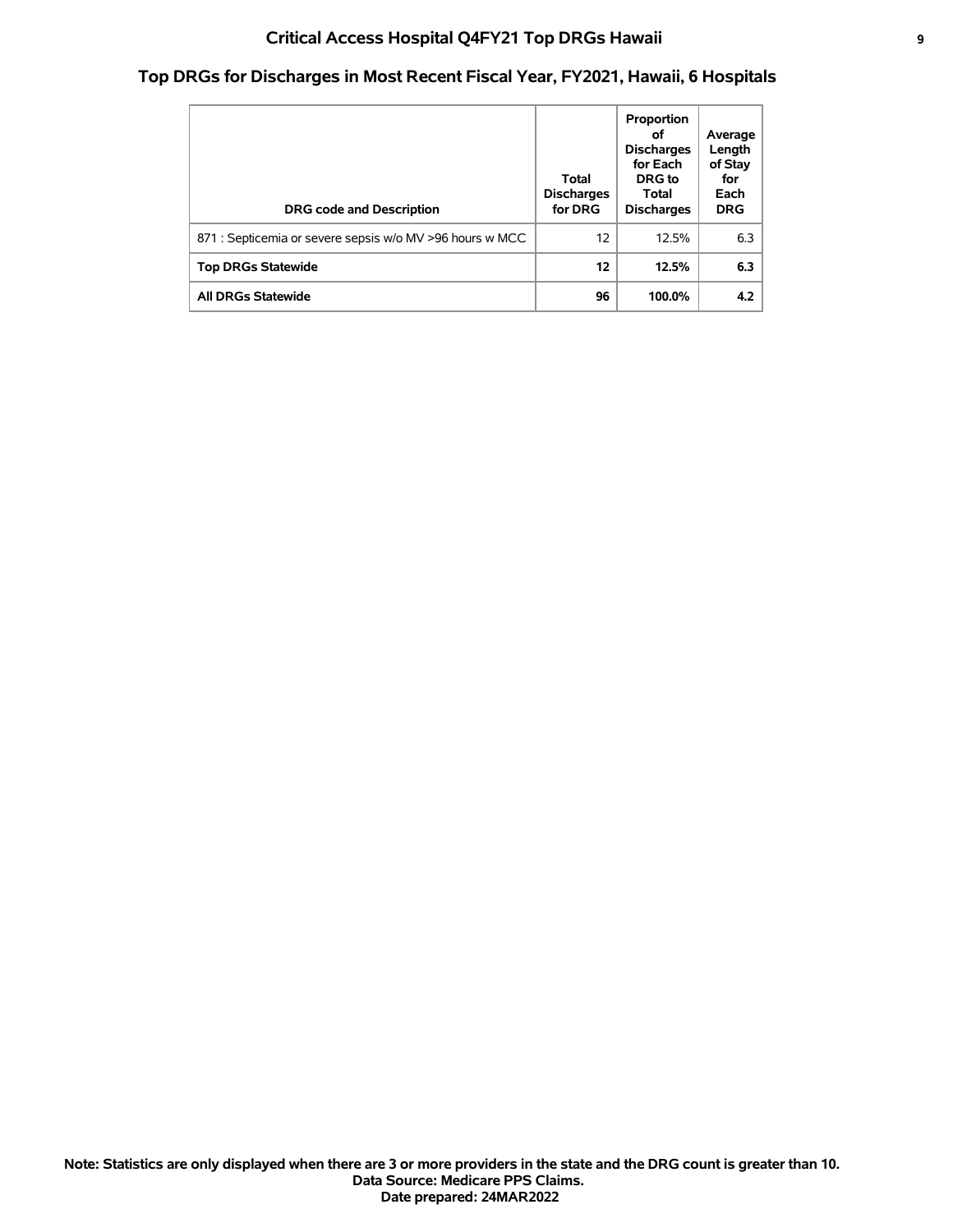## **Critical Access Hospital Q4FY21 Top DRGs Iowa 10**

#### **Top DRGs for Discharges in Most Recent Fiscal Year, FY2021, Iowa, 82 Hospitals**

| <b>DRG code and Description</b>                                                       | <b>Total</b><br><b>Discharges</b><br>for DRG | Proportion<br>οf<br><b>Discharges</b><br>for Each<br><b>DRG</b> to<br><b>Total</b><br><b>Discharges</b> | Average<br>Length<br>of Stay<br>for<br>Each<br><b>DRG</b> |
|---------------------------------------------------------------------------------------|----------------------------------------------|---------------------------------------------------------------------------------------------------------|-----------------------------------------------------------|
| 177 : Respiratory infections and inflammations w MCC                                  | 1.645                                        | 11.5%                                                                                                   | 4.7                                                       |
| 690 : Kidney and urinary tract infections w/o MCC                                     | 578                                          | 4.1%                                                                                                    | 3.2                                                       |
| 194 : Simple pneumonia and pleurisy w CC                                              | 575                                          | 4.0%                                                                                                    | 3.7                                                       |
| 470 : Major hip and knee joint replacement or reattachment of lower extremity w/o MCC | 495                                          | 3.5%                                                                                                    | 1.8                                                       |
| 871 : Septicemia or severe sepsis w/o MV >96 hours w MCC                              | 475                                          | 3.3%                                                                                                    | 4                                                         |
| 872 : Septicemia or severe sepsis w/o MV >96 hours w/o MCC                            | 424                                          | 3.0%                                                                                                    | 3.4                                                       |
| 178 : Respiratory infections and inflammations w CC                                   | 408                                          | 2.9%                                                                                                    | 3.7                                                       |
| 641 : Misc disorders of nutrition, metabolism, fluids and electrolytes w/o MCC        | 396                                          | 2.8%                                                                                                    | 2.8                                                       |
| 603 : Cellulitis w/o MCC                                                              | 394                                          | 2.8%                                                                                                    | 3.6                                                       |
| 292 : Heart failure and shock w CC                                                    | 351                                          | 2.5%                                                                                                    | 3.6                                                       |
| 291 : Heart failure and shock w MCC                                                   | 337                                          | 2.4%                                                                                                    | 3.7                                                       |
| 193 : Simple pneumonia and pleurisy w MCC                                             | 312                                          | 2.2%                                                                                                    | 4                                                         |
| 189 : Pulmonary edema and respiratory failure                                         | 306                                          | 2.2%                                                                                                    | 3.4                                                       |
| 392 : Esophagitis, gastroenteritis and misc digestive disorders w/o MCC               | 298                                          | 2.1%                                                                                                    | 2.9                                                       |
| 948 : Signs and symptoms w/o MCC                                                      | 250                                          | 1.8%                                                                                                    | 3.3                                                       |
| 179 : Respiratory infections and inflammations w/o CC/MCC                             | 222                                          | 1.6%                                                                                                    | 3.6                                                       |
| 195 : Simple pneumonia and pleurisy w/o CC/MCC                                        | 219                                          | 1.5%                                                                                                    | 3.4                                                       |
| 689 : Kidney and urinary tract infections w MCC                                       | 197                                          | 1.4%                                                                                                    | 3.5                                                       |
| 683 : Renal failure w CC                                                              | 194                                          | 1.4%                                                                                                    | 2.9                                                       |
| 065 : Intracranial hemorrhage or cerebral infarction w CC or tPA in 24 hours          | 192                                          | 1.4%                                                                                                    | 3.2                                                       |
| <b>Top DRGs Statewide</b>                                                             | 8,268                                        | 58.0%                                                                                                   | 3.6                                                       |
| All DRGs Statewide                                                                    | 14,255                                       | 100.0%                                                                                                  | 3.5                                                       |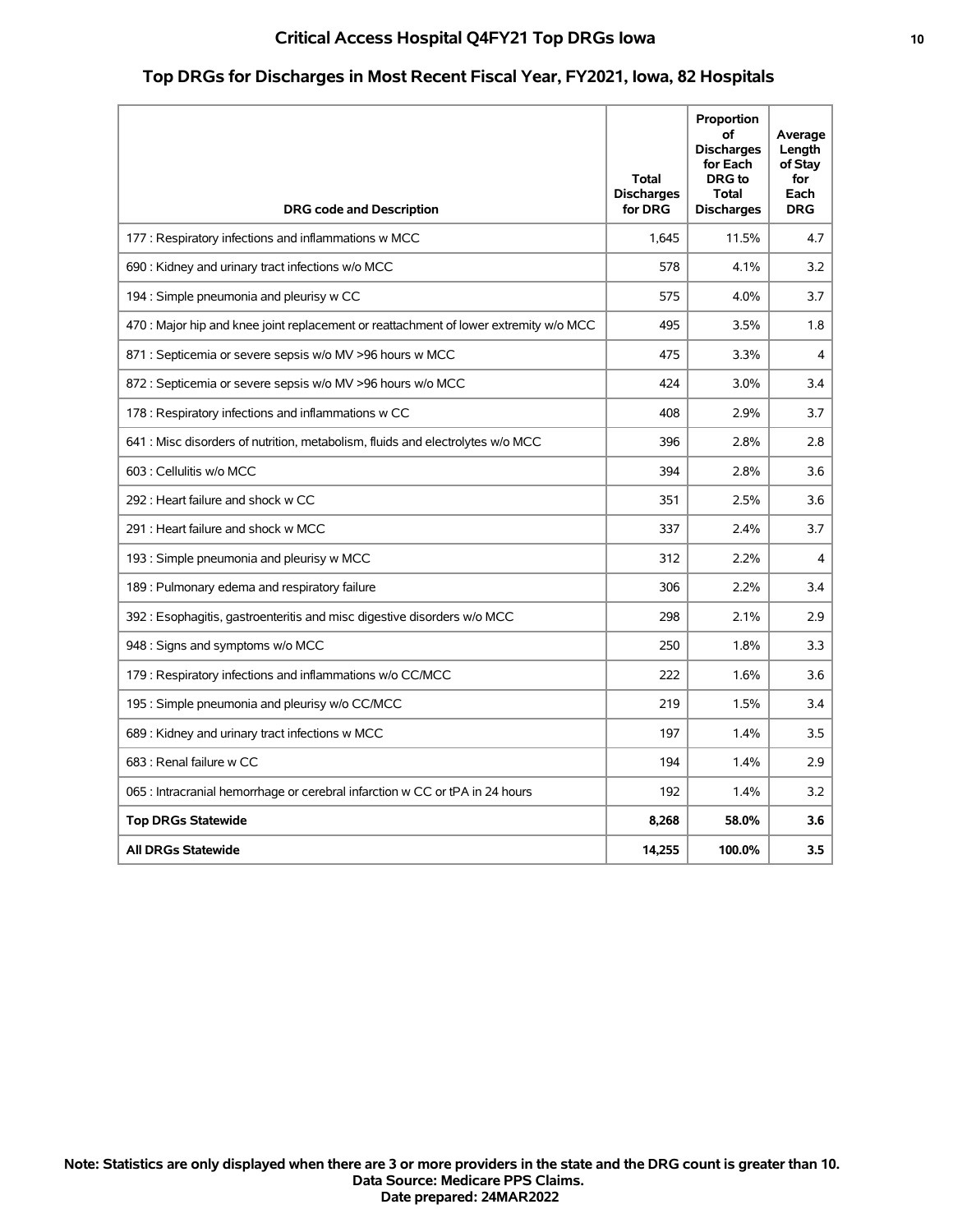### **Critical Access Hospital Q4FY21 Top DRGs Idaho 11**

#### **Top DRGs for Discharges in Most Recent Fiscal Year, FY2021, Idaho, 27 Hospitals**

| <b>DRG code and Description</b>                                                       | Total<br><b>Discharges</b><br>for DRG | Proportion<br>of<br><b>Discharges</b><br>for Each<br><b>DRG</b> to<br><b>Total</b><br><b>Discharges</b> | Average<br>Length<br>of Stay<br>for<br>Each<br><b>DRG</b> |
|---------------------------------------------------------------------------------------|---------------------------------------|---------------------------------------------------------------------------------------------------------|-----------------------------------------------------------|
| 177 : Respiratory infections and inflammations w MCC                                  | 525                                   | 10.6%                                                                                                   | 4.8                                                       |
| 470 : Major hip and knee joint replacement or reattachment of lower extremity w/o MCC | 280                                   | 5.7%                                                                                                    | 2.2                                                       |
| 871 : Septicemia or severe sepsis w/o MV >96 hours w MCC                              | 189                                   | 3.8%                                                                                                    | 4                                                         |
| 872 : Septicemia or severe sepsis w/o MV >96 hours w/o MCC                            | 144                                   | 2.9%                                                                                                    | 3.5                                                       |
| 641 : Misc disorders of nutrition, metabolism, fluids and electrolytes w/o MCC        | 131                                   | 2.6%                                                                                                    | 2.7                                                       |
| 690 : Kidney and urinary tract infections w/o MCC                                     | 120                                   | 2.4%                                                                                                    | 2.8                                                       |
| 291 : Heart failure and shock w MCC                                                   | 118                                   | 2.4%                                                                                                    | 3.9                                                       |
| 194 : Simple pneumonia and pleurisy w CC                                              | 102                                   | 2.1%                                                                                                    | 3.2                                                       |
| 189 : Pulmonary edema and respiratory failure                                         | 99                                    | 2.0%                                                                                                    | 3                                                         |
| 292 : Heart failure and shock w CC                                                    | 99                                    | 2.0%                                                                                                    | 3.5                                                       |
| 193 : Simple pneumonia and pleurisy w MCC                                             | 95                                    | 1.9%                                                                                                    | 3.3                                                       |
| 392 : Esophagitis, gastroenteritis and misc digestive disorders w/o MCC               | 94                                    | 1.9%                                                                                                    | 2.4                                                       |
| 178 : Respiratory infections and inflammations w CC                                   | 80                                    | 1.6%                                                                                                    | 4.6                                                       |
| 603 : Cellulitis w/o MCC                                                              | 66                                    | 1.3%                                                                                                    | 3.1                                                       |
| 948 : Signs and symptoms w/o MCC                                                      | 64                                    | 1.3%                                                                                                    | 2.9                                                       |
| 483 : Major joint or limb reattachment procs of upper extremities                     | 62                                    | 1.3%                                                                                                    | 1.4                                                       |
| 378 : Gastrointestinal hemorrhage w CC                                                | 61                                    | 1.2%                                                                                                    | 2.5                                                       |
| 190 : Chronic obstructive pulmonary disease w MCC                                     | 60                                    | 1.2%                                                                                                    | 3.2                                                       |
| 683 : Renal failure w CC                                                              | 60                                    | 1.2%                                                                                                    | 2.9                                                       |
| 481 : Hip and femur procs except major joint w CC                                     | 54                                    | 1.1%                                                                                                    | 4.5                                                       |
| <b>Top DRGs Statewide</b>                                                             | 2,503                                 | 50.5%                                                                                                   | 3.5                                                       |
| All DRGs Statewide                                                                    | 4,957                                 | 100.0%                                                                                                  | 3.4                                                       |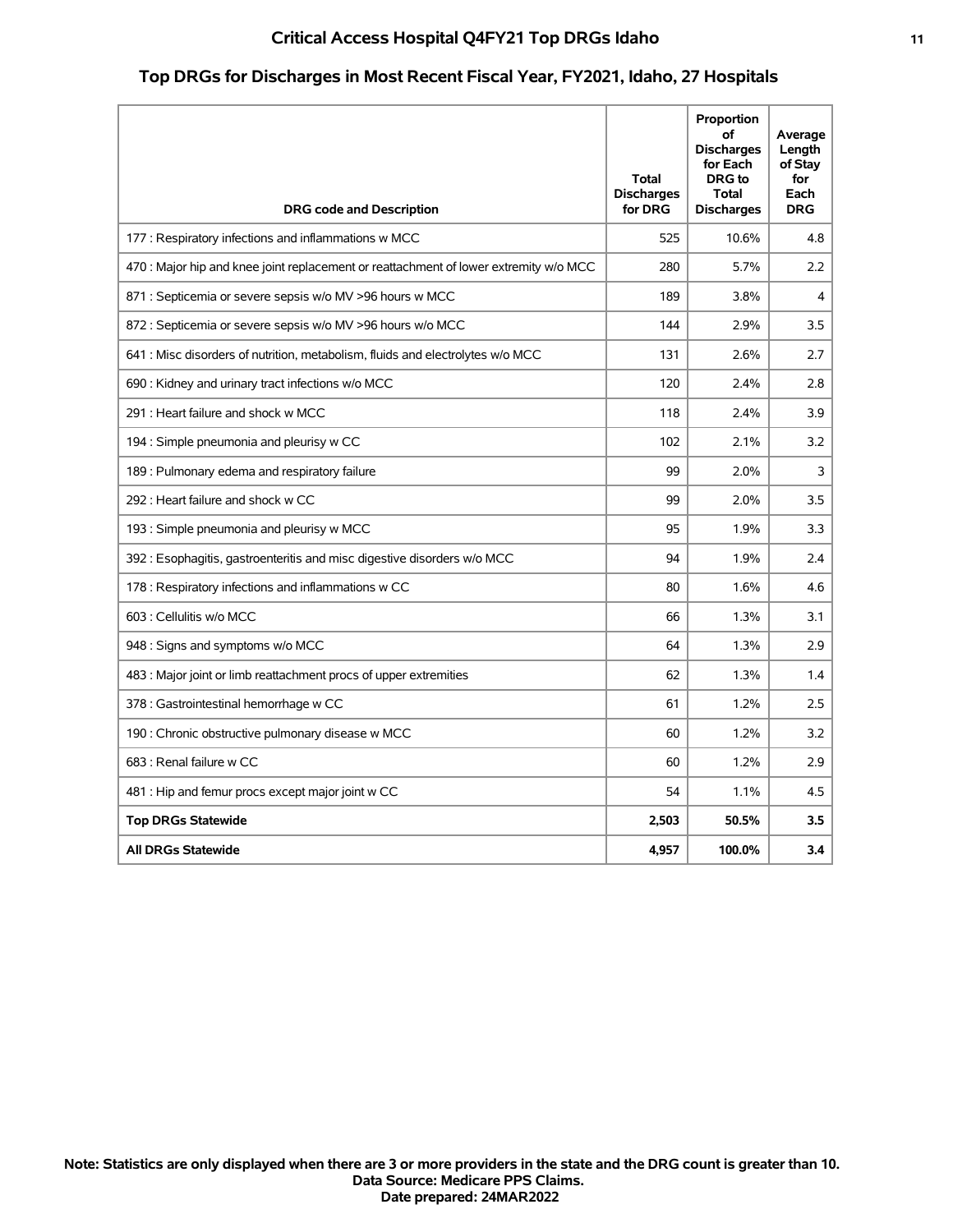## **Critical Access Hospital Q4FY21 Top DRGs Illinois 12**

#### **Top DRGs for Discharges in Most Recent Fiscal Year, FY2021, Illinois, 51 Hospitals**

| <b>DRG code and Description</b>                                                       | <b>Total</b><br><b>Discharges</b><br>for DRG | Proportion<br>οf<br><b>Discharges</b><br>for Each<br><b>DRG</b> to<br><b>Total</b><br><b>Discharges</b> | Average<br>Length<br>of Stay<br>for<br>Each<br><b>DRG</b> |
|---------------------------------------------------------------------------------------|----------------------------------------------|---------------------------------------------------------------------------------------------------------|-----------------------------------------------------------|
| 177 : Respiratory infections and inflammations w MCC                                  | 1.308                                        | 12.0%                                                                                                   | 4.8                                                       |
| 690 : Kidney and urinary tract infections w/o MCC                                     | 480                                          | 4.4%                                                                                                    | 3.3                                                       |
| 194 : Simple pneumonia and pleurisy w CC                                              | 408                                          | 3.7%                                                                                                    | 3.7                                                       |
| 871 : Septicemia or severe sepsis w/o MV >96 hours w MCC                              | 400                                          | 3.7%                                                                                                    | 3.9                                                       |
| 603 : Cellulitis w/o MCC                                                              | 370                                          | 3.4%                                                                                                    | 3.6                                                       |
| 291 : Heart failure and shock w MCC                                                   | 345                                          | 3.2%                                                                                                    | 3.5                                                       |
| 470 : Major hip and knee joint replacement or reattachment of lower extremity w/o MCC | 321                                          | 2.9%                                                                                                    | 2.4                                                       |
| 872 : Septicemia or severe sepsis w/o MV >96 hours w/o MCC                            | 277                                          | 2.5%                                                                                                    | 3.7                                                       |
| 641 : Misc disorders of nutrition, metabolism, fluids and electrolytes w/o MCC        | 274                                          | 2.5%                                                                                                    | 2.9                                                       |
| 189 : Pulmonary edema and respiratory failure                                         | 254                                          | 2.3%                                                                                                    | 3.4                                                       |
| 392 : Esophagitis, gastroenteritis and misc digestive disorders w/o MCC               | 253                                          | 2.3%                                                                                                    | 2.7                                                       |
| 193 : Simple pneumonia and pleurisy w MCC                                             | 220                                          | 2.0%                                                                                                    | 4.2                                                       |
| 292 : Heart failure and shock w CC                                                    | 217                                          | 2.0%                                                                                                    | 3.3                                                       |
| 178 : Respiratory infections and inflammations w CC                                   | 206                                          | 1.9%                                                                                                    | 3.8                                                       |
| 190 : Chronic obstructive pulmonary disease w MCC                                     | 203                                          | 1.9%                                                                                                    | 3.8                                                       |
| 195 : Simple pneumonia and pleurisy w/o CC/MCC                                        | 196                                          | 1.8%                                                                                                    | 3.3                                                       |
| 689 : Kidney and urinary tract infections w MCC                                       | 192                                          | 1.8%                                                                                                    | 3.7                                                       |
| 948 : Signs and symptoms w/o MCC                                                      | 185                                          | 1.7%                                                                                                    | 2.9                                                       |
| 683 : Renal failure w CC                                                              | 166                                          | 1.5%                                                                                                    | 3.2                                                       |
| 812 : Red blood cell disorders w/o MCC                                                | 142                                          | 1.3%                                                                                                    | 2.8                                                       |
| <b>Top DRGs Statewide</b>                                                             | 6,417                                        | 58.8%                                                                                                   | 3.7                                                       |
| All DRGs Statewide                                                                    | 10,913                                       | 100.0%                                                                                                  | 3.6                                                       |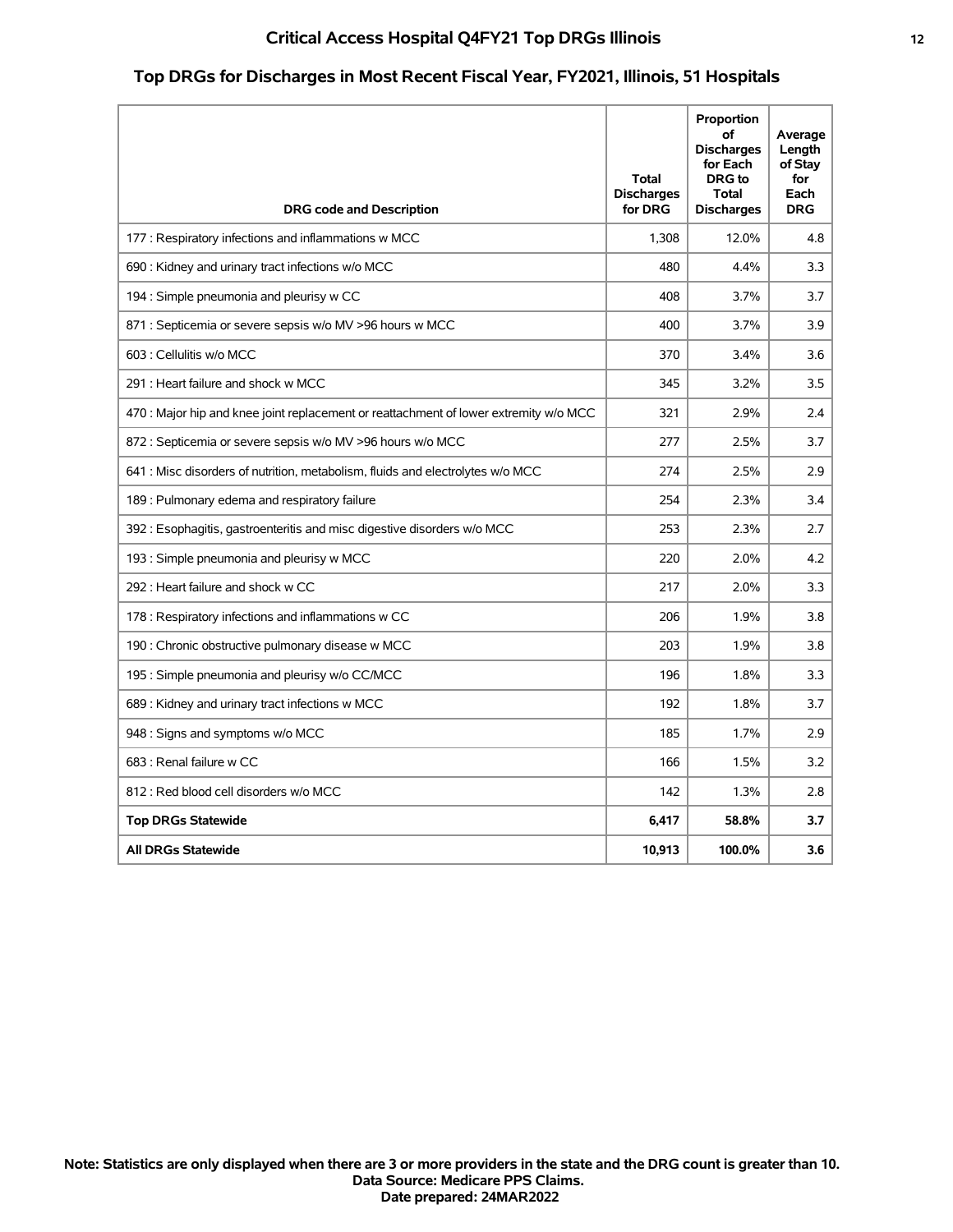## **Critical Access Hospital Q4FY21 Top DRGs Indiana 13**

# **Top DRGs for Discharges in Most Recent Fiscal Year, FY2021, Indiana, 35 Hospitals**

| <b>DRG code and Description</b>                                                       | <b>Total</b><br><b>Discharges</b><br>for DRG | Proportion<br>οf<br><b>Discharges</b><br>for Each<br><b>DRG</b> to<br>Total<br><b>Discharges</b> | Average<br>Length<br>of Stay<br>for<br>Each<br><b>DRG</b> |
|---------------------------------------------------------------------------------------|----------------------------------------------|--------------------------------------------------------------------------------------------------|-----------------------------------------------------------|
| 177 : Respiratory infections and inflammations w MCC                                  | 1,159                                        | 14.3%                                                                                            | 5.2                                                       |
| 871 : Septicemia or severe sepsis w/o MV >96 hours w MCC                              | 595                                          | 7.3%                                                                                             | 4.4                                                       |
| 291 : Heart failure and shock w MCC                                                   | 448                                          | 5.5%                                                                                             | 3.6                                                       |
| 690 : Kidney and urinary tract infections w/o MCC                                     | 330                                          | 4.1%                                                                                             | 3                                                         |
| 872 : Septicemia or severe sepsis w/o MV >96 hours w/o MCC                            | 292                                          | 3.6%                                                                                             | 3.4                                                       |
| 190 : Chronic obstructive pulmonary disease w MCC                                     | 208                                          | 2.6%                                                                                             | 3.3                                                       |
| 194 : Simple pneumonia and pleurisy w CC                                              | 206                                          | 2.5%                                                                                             | 3.6                                                       |
| 193 : Simple pneumonia and pleurisy w MCC                                             | 202                                          | 2.5%                                                                                             | 4.3                                                       |
| 641 : Misc disorders of nutrition, metabolism, fluids and electrolytes w/o MCC        | 190                                          | 2.3%                                                                                             | 2.9                                                       |
| 603 : Cellulitis w/o MCC                                                              | 166                                          | 2.0%                                                                                             | 3.3                                                       |
| 392 : Esophagitis, gastroenteritis and misc digestive disorders w/o MCC               | 158                                          | 2.0%                                                                                             | 2.9                                                       |
| 189 : Pulmonary edema and respiratory failure                                         | 153                                          | 1.9%                                                                                             | 2.8                                                       |
| 292 : Heart failure and shock w CC                                                    | 147                                          | 1.8%                                                                                             | 2.9                                                       |
| 178 : Respiratory infections and inflammations w CC                                   | 142                                          | 1.8%                                                                                             | 3.8                                                       |
| 683 : Renal failure w CC                                                              | 135                                          | 1.7%                                                                                             | 2.8                                                       |
| 689 : Kidney and urinary tract infections w MCC                                       | 119                                          | 1.5%                                                                                             | 3.5                                                       |
| 470 : Major hip and knee joint replacement or reattachment of lower extremity w/o MCC | 103                                          | 1.3%                                                                                             | 1.9                                                       |
| 378 : Gastrointestinal hemorrhage w CC                                                | 95                                           | 1.2%                                                                                             | 2.7                                                       |
| 309 : Cardiac arrhythmia and conduction disorders w CC                                | 91                                           | 1.1%                                                                                             | 2.6                                                       |
| 191 : Chronic obstructive pulmonary disease w CC                                      | 90                                           | 1.1%                                                                                             | 2.8                                                       |
| <b>Top DRGs Statewide</b>                                                             | 5,029                                        | 62.0%                                                                                            | 3.8                                                       |
| <b>All DRGs Statewide</b>                                                             | 8,118                                        | 100.0%                                                                                           | 3.7                                                       |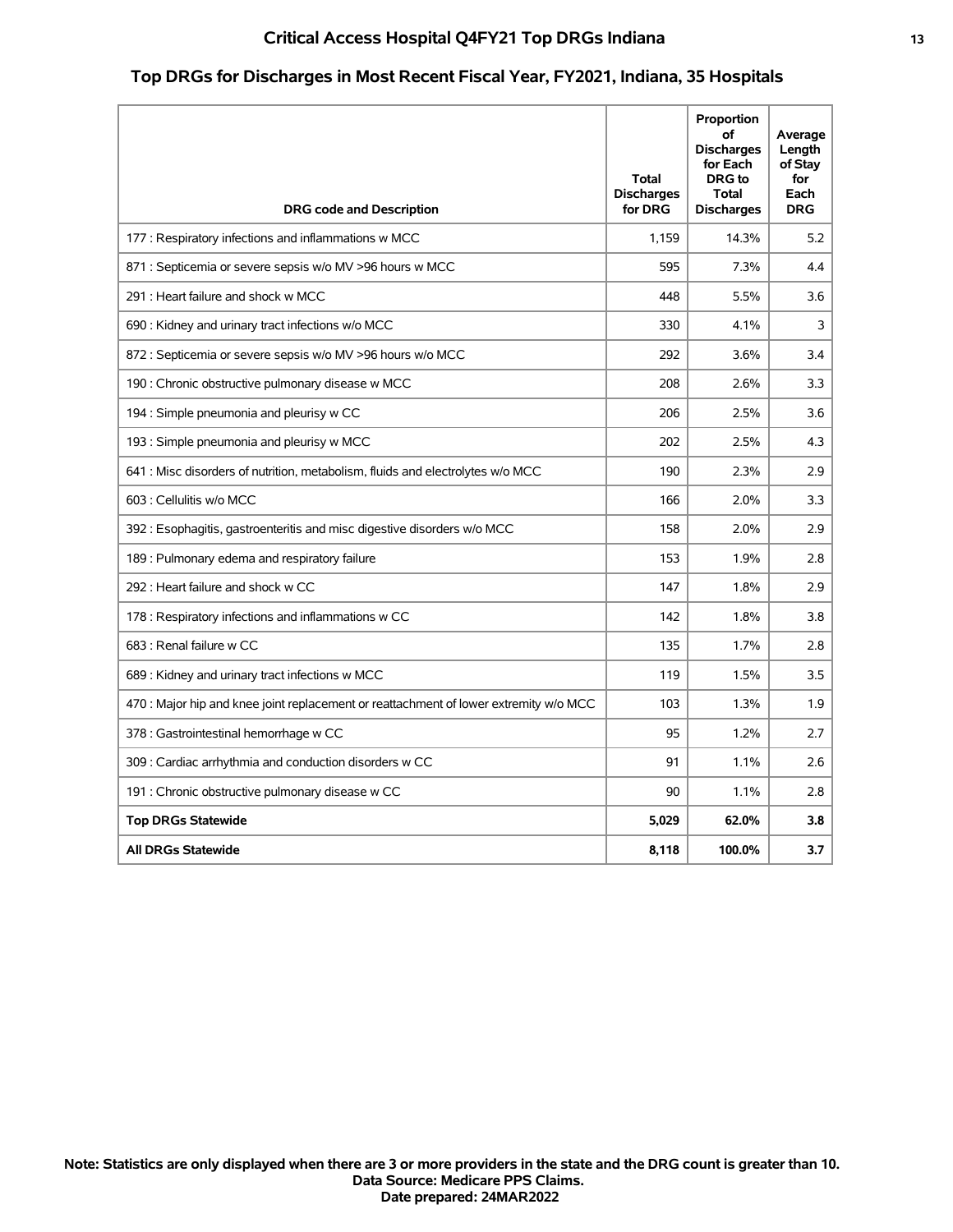## **Critical Access Hospital Q4FY21 Top DRGs Kansas 14**

#### **Top DRGs for Discharges in Most Recent Fiscal Year, FY2021, Kansas, 82 Hospitals**

| <b>DRG code and Description</b>                                                       | <b>Total</b><br><b>Discharges</b><br>for DRG | Proportion<br>οf<br><b>Discharges</b><br>for Each<br><b>DRG</b> to<br><b>Total</b><br><b>Discharges</b> | Average<br>Lenath<br>of Stay<br>for<br>Each<br><b>DRG</b> |
|---------------------------------------------------------------------------------------|----------------------------------------------|---------------------------------------------------------------------------------------------------------|-----------------------------------------------------------|
| 177 : Respiratory infections and inflammations w MCC                                  | 1,222                                        | 9.9%                                                                                                    | 4.8                                                       |
| 194 : Simple pneumonia and pleurisy w CC                                              | 534                                          | 4.3%                                                                                                    | 3.5                                                       |
| 690 : Kidney and urinary tract infections w/o MCC                                     | 531                                          | 4.3%                                                                                                    | 3.3                                                       |
| 641 : Misc disorders of nutrition, metabolism, fluids and electrolytes w/o MCC        | 432                                          | 3.5%                                                                                                    | 3                                                         |
| 392 : Esophagitis, gastroenteritis and misc digestive disorders w/o MCC               | 403                                          | 3.3%                                                                                                    | 2.9                                                       |
| 872 : Septicemia or severe sepsis w/o MV >96 hours w/o MCC                            | 379                                          | 3.1%                                                                                                    | 3.4                                                       |
| 871 : Septicemia or severe sepsis w/o MV >96 hours w MCC                              | 376                                          | 3.0%                                                                                                    | 3.9                                                       |
| 292 : Heart failure and shock w CC                                                    | 349                                          | 2.8%                                                                                                    | 3.2                                                       |
| 178 : Respiratory infections and inflammations w CC                                   | 314                                          | 2.5%                                                                                                    | 4                                                         |
| 603 : Cellulitis w/o MCC                                                              | 303                                          | 2.5%                                                                                                    | 3.7                                                       |
| 948 : Signs and symptoms w/o MCC                                                      | 285                                          | 2.3%                                                                                                    | 3                                                         |
| 291 : Heart failure and shock w MCC                                                   | 228                                          | 1.8%                                                                                                    | 3.8                                                       |
| 193 : Simple pneumonia and pleurisy w MCC                                             | 226                                          | 1.8%                                                                                                    | 4.1                                                       |
| 179 : Respiratory infections and inflammations w/o CC/MCC                             | 222                                          | 1.8%                                                                                                    | 3.7                                                       |
| 195 : Simple pneumonia and pleurisy w/o CC/MCC                                        | 218                                          | 1.8%                                                                                                    | 3.2                                                       |
| 189 : Pulmonary edema and respiratory failure                                         | 206                                          | 1.7%                                                                                                    | 3.3                                                       |
| 552 : Medical back problems w/o MCC                                                   | 183                                          | 1.5%                                                                                                    | 3.2                                                       |
| 683 : Renal failure w CC                                                              | 166                                          | 1.3%                                                                                                    | 3.2                                                       |
| 293 : Heart failure and shock w/o CC/MCC                                              | 160                                          | 1.3%                                                                                                    | 3                                                         |
| 470 : Major hip and knee joint replacement or reattachment of lower extremity w/o MCC | 149                                          | 1.2%                                                                                                    | 2.5                                                       |
| <b>Top DRGs Statewide</b>                                                             | 6,886                                        | 55.7%                                                                                                   | 3.6                                                       |
| All DRGs Statewide                                                                    | 12,368                                       | 100.0%                                                                                                  | 3.5                                                       |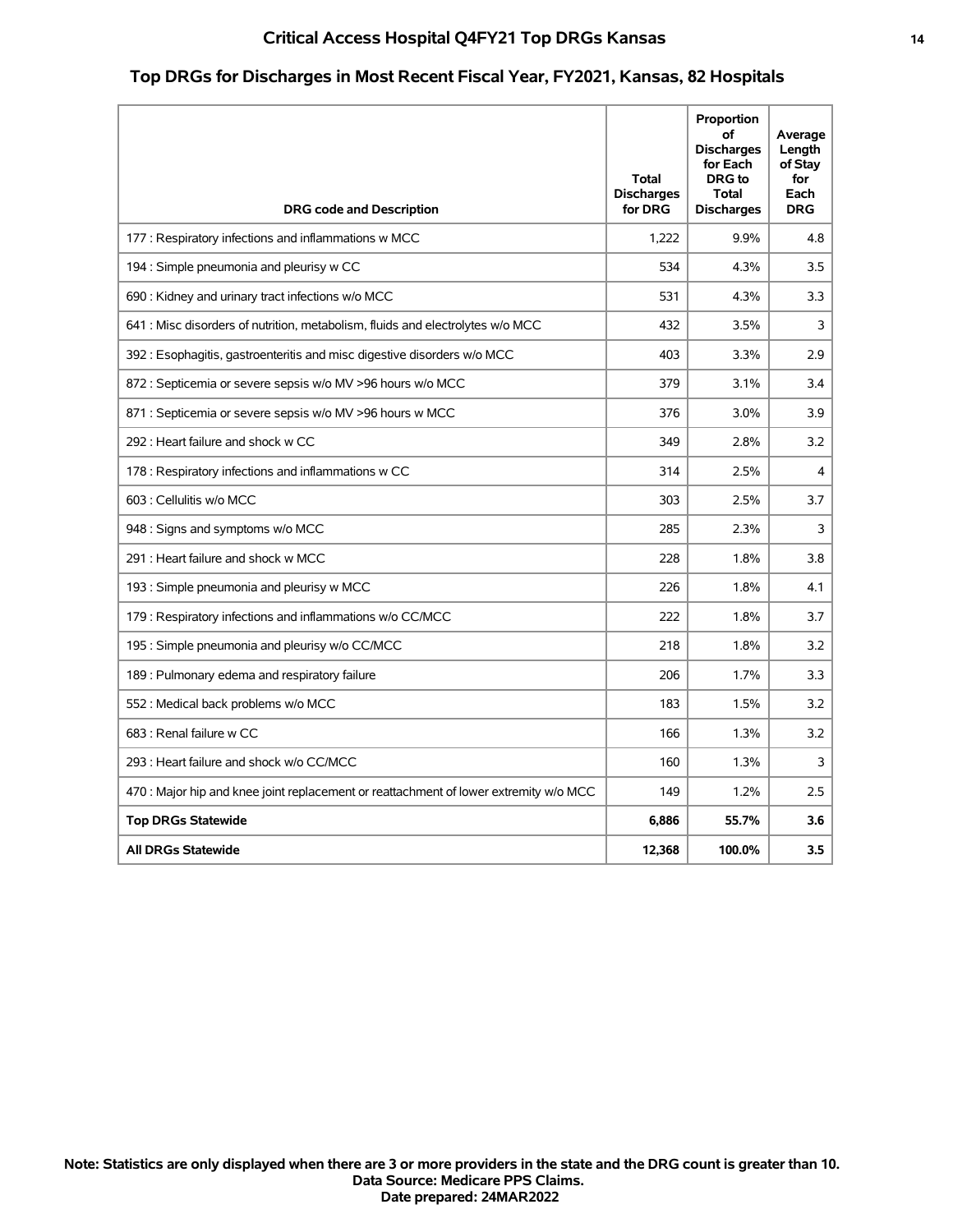## **Critical Access Hospital Q4FY21 Top DRGs Kentucky 15**

#### **Top DRGs for Discharges in Most Recent Fiscal Year, FY2021, Kentucky, 28 Hospitals**

| <b>DRG code and Description</b>                                                | Total<br><b>Discharges</b><br>for DRG | Proportion<br>οf<br><b>Discharges</b><br>for Each<br>DRG to<br><b>Total</b><br><b>Discharges</b> | Average<br>Length<br>of Stay<br>for<br>Each<br><b>DRG</b> |
|--------------------------------------------------------------------------------|---------------------------------------|--------------------------------------------------------------------------------------------------|-----------------------------------------------------------|
| 177 : Respiratory infections and inflammations w MCC                           | 389                                   | 10.5%                                                                                            | 5                                                         |
| 690 : Kidney and urinary tract infections w/o MCC                              | 269                                   | 7.3%                                                                                             | 3.9                                                       |
| 194 : Simple pneumonia and pleurisy w CC                                       | 170                                   | 4.6%                                                                                             | 4.1                                                       |
| 641 : Misc disorders of nutrition, metabolism, fluids and electrolytes w/o MCC | 138                                   | 3.7%                                                                                             | 3.6                                                       |
| 871 : Septicemia or severe sepsis w/o MV >96 hours w MCC                       | 120                                   | 3.3%                                                                                             | 4.6                                                       |
| 291 : Heart failure and shock w MCC                                            | 114                                   | 3.1%                                                                                             | 4.7                                                       |
| 193 : Simple pneumonia and pleurisy w MCC                                      | 113                                   | 3.1%                                                                                             | 4.2                                                       |
| 392 : Esophagitis, gastroenteritis and misc digestive disorders w/o MCC        | 102                                   | 2.8%                                                                                             | 2.9                                                       |
| 189 : Pulmonary edema and respiratory failure                                  | 95                                    | 2.6%                                                                                             | 4.4                                                       |
| 190 : Chronic obstructive pulmonary disease w MCC                              | 92                                    | 2.5%                                                                                             | 3.8                                                       |
| 603 : Cellulitis w/o MCC                                                       | 84                                    | 2.3%                                                                                             | 3.8                                                       |
| 192 : Chronic obstructive pulmonary disease w/o CC/MCC                         | 80                                    | 2.2%                                                                                             | 3.3                                                       |
| 195 : Simple pneumonia and pleurisy w/o CC/MCC                                 | 78                                    | 2.1%                                                                                             | 3.5                                                       |
| 292 : Heart failure and shock w CC                                             | 77                                    | 2.1%                                                                                             | 3.7                                                       |
| 689 : Kidney and urinary tract infections w MCC                                | 74                                    | 2.0%                                                                                             | 4.1                                                       |
| 191 : Chronic obstructive pulmonary disease w CC                               | 72                                    | 2.0%                                                                                             | 3.3                                                       |
| 948 : Signs and symptoms w/o MCC                                               | 71                                    | 1.9%                                                                                             | 5.1                                                       |
| 178 : Respiratory infections and inflammations w CC                            | 65                                    | 1.8%                                                                                             | 4.8                                                       |
| 683 : Renal failure w CC                                                       | 61                                    | 1.7%                                                                                             | 3.1                                                       |
| 872 : Septicemia or severe sepsis w/o MV >96 hours w/o MCC                     | 59                                    | 1.6%                                                                                             | 3.7                                                       |
| <b>Top DRGs Statewide</b>                                                      | 2,323                                 | 62.8%                                                                                            | 4.1                                                       |
| <b>All DRGs Statewide</b>                                                      | 3,697                                 | 100.0%                                                                                           | 4.1                                                       |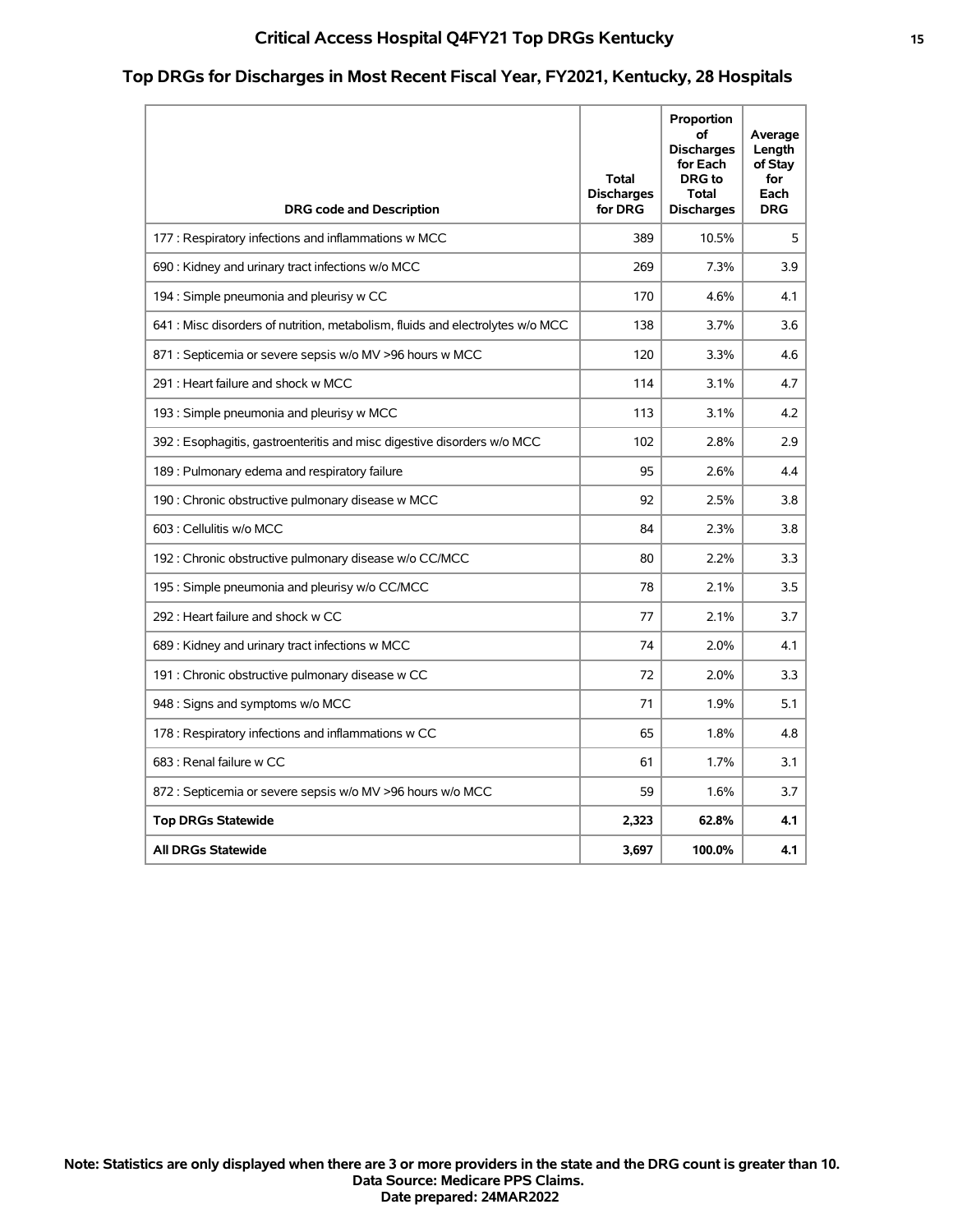## **Critical Access Hospital Q4FY21 Top DRGs Louisiana 16**

#### **Top DRGs for Discharges in Most Recent Fiscal Year, FY2021, Louisiana, 26 Hospitals**

| <b>DRG code and Description</b>                                                | <b>Total</b><br><b>Discharges</b><br>for DRG | Proportion<br>οf<br><b>Discharges</b><br>for Each<br><b>DRG</b> to<br>Total<br><b>Discharges</b> | Average<br>Length<br>of Stay<br>for<br>Each<br><b>DRG</b> |
|--------------------------------------------------------------------------------|----------------------------------------------|--------------------------------------------------------------------------------------------------|-----------------------------------------------------------|
| 177 : Respiratory infections and inflammations w MCC                           | 349                                          | 12.5%                                                                                            | 5.1                                                       |
| 690 : Kidney and urinary tract infections w/o MCC                              | 232                                          | 8.3%                                                                                             | 3.6                                                       |
| 194 : Simple pneumonia and pleurisy w CC                                       | 120                                          | 4.3%                                                                                             | 4                                                         |
| 871 : Septicemia or severe sepsis w/o MV >96 hours w MCC                       | 118                                          | 4.2%                                                                                             | 4.9                                                       |
| 603 : Cellulitis w/o MCC                                                       | 91                                           | 3.3%                                                                                             | 3.6                                                       |
| 641 : Misc disorders of nutrition, metabolism, fluids and electrolytes w/o MCC | 89                                           | 3.2%                                                                                             | 3.4                                                       |
| 195 : Simple pneumonia and pleurisy w/o CC/MCC                                 | 77                                           | 2.8%                                                                                             | 3.4                                                       |
| 292 : Heart failure and shock w CC                                             | 72                                           | 2.6%                                                                                             | 3.9                                                       |
| 872 : Septicemia or severe sepsis w/o MV >96 hours w/o MCC                     | 70                                           | 2.5%                                                                                             | 4                                                         |
| 291 : Heart failure and shock w MCC                                            | 65                                           | 2.3%                                                                                             | 3.6                                                       |
| 178 : Respiratory infections and inflammations w CC                            | 62                                           | 2.2%                                                                                             | 4.6                                                       |
| 193 : Simple pneumonia and pleurisy w MCC                                      | 57                                           | 2.1%                                                                                             | 4.2                                                       |
| 948 : Signs and symptoms w/o MCC                                               | 57                                           | 2.1%                                                                                             | 3.5                                                       |
| 293 : Heart failure and shock w/o CC/MCC                                       | 54                                           | 1.9%                                                                                             | 3.1                                                       |
| 689 : Kidney and urinary tract infections w MCC                                | 51                                           | 1.8%                                                                                             | 4                                                         |
| 392 : Esophagitis, gastroenteritis and misc digestive disorders w/o MCC        | 50                                           | 1.8%                                                                                             | 3.2                                                       |
| 190 : Chronic obstructive pulmonary disease w MCC                              | 49                                           | 1.8%                                                                                             | 3.6                                                       |
| 192 : Chronic obstructive pulmonary disease w/o CC/MCC                         | 49                                           | 1.8%                                                                                             | 2.6                                                       |
| 179 : Respiratory infections and inflammations w/o CC/MCC                      | 44                                           | 1.6%                                                                                             | 2.9                                                       |
| 812 : Red blood cell disorders w/o MCC                                         | 43                                           | 1.6%                                                                                             | 3                                                         |
| <b>Top DRGs Statewide</b>                                                      | 1,799                                        | 64.7%                                                                                            | 4                                                         |
| <b>All DRGs Statewide</b>                                                      | 2,782                                        | 100.0%                                                                                           | 3.9                                                       |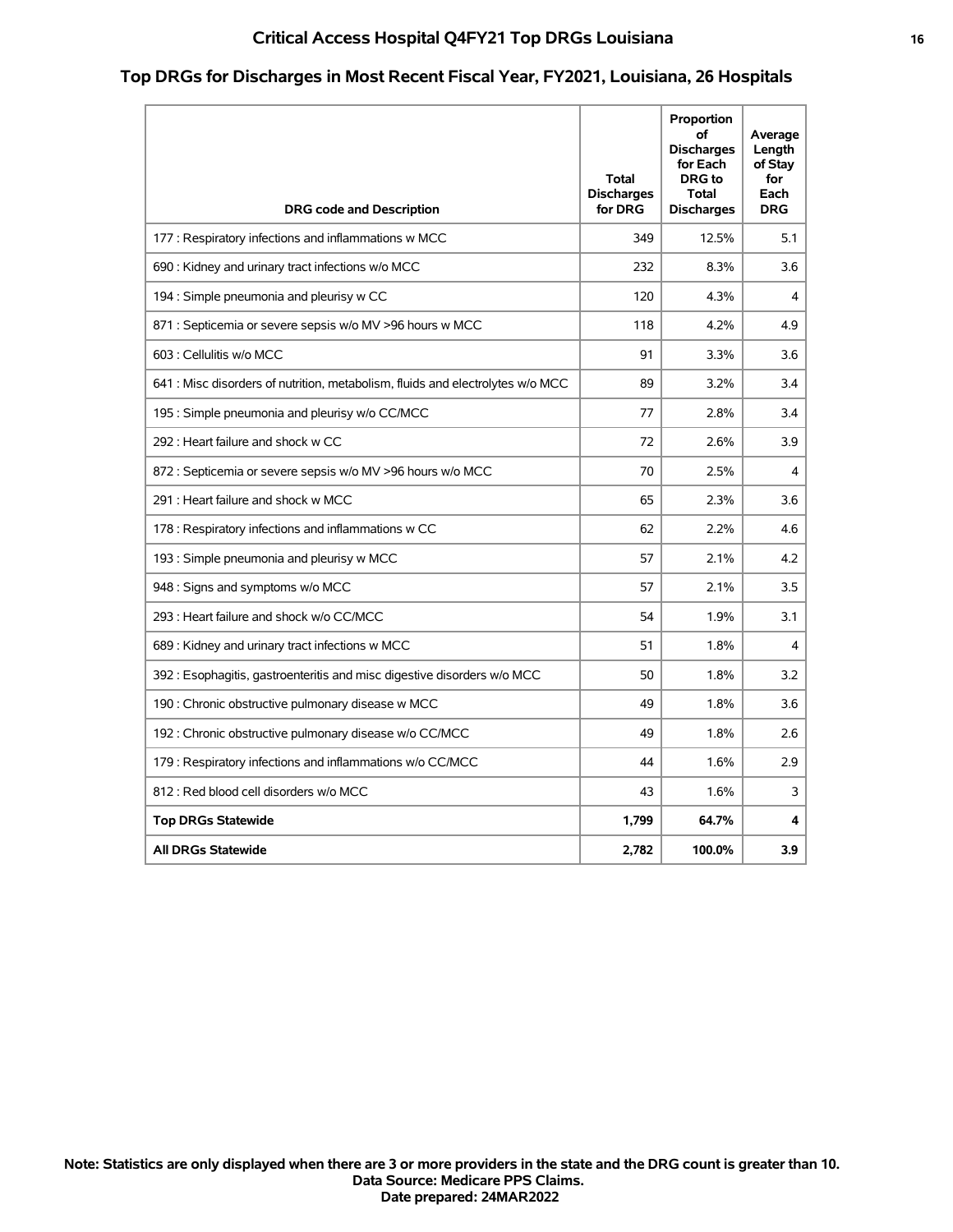## **Critical Access Hospital Q4FY21 Top DRGs Massachusetts 17**

#### **Top DRGs for Discharges in Most Recent Fiscal Year, FY2021, Massachusetts, 3 Hospitals**

| <b>DRG code and Description</b>                                                       | <b>Total</b><br><b>Discharges</b><br>for DRG | Proportion<br>οf<br><b>Discharges</b><br>for Each<br><b>DRG</b> to<br><b>Total</b><br><b>Discharges</b> | Average<br>Length<br>of Stay<br>for<br>Each<br><b>DRG</b> |
|---------------------------------------------------------------------------------------|----------------------------------------------|---------------------------------------------------------------------------------------------------------|-----------------------------------------------------------|
| 470 : Major hip and knee joint replacement or reattachment of lower extremity w/o MCC | 86                                           | 8.5%                                                                                                    | 2.1                                                       |
| 291 : Heart failure and shock w MCC                                                   | 68                                           | 6.8%                                                                                                    | 3.7                                                       |
| 690 : Kidney and urinary tract infections w/o MCC                                     | 45                                           | 4.5%                                                                                                    | 3.2                                                       |
| 871 : Septicemia or severe sepsis w/o MV >96 hours w MCC                              | 37                                           | 3.7%                                                                                                    | 4.4                                                       |
| 603 : Cellulitis w/o MCC                                                              | 31                                           | 3.1%                                                                                                    | 3.8                                                       |
| 194 : Simple pneumonia and pleurisy w CC                                              | 30                                           | 3.0%                                                                                                    | 2.8                                                       |
| 292 : Heart failure and shock w CC                                                    | 25                                           | 2.5%                                                                                                    | 3.4                                                       |
| 190 : Chronic obstructive pulmonary disease w MCC                                     | 23                                           | 2.3%                                                                                                    | 3.4                                                       |
| 193 : Simple pneumonia and pleurisy w MCC                                             | 23                                           | 2.3%                                                                                                    | 3.6                                                       |
| 392 : Esophagitis, gastroenteritis and misc digestive disorders w/o MCC               | 23                                           | 2.3%                                                                                                    | 3.3                                                       |
| 872 : Septicemia or severe sepsis w/o MV >96 hours w/o MCC                            | 23                                           | 2.3%                                                                                                    | 4.3                                                       |
| 189 : Pulmonary edema and respiratory failure                                         | 20                                           | 2.0%                                                                                                    | 2.8                                                       |
| 641 : Misc disorders of nutrition, metabolism, fluids and electrolytes w/o MCC        | 20                                           | 2.0%                                                                                                    | 3.1                                                       |
| 191 : Chronic obstructive pulmonary disease w CC                                      | 18                                           | 1.8%                                                                                                    | 2.7                                                       |
| 177 : Respiratory infections and inflammations w MCC                                  | 16                                           | 1.6%                                                                                                    | 5.3                                                       |
| 309 : Cardiac arrhythmia and conduction disorders w CC                                | 16                                           | 1.6%                                                                                                    | 2.1                                                       |
| 378 : Gastrointestinal hemorrhage w CC                                                | 15                                           | 1.5%                                                                                                    | 2.9                                                       |
| 683 : Renal failure w CC                                                              | 15                                           | 1.5%                                                                                                    | 2.9                                                       |
| 178 : Respiratory infections and inflammations w CC                                   | 14                                           | 1.4%                                                                                                    | 3.7                                                       |
| 689 : Kidney and urinary tract infections w MCC                                       | 14                                           | 1.4%                                                                                                    | 3.1                                                       |
| <b>Top DRGs Statewide</b>                                                             | 562                                          | 55.8%                                                                                                   | 3.2                                                       |
| <b>All DRGs Statewide</b>                                                             | 1.008                                        | 100.0%                                                                                                  | 3.3                                                       |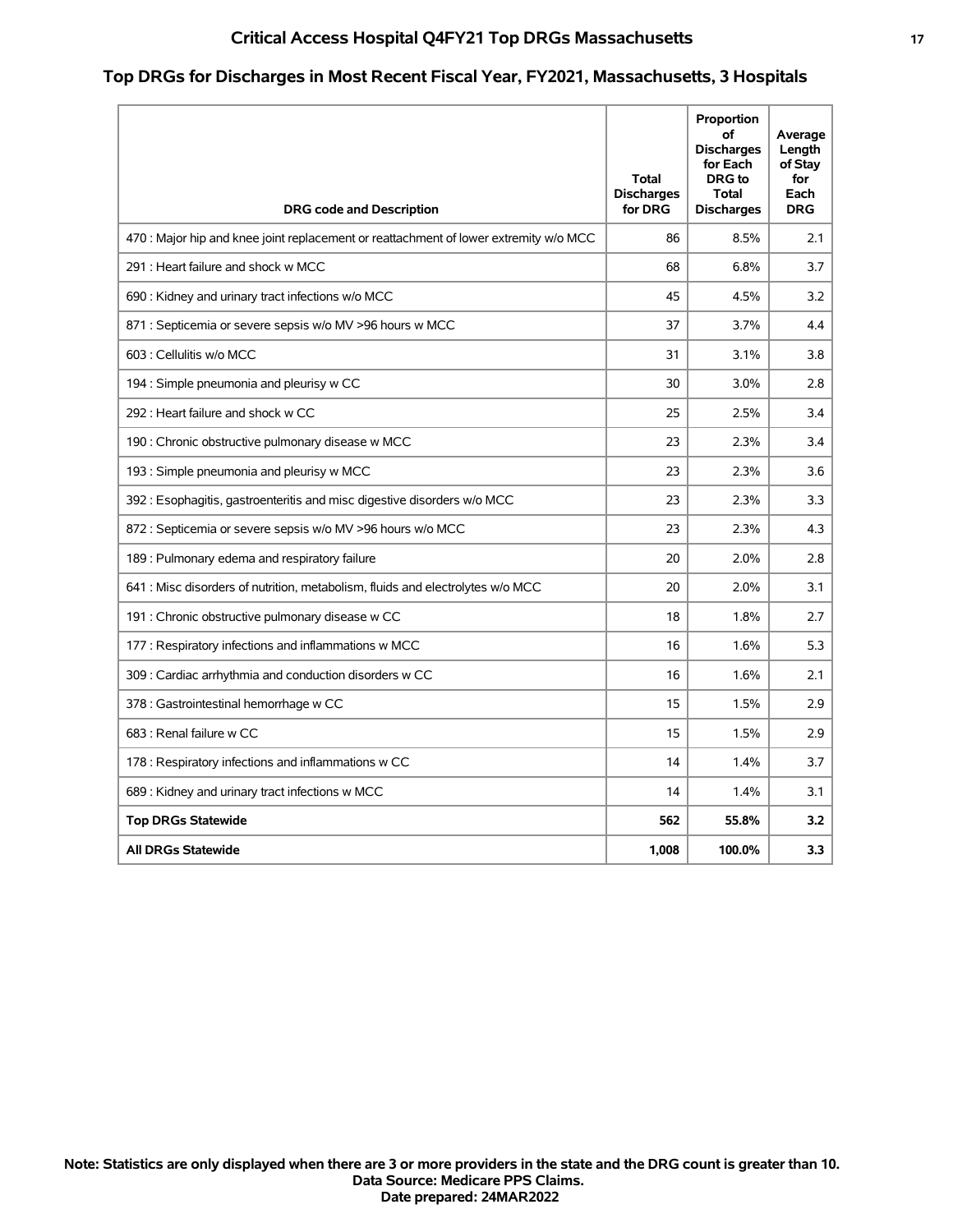## **Critical Access Hospital Q4FY21 Top DRGs Maine 18**

#### **Top DRGs for Discharges in Most Recent Fiscal Year, FY2021, Maine, 16 Hospitals**

| <b>DRG code and Description</b>                                                | <b>Total</b><br><b>Discharges</b><br>for DRG | Proportion<br>οf<br><b>Discharges</b><br>for Each<br><b>DRG</b> to<br><b>Total</b><br><b>Discharges</b> | Average<br>Length<br>of Stay<br>for<br>Each<br><b>DRG</b> |
|--------------------------------------------------------------------------------|----------------------------------------------|---------------------------------------------------------------------------------------------------------|-----------------------------------------------------------|
| 871 : Septicemia or severe sepsis w/o MV >96 hours w MCC                       | 206                                          | 5.4%                                                                                                    | 4.5                                                       |
| 177 : Respiratory infections and inflammations w MCC                           | 158                                          | 4.1%                                                                                                    | 4.7                                                       |
| 291 : Heart failure and shock w MCC                                            | 135                                          | 3.5%                                                                                                    | 3.7                                                       |
| 189 : Pulmonary edema and respiratory failure                                  | 133                                          | 3.5%                                                                                                    | 3.9                                                       |
| 872 : Septicemia or severe sepsis w/o MV >96 hours w/o MCC                     | 133                                          | 3.5%                                                                                                    | 3.8                                                       |
| 690 : Kidney and urinary tract infections w/o MCC                              | 111                                          | 2.9%                                                                                                    | 3.3                                                       |
| 194 : Simple pneumonia and pleurisy w CC                                       | 101                                          | 2.7%                                                                                                    | 3.6                                                       |
| 193 : Simple pneumonia and pleurisy w MCC                                      | 92                                           | 2.4%                                                                                                    | 4                                                         |
| 603 : Cellulitis w/o MCC                                                       | 92                                           | 2.4%                                                                                                    | 3.9                                                       |
| 292 : Heart failure and shock w CC                                             | 86                                           | 2.3%                                                                                                    | 3.6                                                       |
| 641 : Misc disorders of nutrition, metabolism, fluids and electrolytes w/o MCC | 81                                           | 2.1%                                                                                                    | 3.6                                                       |
| 281 : Acute myocardial infarction, discharged alive w CC                       | 75                                           | 2.0%                                                                                                    | 2.6                                                       |
| 392 : Esophagitis, gastroenteritis and misc digestive disorders w/o MCC        | 72                                           | 1.9%                                                                                                    | 3.1                                                       |
| 065 : Intracranial hemorrhage or cerebral infarction w CC or tPA in 24 hours   | 71                                           | 1.9%                                                                                                    | 3.4                                                       |
| 683 : Renal failure w CC                                                       | 56                                           | 1.5%                                                                                                    | 3.6                                                       |
| 178 : Respiratory infections and inflammations w CC                            | 55                                           | 1.4%                                                                                                    | 4.8                                                       |
| 280 : Acute myocardial infarction, discharged alive w MCC                      | 55                                           | 1.4%                                                                                                    | 3.1                                                       |
| 309 : Cardiac arrhythmia and conduction disorders w CC                         | 55                                           | 1.4%                                                                                                    | 3.3                                                       |
| 536 : Fractures of hip and pelvis w/o MCC                                      | 53                                           | 1.4%                                                                                                    | 2.6                                                       |
| 689 : Kidney and urinary tract infections w MCC                                | 51                                           | 1.3%                                                                                                    | 4.2                                                       |
| <b>Top DRGs Statewide</b>                                                      | 1,871                                        | 49.0%                                                                                                   | 3.8                                                       |
| <b>All DRGs Statewide</b>                                                      | 3,818                                        | 100.0%                                                                                                  | 3.8                                                       |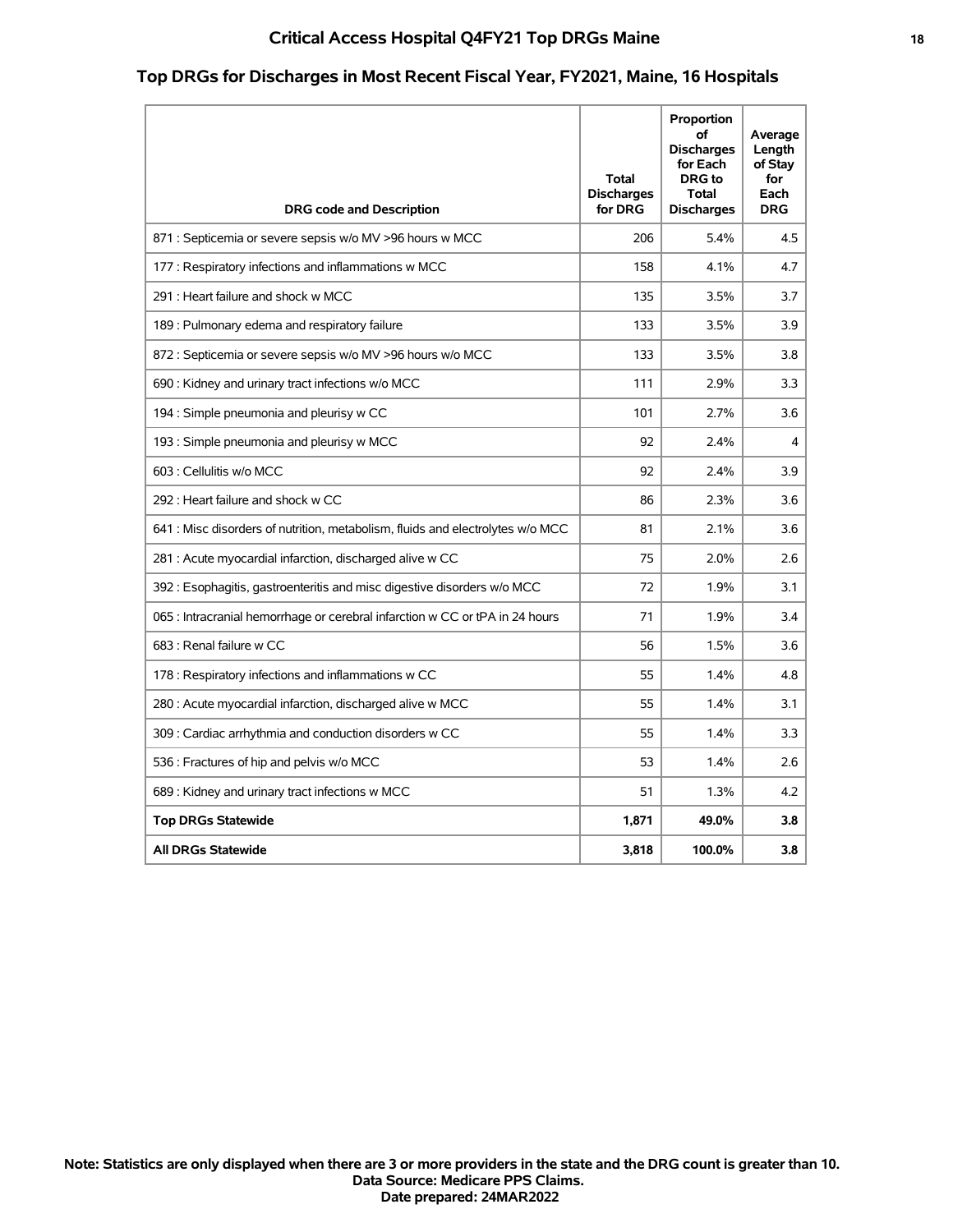## **Critical Access Hospital Q4FY21 Top DRGs Michigan 19**

#### **Top DRGs for Discharges in Most Recent Fiscal Year, FY2021, Michigan, 36 Hospitals**

| <b>DRG code and Description</b>                                                       | <b>Total</b><br><b>Discharges</b><br>for DRG | Proportion<br>οf<br><b>Discharges</b><br>for Each<br><b>DRG</b> to<br><b>Total</b><br><b>Discharges</b> | Average<br>Length<br>of Stay<br>for<br>Each<br><b>DRG</b> |
|---------------------------------------------------------------------------------------|----------------------------------------------|---------------------------------------------------------------------------------------------------------|-----------------------------------------------------------|
| 177 : Respiratory infections and inflammations w MCC                                  | 493                                          | 9.6%                                                                                                    | 4.9                                                       |
| 871 : Septicemia or severe sepsis w/o MV >96 hours w MCC                              | 355                                          | 6.9%                                                                                                    | 4.3                                                       |
| 291 : Heart failure and shock w MCC                                                   | 255                                          | 5.0%                                                                                                    | 3.2                                                       |
| 470 : Major hip and knee joint replacement or reattachment of lower extremity w/o MCC | 168                                          | 3.3%                                                                                                    | 1.8                                                       |
| 872 : Septicemia or severe sepsis w/o MV >96 hours w/o MCC                            | 160                                          | 3.1%                                                                                                    | 3                                                         |
| 189 : Pulmonary edema and respiratory failure                                         | 148                                          | 2.9%                                                                                                    | 3.4                                                       |
| 193 : Simple pneumonia and pleurisy w MCC                                             | 144                                          | 2.8%                                                                                                    | 3.3                                                       |
| 641 : Misc disorders of nutrition, metabolism, fluids and electrolytes w/o MCC        | 132                                          | 2.6%                                                                                                    | 2.4                                                       |
| 190 : Chronic obstructive pulmonary disease w MCC                                     | 128                                          | 2.5%                                                                                                    | 3                                                         |
| 194 : Simple pneumonia and pleurisy w CC                                              | 123                                          | 2.4%                                                                                                    | 3                                                         |
| 690 : Kidney and urinary tract infections w/o MCC                                     | 123                                          | 2.4%                                                                                                    | 2.6                                                       |
| 603 : Cellulitis w/o MCC                                                              | 110                                          | 2.2%                                                                                                    | 3.1                                                       |
| 392 : Esophagitis, gastroenteritis and misc digestive disorders w/o MCC               | 108                                          | 2.1%                                                                                                    | 2.5                                                       |
| 683 : Renal failure w CC                                                              | 85                                           | 1.7%                                                                                                    | 3.2                                                       |
| 292 : Heart failure and shock w CC                                                    | 84                                           | 1.6%                                                                                                    | 2.8                                                       |
| 689 : Kidney and urinary tract infections w MCC                                       | 70                                           | 1.4%                                                                                                    | 3.7                                                       |
| 178 : Respiratory infections and inflammations w CC                                   | 61                                           | 1.2%                                                                                                    | 3.2                                                       |
| 191 : Chronic obstructive pulmonary disease w CC                                      | 59                                           | 1.2%                                                                                                    | 2.7                                                       |
| 378 : Gastrointestinal hemorrhage w CC                                                | 55                                           | 1.1%                                                                                                    | 2.1                                                       |
| 309 : Cardiac arrhythmia and conduction disorders w CC                                | 52                                           | 1.0%                                                                                                    | 2.5                                                       |
| <b>Top DRGs Statewide</b>                                                             | 2,913                                        | 57.0%                                                                                                   | 3.4                                                       |
| <b>All DRGs Statewide</b>                                                             | 5,114                                        | 100.0%                                                                                                  | 3.3                                                       |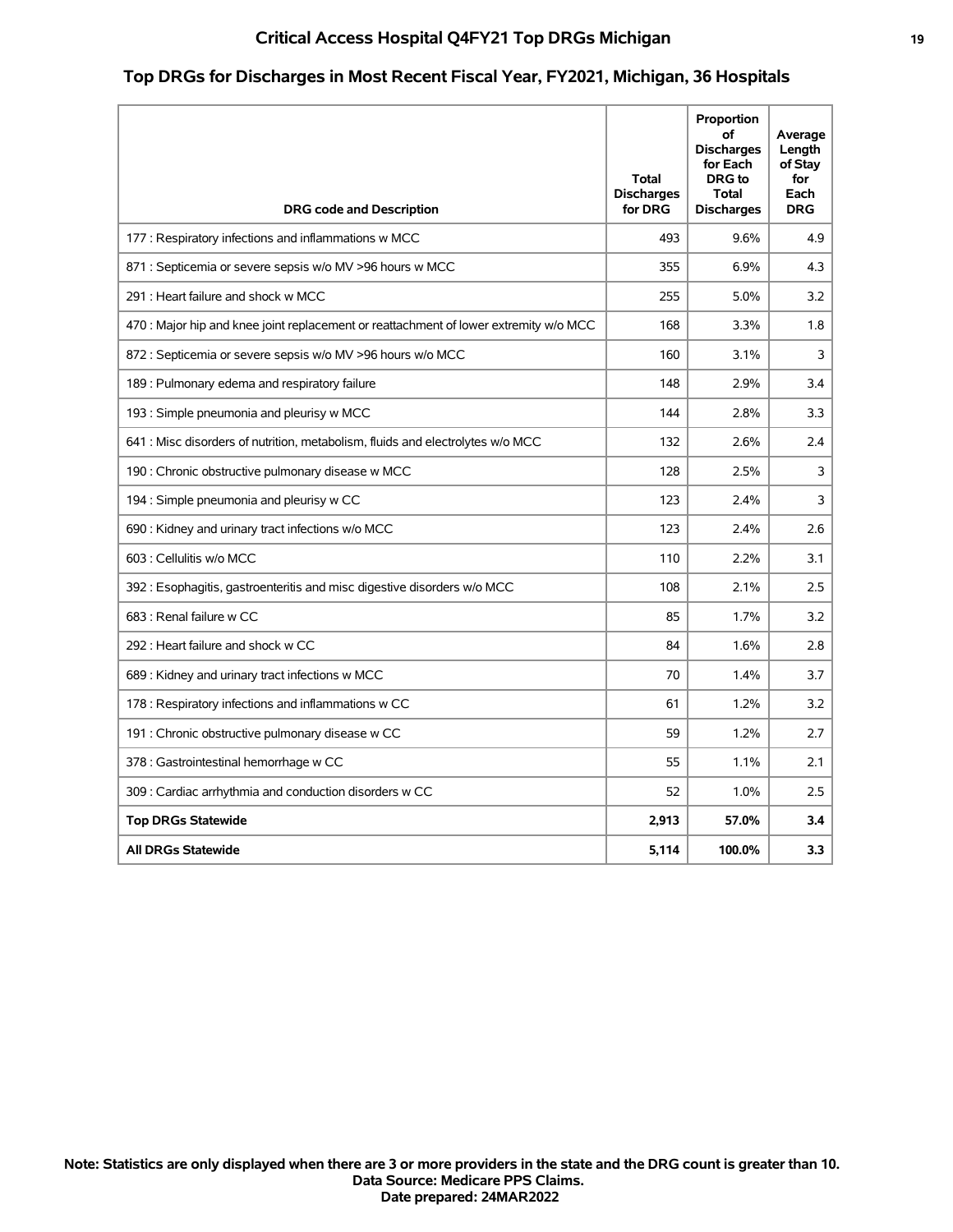## **Critical Access Hospital Q4FY21 Top DRGs Minnesota 20**

#### **Top DRGs for Discharges in Most Recent Fiscal Year, FY2021, Minnesota, 76 Hospitals**

| <b>DRG code and Description</b>                                                       | Total<br><b>Discharges</b><br>for DRG | Proportion<br>οf<br><b>Discharges</b><br>for Each<br>DRG to<br><b>Total</b><br><b>Discharges</b> | Average<br>Length<br>of Stay<br>for<br>Each<br><b>DRG</b> |
|---------------------------------------------------------------------------------------|---------------------------------------|--------------------------------------------------------------------------------------------------|-----------------------------------------------------------|
| 177 : Respiratory infections and inflammations w MCC                                  | 977                                   | 9.2%                                                                                             | 4.8                                                       |
| 470 : Major hip and knee joint replacement or reattachment of lower extremity w/o MCC | 776                                   | 7.3%                                                                                             | 2.3                                                       |
| 871 : Septicemia or severe sepsis w/o MV >96 hours w MCC                              | 388                                   | 3.7%                                                                                             | 3.9                                                       |
| 291 : Heart failure and shock w MCC                                                   | 351                                   | 3.3%                                                                                             | 3.7                                                       |
| 872 : Septicemia or severe sepsis w/o MV >96 hours w/o MCC                            | 318                                   | 3.0%                                                                                             | 3.4                                                       |
| 690 : Kidney and urinary tract infections w/o MCC                                     | 313                                   | 2.9%                                                                                             | 3.3                                                       |
| 194 : Simple pneumonia and pleurisy w CC                                              | 303                                   | 2.9%                                                                                             | 3.7                                                       |
| 603 : Cellulitis w/o MCC                                                              | 280                                   | 2.6%                                                                                             | 3.6                                                       |
| 641 : Misc disorders of nutrition, metabolism, fluids and electrolytes w/o MCC        | 276                                   | 2.6%                                                                                             | 2.7                                                       |
| 292 : Heart failure and shock w CC                                                    | 263                                   | 2.5%                                                                                             | 3.4                                                       |
| 178 : Respiratory infections and inflammations w CC                                   | 225                                   | 2.1%                                                                                             | 3.9                                                       |
| 189 : Pulmonary edema and respiratory failure                                         | 223                                   | 2.1%                                                                                             | 3.3                                                       |
| 392 : Esophagitis, gastroenteritis and misc digestive disorders w/o MCC               | 193                                   | 1.8%                                                                                             | 3.2                                                       |
| 193 : Simple pneumonia and pleurisy w MCC                                             | 188                                   | 1.8%                                                                                             | 3.9                                                       |
| 683 : Renal failure w CC                                                              | 153                                   | 1.4%                                                                                             | 3.1                                                       |
| 378 : Gastrointestinal hemorrhage w CC                                                | 129                                   | 1.2%                                                                                             | 2.7                                                       |
| 948 : Signs and symptoms w/o MCC                                                      | 128                                   | 1.2%                                                                                             | 3.2                                                       |
| 483 : Major joint or limb reattachment procs of upper extremities                     | 126                                   | 1.2%                                                                                             | 1.5                                                       |
| 389 : Gastrointestinal obstruction w CC                                               | 125                                   | 1.2%                                                                                             | 2.9                                                       |
| 065 : Intracranial hemorrhage or cerebral infarction w CC or tPA in 24 hours          | 124                                   | 1.2%                                                                                             | 2.9                                                       |
| <b>Top DRGs Statewide</b>                                                             | 5,859                                 | 55.1%                                                                                            | 3.5                                                       |
| <b>All DRGs Statewide</b>                                                             | 10,637                                | 100.0%                                                                                           | 3.4                                                       |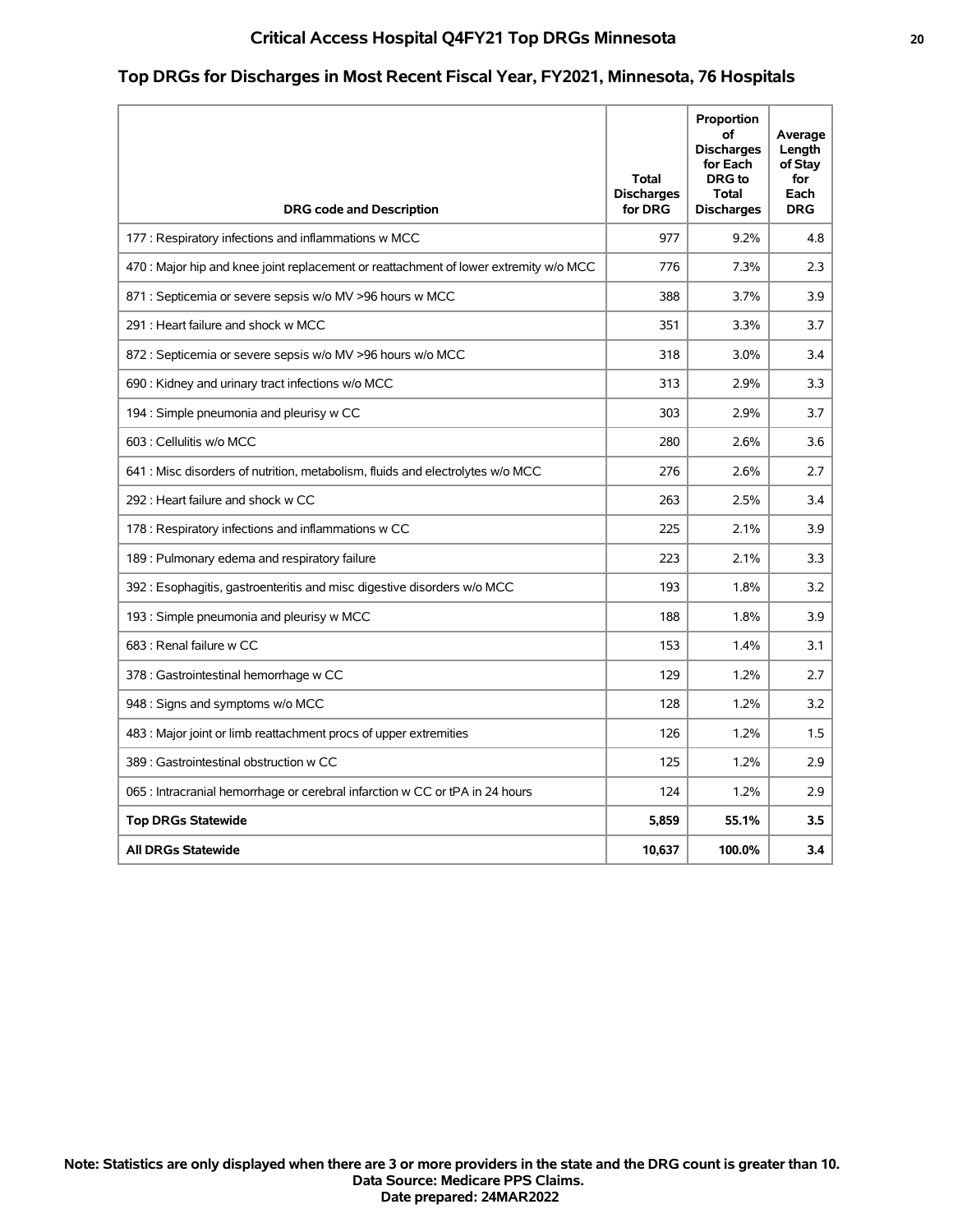## **Critical Access Hospital Q4FY21 Top DRGs Missouri 21**

### **Top DRGs for Discharges in Most Recent Fiscal Year, FY2021, Missouri, 35 Hospitals**

| <b>DRG code and Description</b>                                                       | Total<br><b>Discharges</b><br>for DRG | Proportion<br>οf<br><b>Discharges</b><br>for Each<br><b>DRG</b> to<br><b>Total</b><br><b>Discharges</b> | Average<br>Length<br>of Stay<br>for<br>Each<br><b>DRG</b> |
|---------------------------------------------------------------------------------------|---------------------------------------|---------------------------------------------------------------------------------------------------------|-----------------------------------------------------------|
| 177 : Respiratory infections and inflammations w MCC                                  | 984                                   | 15.6%                                                                                                   | 5                                                         |
| 194 : Simple pneumonia and pleurisy w CC                                              | 307                                   | 4.9%                                                                                                    | 3.7                                                       |
| 871 : Septicemia or severe sepsis w/o MV >96 hours w MCC                              | 289                                   | 4.6%                                                                                                    | 4.6                                                       |
| 690 : Kidney and urinary tract infections w/o MCC                                     | 263                                   | 4.2%                                                                                                    | 3.7                                                       |
| 291 : Heart failure and shock w MCC                                                   | 208                                   | 3.3%                                                                                                    | 3.8                                                       |
| 193 : Simple pneumonia and pleurisy w MCC                                             | 190                                   | 3.0%                                                                                                    | 4.2                                                       |
| 641 : Misc disorders of nutrition, metabolism, fluids and electrolytes w/o MCC        | 181                                   | 2.9%                                                                                                    | 2.8                                                       |
| 189 : Pulmonary edema and respiratory failure                                         | 171                                   | 2.7%                                                                                                    | 3.8                                                       |
| 603 : Cellulitis w/o MCC                                                              | 161                                   | 2.6%                                                                                                    | 3.4                                                       |
| 392 : Esophagitis, gastroenteritis and misc digestive disorders w/o MCC               | 155                                   | 2.5%                                                                                                    | 3                                                         |
| 292 : Heart failure and shock w CC                                                    | 136                                   | 2.2%                                                                                                    | 3                                                         |
| 872 : Septicemia or severe sepsis w/o MV >96 hours w/o MCC                            | 133                                   | 2.1%                                                                                                    | 3.9                                                       |
| 190 : Chronic obstructive pulmonary disease w MCC                                     | 132                                   | 2.1%                                                                                                    | 3.5                                                       |
| 195 : Simple pneumonia and pleurisy w/o CC/MCC                                        | 110                                   | 1.7%                                                                                                    | 3.1                                                       |
| 178 : Respiratory infections and inflammations w CC                                   | 107                                   | 1.7%                                                                                                    | 3.7                                                       |
| 470 : Major hip and knee joint replacement or reattachment of lower extremity w/o MCC | 92                                    | 1.5%                                                                                                    | 2.4                                                       |
| 689 : Kidney and urinary tract infections w MCC                                       | 92                                    | 1.5%                                                                                                    | 3.8                                                       |
| 191 : Chronic obstructive pulmonary disease w CC                                      | 85                                    | 1.4%                                                                                                    | 3.2                                                       |
| 683 : Renal failure w CC                                                              | 80                                    | 1.3%                                                                                                    | 3.3                                                       |
| 948 : Signs and symptoms w/o MCC                                                      | 72                                    | 1.1%                                                                                                    | 3.7                                                       |
| <b>Top DRGs Statewide</b>                                                             | 3,948                                 | 62.5%                                                                                                   | 3.9                                                       |
| <b>All DRGs Statewide</b>                                                             | 6,316                                 | 100.0%                                                                                                  | 3.7                                                       |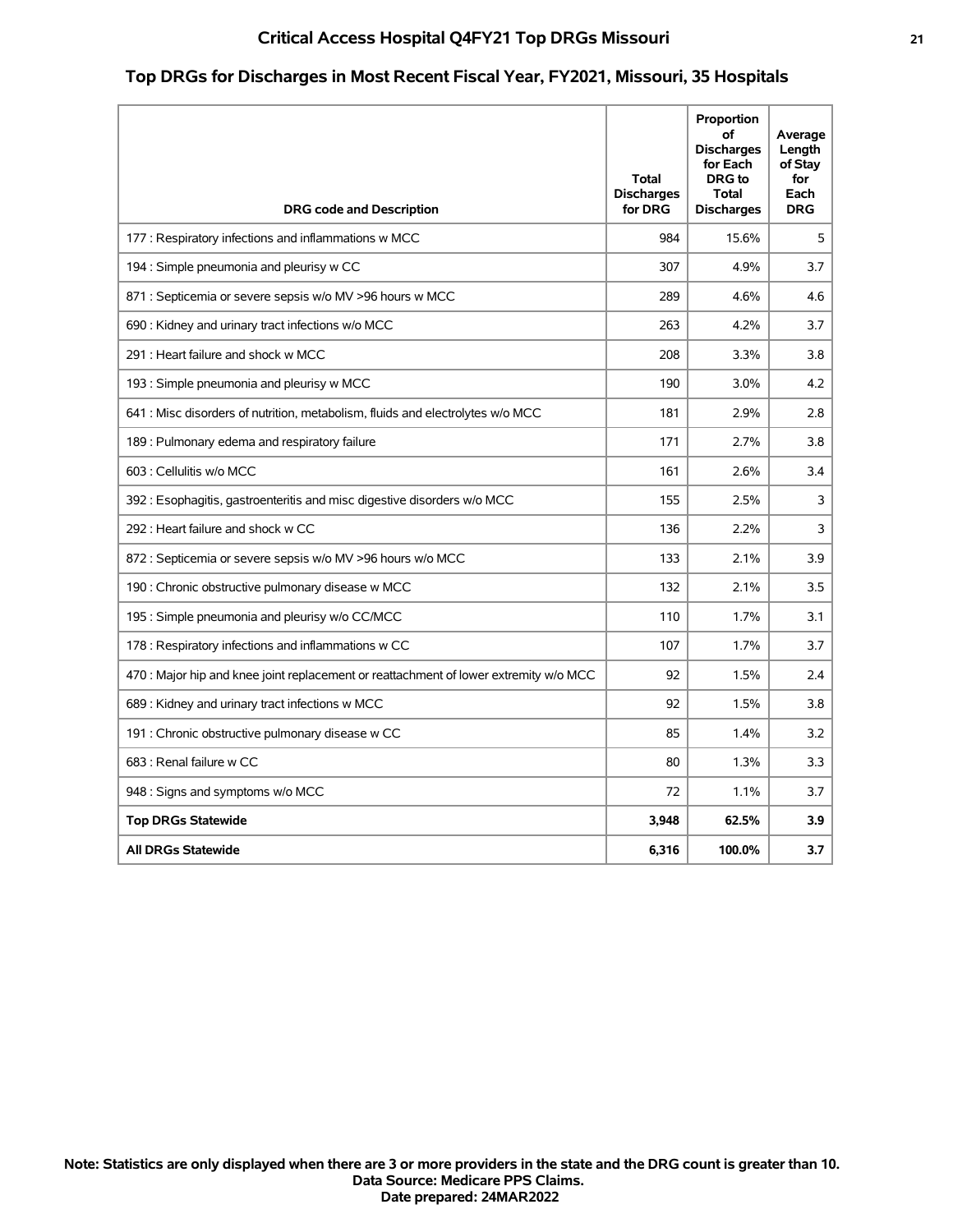## **Critical Access Hospital Q4FY21 Top DRGs Mississippi 22**

#### **Top DRGs for Discharges in Most Recent Fiscal Year, FY2021, Mississippi, 31 Hospitals**

| <b>DRG code and Description</b>                                                | Total<br><b>Discharges</b><br>for DRG | Proportion<br>οf<br><b>Discharges</b><br>for Each<br><b>DRG</b> to<br><b>Total</b><br><b>Discharges</b> | Average<br>Length<br>of Stay<br>for<br>Each<br><b>DRG</b> |
|--------------------------------------------------------------------------------|---------------------------------------|---------------------------------------------------------------------------------------------------------|-----------------------------------------------------------|
| 177 : Respiratory infections and inflammations w MCC                           | 667                                   | 16.5%                                                                                                   | 5.2                                                       |
| 690 : Kidney and urinary tract infections w/o MCC                              | 342                                   | 8.5%                                                                                                    | 3.8                                                       |
| 641 : Misc disorders of nutrition, metabolism, fluids and electrolytes w/o MCC | 256                                   | 6.4%                                                                                                    | 3.5                                                       |
| 194 : Simple pneumonia and pleurisy w CC                                       | 250                                   | 6.2%                                                                                                    | 4.2                                                       |
| 603 : Cellulitis w/o MCC                                                       | 119                                   | 3.0%                                                                                                    | 3.7                                                       |
| 178 : Respiratory infections and inflammations w CC                            | 117                                   | 2.9%                                                                                                    | 4.9                                                       |
| 291 : Heart failure and shock w MCC                                            | 113                                   | 2.8%                                                                                                    | 3.8                                                       |
| 195 : Simple pneumonia and pleurisy w/o CC/MCC                                 | 97                                    | 2.4%                                                                                                    | 4.1                                                       |
| 392 : Esophagitis, gastroenteritis and misc digestive disorders w/o MCC        | 93                                    | 2.3%                                                                                                    | 3.4                                                       |
| 872 : Septicemia or severe sepsis w/o MV >96 hours w/o MCC                     | 93                                    | 2.3%                                                                                                    | 3.8                                                       |
| 193 : Simple pneumonia and pleurisy w MCC                                      | 90                                    | 2.2%                                                                                                    | 4.3                                                       |
| 292 : Heart failure and shock w CC                                             | 89                                    | 2.2%                                                                                                    | 3.7                                                       |
| 689 : Kidney and urinary tract infections w MCC                                | 89                                    | 2.2%                                                                                                    | 4.2                                                       |
| 871 : Septicemia or severe sepsis w/o MV >96 hours w MCC                       | 89                                    | 2.2%                                                                                                    | 4.9                                                       |
| 179 : Respiratory infections and inflammations w/o CC/MCC                      | 81                                    | 2.0%                                                                                                    | 5.7                                                       |
| 683 : Renal failure w CC                                                       | 69                                    | 1.7%                                                                                                    | 3.6                                                       |
| 948 : Signs and symptoms w/o MCC                                               | 59                                    | 1.5%                                                                                                    | 4.2                                                       |
| 190 : Chronic obstructive pulmonary disease w MCC                              | 57                                    | 1.4%                                                                                                    | 3.9                                                       |
| 293 : Heart failure and shock w/o CC/MCC                                       | 53                                    | 1.3%                                                                                                    | 3.5                                                       |
| 812 : Red blood cell disorders w/o MCC                                         | 51                                    | 1.3%                                                                                                    | 3.3                                                       |
| <b>Top DRGs Statewide</b>                                                      | 2,874                                 | 71.3%                                                                                                   | 4.3                                                       |
| <b>All DRGs Statewide</b>                                                      | 4,032                                 | 100.0%                                                                                                  | 4.2                                                       |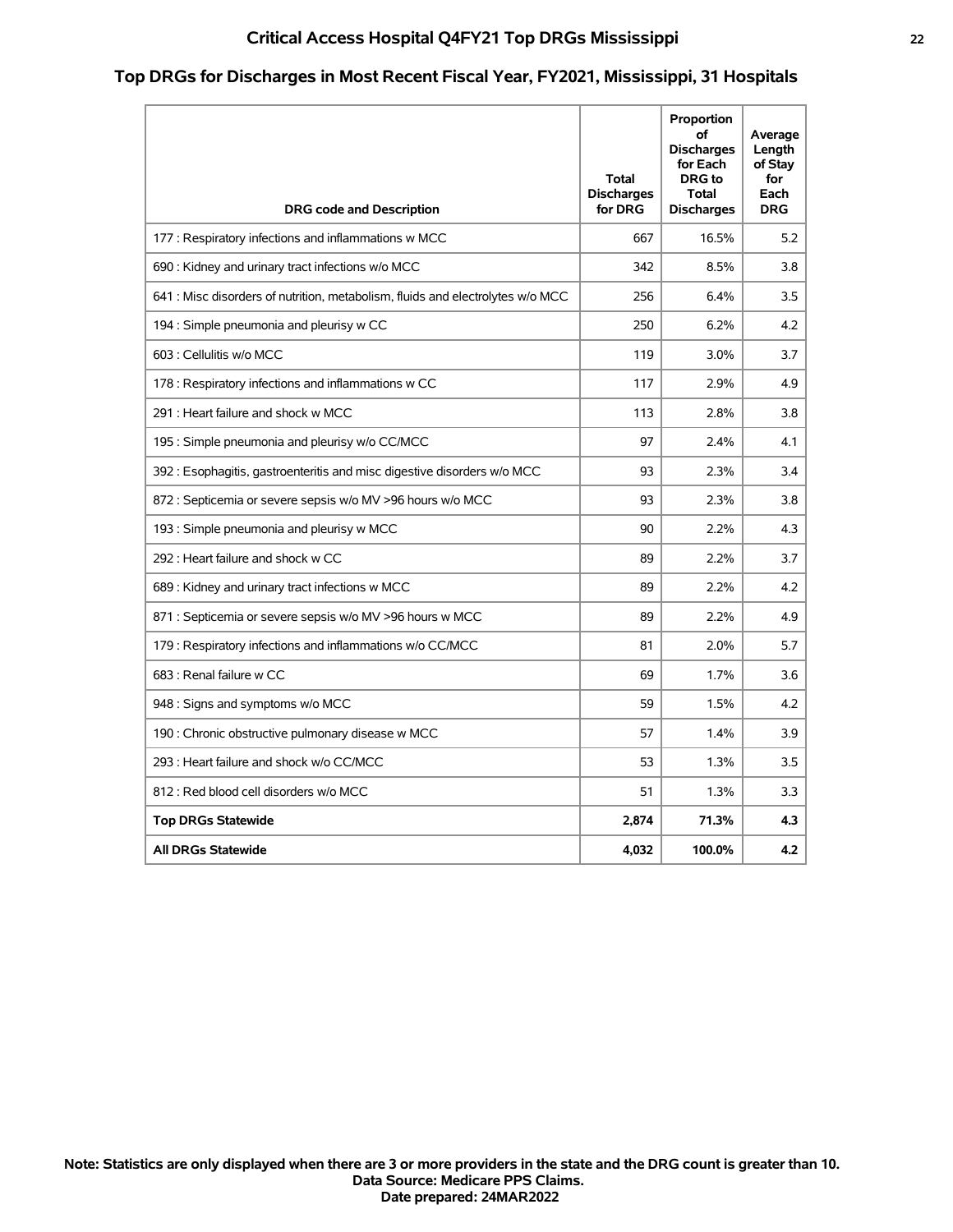## **Critical Access Hospital Q4FY21 Top DRGs Montana 23**

#### **Top DRGs for Discharges in Most Recent Fiscal Year, FY2021, Montana, 49 Hospitals**

| <b>DRG code and Description</b>                                                       | <b>Total</b><br><b>Discharges</b><br>for DRG | Proportion<br>οf<br><b>Discharges</b><br>for Each<br><b>DRG</b> to<br><b>Total</b><br><b>Discharges</b> | Average<br>Length<br>of Stay<br>for<br>Each<br><b>DRG</b> |
|---------------------------------------------------------------------------------------|----------------------------------------------|---------------------------------------------------------------------------------------------------------|-----------------------------------------------------------|
| 177 : Respiratory infections and inflammations w MCC                                  | 728                                          | 12.5%                                                                                                   | 4.9                                                       |
| 690 : Kidney and urinary tract infections w/o MCC                                     | 195                                          | 3.4%                                                                                                    | 3.2                                                       |
| 871 : Septicemia or severe sepsis w/o MV >96 hours w MCC                              | 184                                          | 3.2%                                                                                                    | 4.2                                                       |
| 641 : Misc disorders of nutrition, metabolism, fluids and electrolytes w/o MCC        | 174                                          | 3.0%                                                                                                    | 3.1                                                       |
| 470 : Major hip and knee joint replacement or reattachment of lower extremity w/o MCC | 149                                          | 2.6%                                                                                                    | 2.1                                                       |
| 291 : Heart failure and shock w MCC                                                   | 146                                          | 2.5%                                                                                                    | 4.5                                                       |
| 178 : Respiratory infections and inflammations w CC                                   | 145                                          | 2.5%                                                                                                    | 4.3                                                       |
| 194 : Simple pneumonia and pleurisy w CC                                              | 141                                          | 2.4%                                                                                                    | 3.7                                                       |
| 872 : Septicemia or severe sepsis w/o MV >96 hours w/o MCC                            | 138                                          | 2.4%                                                                                                    | 3.6                                                       |
| 392 : Esophagitis, gastroenteritis and misc digestive disorders w/o MCC               | 116                                          | 2.0%                                                                                                    | 3.2                                                       |
| 189 : Pulmonary edema and respiratory failure                                         | 113                                          | 1.9%                                                                                                    | 3.5                                                       |
| 292 : Heart failure and shock w CC                                                    | 112                                          | 1.9%                                                                                                    | 3.6                                                       |
| 193 : Simple pneumonia and pleurisy w MCC                                             | 87                                           | 1.5%                                                                                                    | 3.7                                                       |
| 948 : Signs and symptoms w/o MCC                                                      | 86                                           | 1.5%                                                                                                    | 3.8                                                       |
| 603 : Cellulitis w/o MCC                                                              | 82                                           | 1.4%                                                                                                    | 3.6                                                       |
| 179 : Respiratory infections and inflammations w/o CC/MCC                             | 79                                           | 1.4%                                                                                                    | 3.4                                                       |
| 195 : Simple pneumonia and pleurisy w/o CC/MCC                                        | 74                                           | 1.3%                                                                                                    | 3.1                                                       |
| 065 : Intracranial hemorrhage or cerebral infarction w CC or tPA in 24 hours          | 71                                           | 1.2%                                                                                                    | 3.5                                                       |
| 190 : Chronic obstructive pulmonary disease w MCC                                     | 70                                           | 1.2%                                                                                                    | 3.6                                                       |
| 683 : Renal failure w CC                                                              | 70                                           | 1.2%                                                                                                    | 3.2                                                       |
| <b>Top DRGs Statewide</b>                                                             | 2,960                                        | 50.9%                                                                                                   | 3.9                                                       |
| <b>All DRGs Statewide</b>                                                             | 5.818                                        | 100.0%                                                                                                  | 3.8                                                       |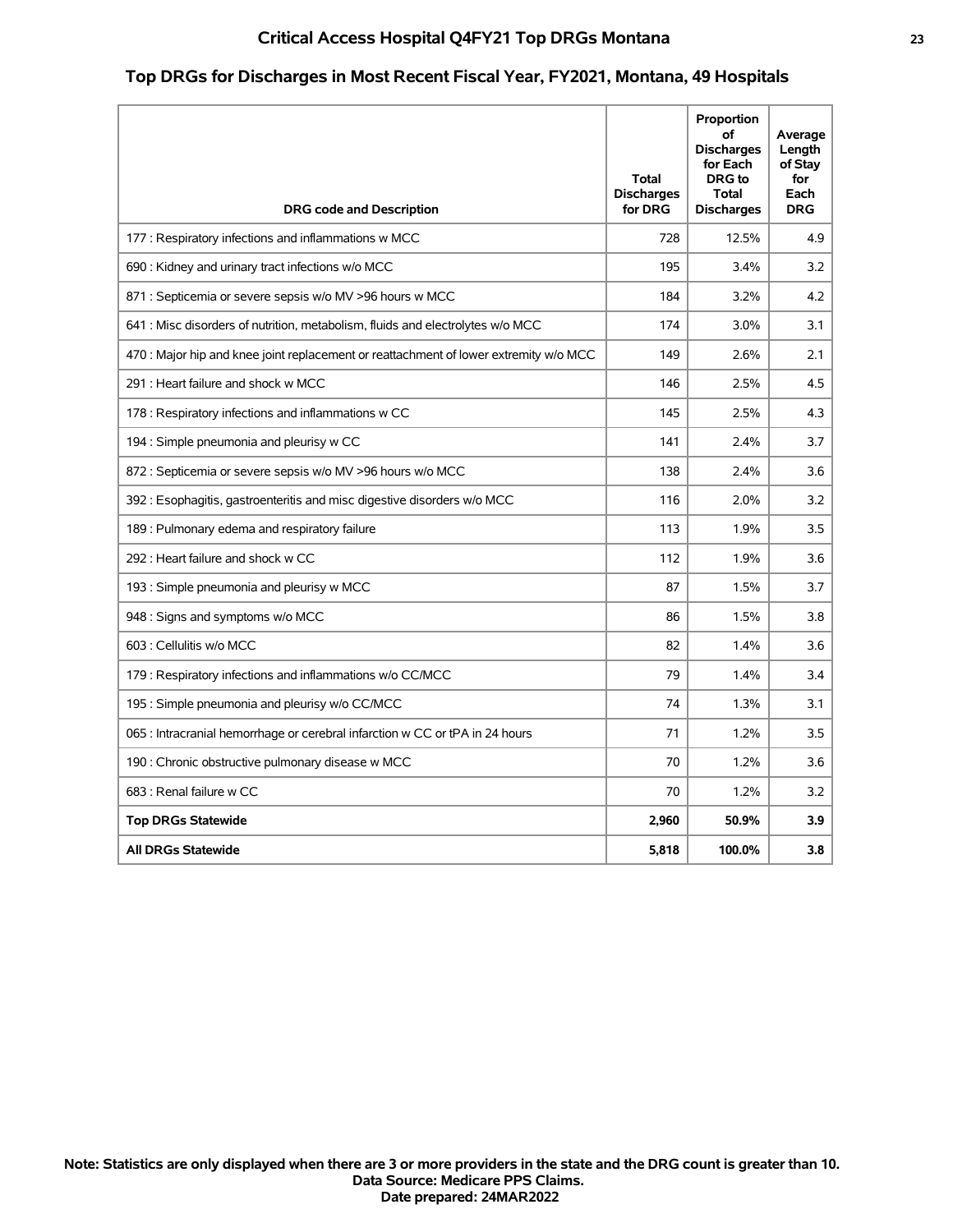## **Critical Access Hospital Q4FY21 Top DRGs North Carolina 24**

### **Top DRGs for Discharges in Most Recent Fiscal Year, FY2021, North Carolina, 20 Hospitals**

| <b>DRG code and Description</b>                                                       | <b>Total</b><br><b>Discharges</b><br>for DRG | Proportion<br>οf<br><b>Discharges</b><br>for Each<br><b>DRG</b> to<br><b>Total</b><br><b>Discharges</b> | Average<br>Length<br>of Stay<br>for<br>Each<br><b>DRG</b> |
|---------------------------------------------------------------------------------------|----------------------------------------------|---------------------------------------------------------------------------------------------------------|-----------------------------------------------------------|
| 177 : Respiratory infections and inflammations w MCC                                  | 468                                          | 9.2%                                                                                                    | 5.4                                                       |
| 871 : Septicemia or severe sepsis w/o MV >96 hours w MCC                              | 420                                          | 8.2%                                                                                                    | 4.9                                                       |
| 291 : Heart failure and shock w MCC                                                   | 254                                          | 5.0%                                                                                                    | 3.8                                                       |
| 690 : Kidney and urinary tract infections w/o MCC                                     | 166                                          | 3.3%                                                                                                    | 3.1                                                       |
| 872 : Septicemia or severe sepsis w/o MV >96 hours w/o MCC                            | 150                                          | 2.9%                                                                                                    | 3.7                                                       |
| 194 : Simple pneumonia and pleurisy w CC                                              | 112                                          | 2.2%                                                                                                    | 3.4                                                       |
| 683 : Renal failure w CC                                                              | 104                                          | 2.0%                                                                                                    | 3.5                                                       |
| 392 : Esophagitis, gastroenteritis and misc digestive disorders w/o MCC               | 101                                          | 2.0%                                                                                                    | 2.8                                                       |
| 189 : Pulmonary edema and respiratory failure                                         | 96                                           | 1.9%                                                                                                    | 3                                                         |
| 193 : Simple pneumonia and pleurisy w MCC                                             | 96                                           | 1.9%                                                                                                    | 4                                                         |
| 641 : Misc disorders of nutrition, metabolism, fluids and electrolytes w/o MCC        | 95                                           | 1.9%                                                                                                    | 3.1                                                       |
| 689 : Kidney and urinary tract infections w MCC                                       | 94                                           | 1.8%                                                                                                    | 4.1                                                       |
| 292 : Heart failure and shock w CC                                                    | 91                                           | 1.8%                                                                                                    | 3.4                                                       |
| 603 : Cellulitis w/o MCC                                                              | 90                                           | 1.8%                                                                                                    | 3.6                                                       |
| 065 : Intracranial hemorrhage or cerebral infarction w CC or tPA in 24 hours          | 86                                           | 1.7%                                                                                                    | 3.3                                                       |
| 309 : Cardiac arrhythmia and conduction disorders w CC                                | 79                                           | 1.6%                                                                                                    | 3                                                         |
| 470 : Major hip and knee joint replacement or reattachment of lower extremity w/o MCC | 77                                           | 1.5%                                                                                                    | 2.5                                                       |
| 378 : Gastrointestinal hemorrhage w CC                                                | 72                                           | 1.4%                                                                                                    | 3                                                         |
| 178 : Respiratory infections and inflammations w CC                                   | 62                                           | 1.2%                                                                                                    | 4.2                                                       |
| 190 : Chronic obstructive pulmonary disease w MCC                                     | 60                                           | 1.2%                                                                                                    | 3.4                                                       |
| <b>Top DRGs Statewide</b>                                                             | 2,773                                        | 54.2%                                                                                                   | 4                                                         |
| <b>All DRGs Statewide</b>                                                             | 5,113                                        | 100.0%                                                                                                  | 3.8                                                       |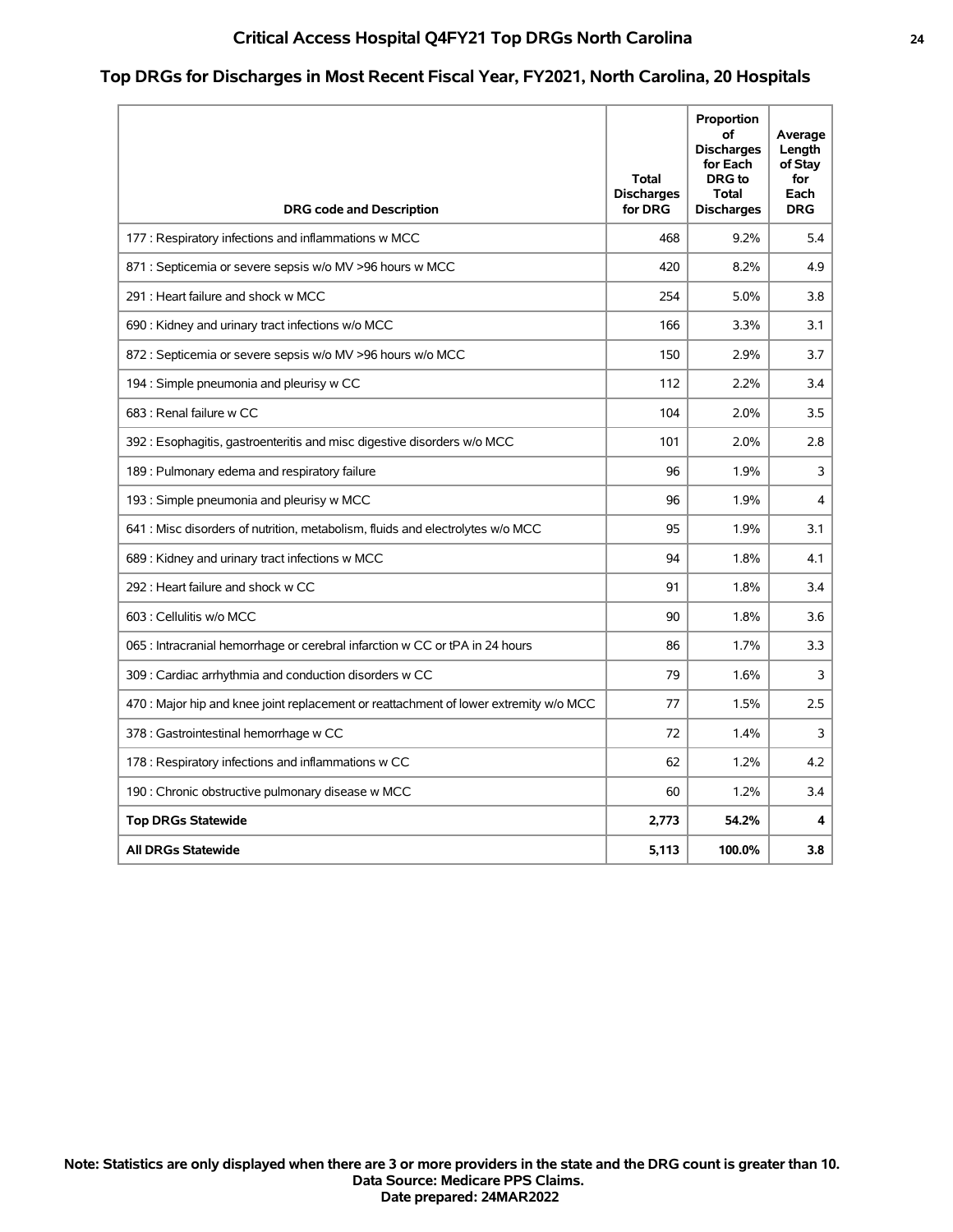## **Critical Access Hospital Q4FY21 Top DRGs North Dakota 25**

#### **Top DRGs for Discharges in Most Recent Fiscal Year, FY2021, North Dakota, 36 Hospitals**

| <b>DRG code and Description</b>                                                       | Total<br><b>Discharges</b><br>for DRG | Proportion<br>οf<br><b>Discharges</b><br>for Each<br><b>DRG</b> to<br><b>Total</b><br><b>Discharges</b> | Average<br>Length<br>of Stay<br>for<br>Each<br><b>DRG</b> |
|---------------------------------------------------------------------------------------|---------------------------------------|---------------------------------------------------------------------------------------------------------|-----------------------------------------------------------|
| 177: Respiratory infections and inflammations w MCC                                   | 536                                   | 12.2%                                                                                                   | 5.1                                                       |
| 690 : Kidney and urinary tract infections w/o MCC                                     | 208                                   | 4.7%                                                                                                    | 3.2                                                       |
| 194 : Simple pneumonia and pleurisy w CC                                              | 191                                   | 4.3%                                                                                                    | 3.6                                                       |
| 871 : Septicemia or severe sepsis w/o MV >96 hours w MCC                              | 170                                   | 3.9%                                                                                                    | 4.1                                                       |
| 641 : Misc disorders of nutrition, metabolism, fluids and electrolytes w/o MCC        | 161                                   | 3.7%                                                                                                    | 2.9                                                       |
| 291 : Heart failure and shock w MCC                                                   | 144                                   | 3.3%                                                                                                    | 3.5                                                       |
| 292 : Heart failure and shock w CC                                                    | 133                                   | 3.0%                                                                                                    | 3.2                                                       |
| 603 : Cellulitis w/o MCC                                                              | 129                                   | 2.9%                                                                                                    | 3.6                                                       |
| 178 : Respiratory infections and inflammations w CC                                   | 100                                   | 2.3%                                                                                                    | 3.7                                                       |
| 872 : Septicemia or severe sepsis w/o MV >96 hours w/o MCC                            | 99                                    | 2.3%                                                                                                    | 3.6                                                       |
| 392 : Esophagitis, gastroenteritis and misc digestive disorders w/o MCC               | 98                                    | 2.2%                                                                                                    | 2.7                                                       |
| 195 : Simple pneumonia and pleurisy w/o CC/MCC                                        | 87                                    | 2.0%                                                                                                    | 3.2                                                       |
| 193 : Simple pneumonia and pleurisy w MCC                                             | 84                                    | 1.9%                                                                                                    | 3.5                                                       |
| 179 : Respiratory infections and inflammations w/o CC/MCC                             | 83                                    | 1.9%                                                                                                    | 3.9                                                       |
| 948 : Signs and symptoms w/o MCC                                                      | 80                                    | 1.8%                                                                                                    | 3.2                                                       |
| 683 : Renal failure w CC                                                              | 79                                    | 1.8%                                                                                                    | 3.5                                                       |
| 189 : Pulmonary edema and respiratory failure                                         | 73                                    | 1.7%                                                                                                    | 2.8                                                       |
| 470 : Major hip and knee joint replacement or reattachment of lower extremity w/o MCC | 71                                    | 1.6%                                                                                                    | 2.5                                                       |
| 190 : Chronic obstructive pulmonary disease w MCC                                     | 55                                    | 1.3%                                                                                                    | 3.6                                                       |
| 552 : Medical back problems w/o MCC                                                   | 54                                    | 1.2%                                                                                                    | 3                                                         |
| <b>Top DRGs Statewide</b>                                                             | 2,635                                 | 59.9%                                                                                                   | 3.7                                                       |
| <b>All DRGs Statewide</b>                                                             | 4,399                                 | 100.0%                                                                                                  | 3.5                                                       |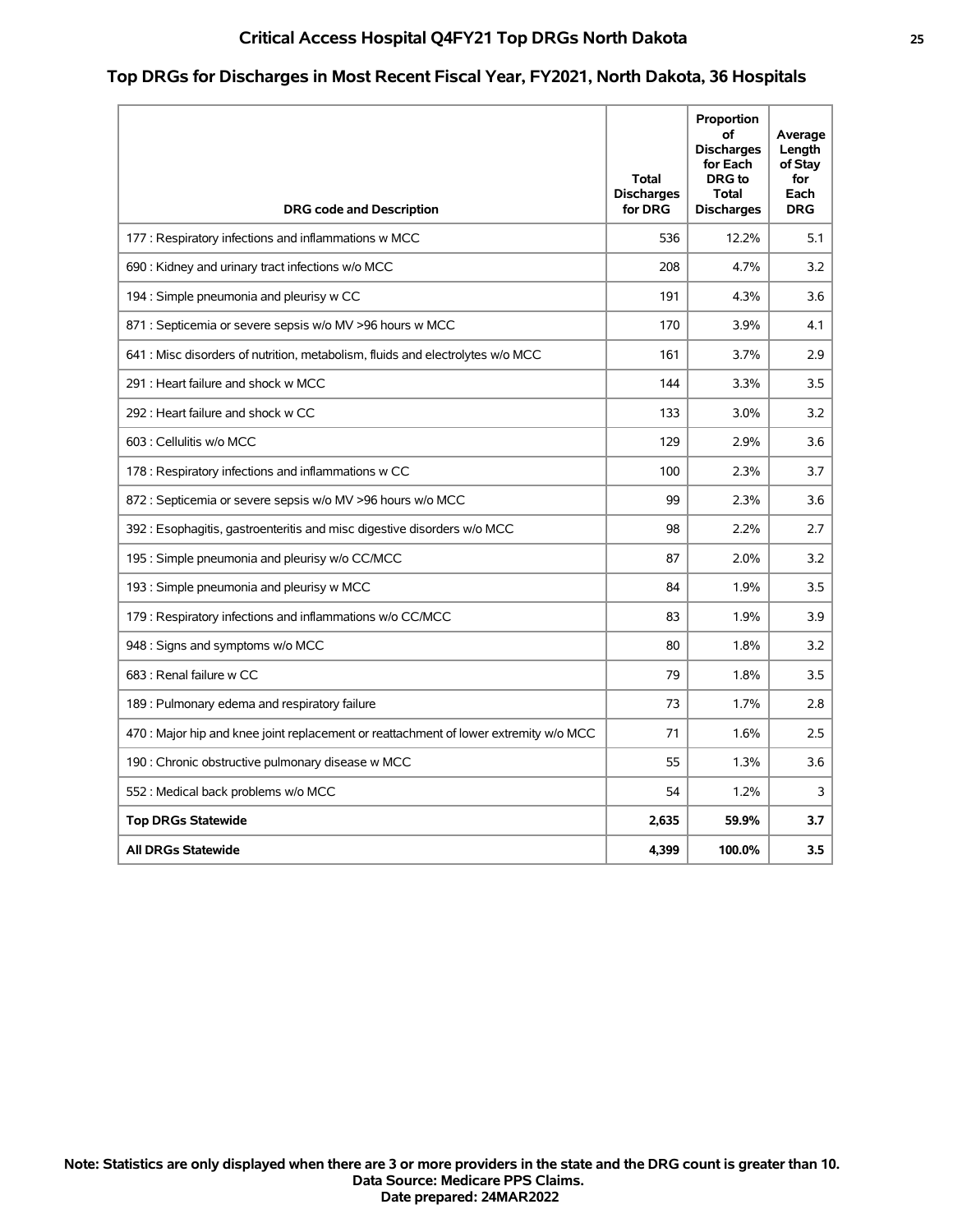## **Critical Access Hospital Q4FY21 Top DRGs Nebraska 26**

#### **Top DRGs for Discharges in Most Recent Fiscal Year, FY2021, Nebraska, 64 Hospitals**

| <b>DRG code and Description</b>                                                       | Total<br><b>Discharges</b><br>for DRG | Proportion<br>οf<br><b>Discharges</b><br>for Each<br><b>DRG</b> to<br>Total<br><b>Discharges</b> | Average<br>Lenath<br>of Stay<br>for<br>Each<br><b>DRG</b> |
|---------------------------------------------------------------------------------------|---------------------------------------|--------------------------------------------------------------------------------------------------|-----------------------------------------------------------|
| 177 : Respiratory infections and inflammations w MCC                                  | 949                                   | 10.9%                                                                                            | 5.1                                                       |
| 690 : Kidney and urinary tract infections w/o MCC                                     | 415                                   | 4.8%                                                                                             | 3.3                                                       |
| 194 : Simple pneumonia and pleurisy w CC                                              | 387                                   | 4.4%                                                                                             | 3.9                                                       |
| 470 : Major hip and knee joint replacement or reattachment of lower extremity w/o MCC | 285                                   | 3.3%                                                                                             | 2.6                                                       |
| 641 : Misc disorders of nutrition, metabolism, fluids and electrolytes w/o MCC        | 282                                   | 3.2%                                                                                             | 3.1                                                       |
| 178 : Respiratory infections and inflammations w CC                                   | 279                                   | 3.2%                                                                                             | 4.2                                                       |
| 871 : Septicemia or severe sepsis w/o MV >96 hours w MCC                              | 270                                   | 3.1%                                                                                             | 3.7                                                       |
| 872 : Septicemia or severe sepsis w/o MV >96 hours w/o MCC                            | 263                                   | 3.0%                                                                                             | 3.5                                                       |
| 292 : Heart failure and shock w CC                                                    | 240                                   | 2.8%                                                                                             | 3.5                                                       |
| 179 : Respiratory infections and inflammations w/o CC/MCC                             | 221                                   | 2.5%                                                                                             | 3.3                                                       |
| 603 : Cellulitis w/o MCC                                                              | 221                                   | 2.5%                                                                                             | 3.7                                                       |
| 392 : Esophagitis, gastroenteritis and misc digestive disorders w/o MCC               | 202                                   | 2.3%                                                                                             | 2.7                                                       |
| 948 : Signs and symptoms w/o MCC                                                      | 202                                   | 2.3%                                                                                             | 3                                                         |
| 291 : Heart failure and shock w MCC                                                   | 171                                   | 2.0%                                                                                             | 3.8                                                       |
| 195 : Simple pneumonia and pleurisy w/o CC/MCC                                        | 149                                   | 1.7%                                                                                             | 3.4                                                       |
| 193 : Simple pneumonia and pleurisy w MCC                                             | 140                                   | 1.6%                                                                                             | 4.1                                                       |
| 683 : Renal failure w CC                                                              | 134                                   | 1.5%                                                                                             | 3                                                         |
| 552 : Medical back problems w/o MCC                                                   | 116                                   | 1.3%                                                                                             | 3                                                         |
| 689 : Kidney and urinary tract infections w MCC                                       | 110                                   | 1.3%                                                                                             | 3.8                                                       |
| 378 : Gastrointestinal hemorrhage w CC                                                | 96                                    | 1.1%                                                                                             | 3.1                                                       |
| <b>Top DRGs Statewide</b>                                                             | 5,132                                 | 58.7%                                                                                            | 3.7                                                       |
| <b>All DRGs Statewide</b>                                                             | 8,743                                 | 100.0%                                                                                           | 3.5                                                       |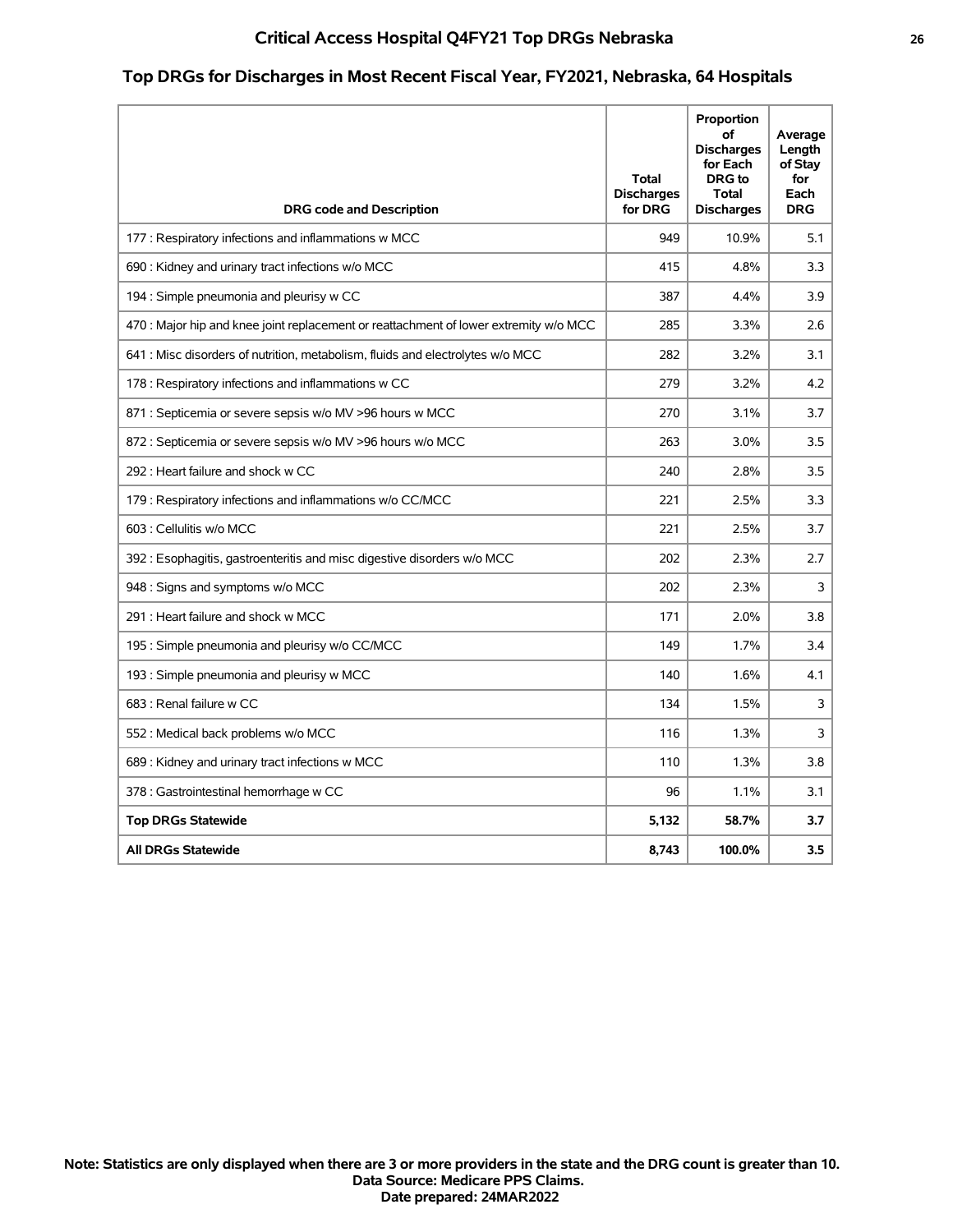## **Critical Access Hospital Q4FY21 Top DRGs New Hampshire 27**

# **Top DRGs for Discharges in Most Recent Fiscal Year, FY2021, New Hampshire, 13 Hospitals**

| <b>DRG code and Description</b>                                                       | Total<br><b>Discharges</b><br>for DRG | Proportion<br>οf<br><b>Discharges</b><br>for Each<br>DRG to<br><b>Total</b><br><b>Discharges</b> | Average<br>Length<br>of Stay<br>for<br>Each<br><b>DRG</b> |
|---------------------------------------------------------------------------------------|---------------------------------------|--------------------------------------------------------------------------------------------------|-----------------------------------------------------------|
| 291 : Heart failure and shock w MCC                                                   | 160                                   | 4.0%                                                                                             | 3.7                                                       |
| 690 : Kidney and urinary tract infections w/o MCC                                     | 148                                   | 3.7%                                                                                             | 3.3                                                       |
| 871 : Septicemia or severe sepsis w/o MV >96 hours w MCC                              | 140                                   | 3.5%                                                                                             | 4.6                                                       |
| 177 : Respiratory infections and inflammations w MCC                                  | 120                                   | 3.0%                                                                                             | 5.3                                                       |
| 603 : Cellulitis w/o MCC                                                              | 108                                   | 2.7%                                                                                             | 3.5                                                       |
| 392 : Esophagitis, gastroenteritis and misc digestive disorders w/o MCC               | 105                                   | 2.6%                                                                                             | 3                                                         |
| 872 : Septicemia or severe sepsis w/o MV >96 hours w/o MCC                            | 100                                   | 2.5%                                                                                             | 3.6                                                       |
| 470 : Major hip and knee joint replacement or reattachment of lower extremity w/o MCC | 97                                    | 2.4%                                                                                             | 1.6                                                       |
| 189 : Pulmonary edema and respiratory failure                                         | 96                                    | 2.4%                                                                                             | 3.3                                                       |
| 292 : Heart failure and shock w CC                                                    | 95                                    | 2.4%                                                                                             | 3.2                                                       |
| 641 : Misc disorders of nutrition, metabolism, fluids and electrolytes w/o MCC        | 81                                    | 2.0%                                                                                             | 3.1                                                       |
| 194 : Simple pneumonia and pleurisy w CC                                              | 76                                    | 1.9%                                                                                             | 3.5                                                       |
| 190 : Chronic obstructive pulmonary disease w MCC                                     | 74                                    | 1.8%                                                                                             | 3.5                                                       |
| 309 : Cardiac arrhythmia and conduction disorders w CC                                | 63                                    | 1.6%                                                                                             | 2.3                                                       |
| 193 : Simple pneumonia and pleurisy w MCC                                             | 60                                    | 1.5%                                                                                             | 3.7                                                       |
| 065 : Intracranial hemorrhage or cerebral infarction w CC or tPA in 24 hours          | 59                                    | 1.5%                                                                                             | 3.1                                                       |
| 948 : Signs and symptoms w/o MCC                                                      | 57                                    | 1.4%                                                                                             | 3                                                         |
| 638 : Diabetes w CC                                                                   | 55                                    | 1.4%                                                                                             | 3.3                                                       |
| 689 : Kidney and urinary tract infections w MCC                                       | 55                                    | 1.4%                                                                                             | 3.9                                                       |
| 683 : Renal failure w CC                                                              | 47                                    | 1.2%                                                                                             | 3.7                                                       |
| <b>Top DRGs Statewide</b>                                                             | 1,796                                 | 44.6%                                                                                            | 3.5                                                       |
| <b>All DRGs Statewide</b>                                                             | 4,030                                 | 100.0%                                                                                           | 3.5                                                       |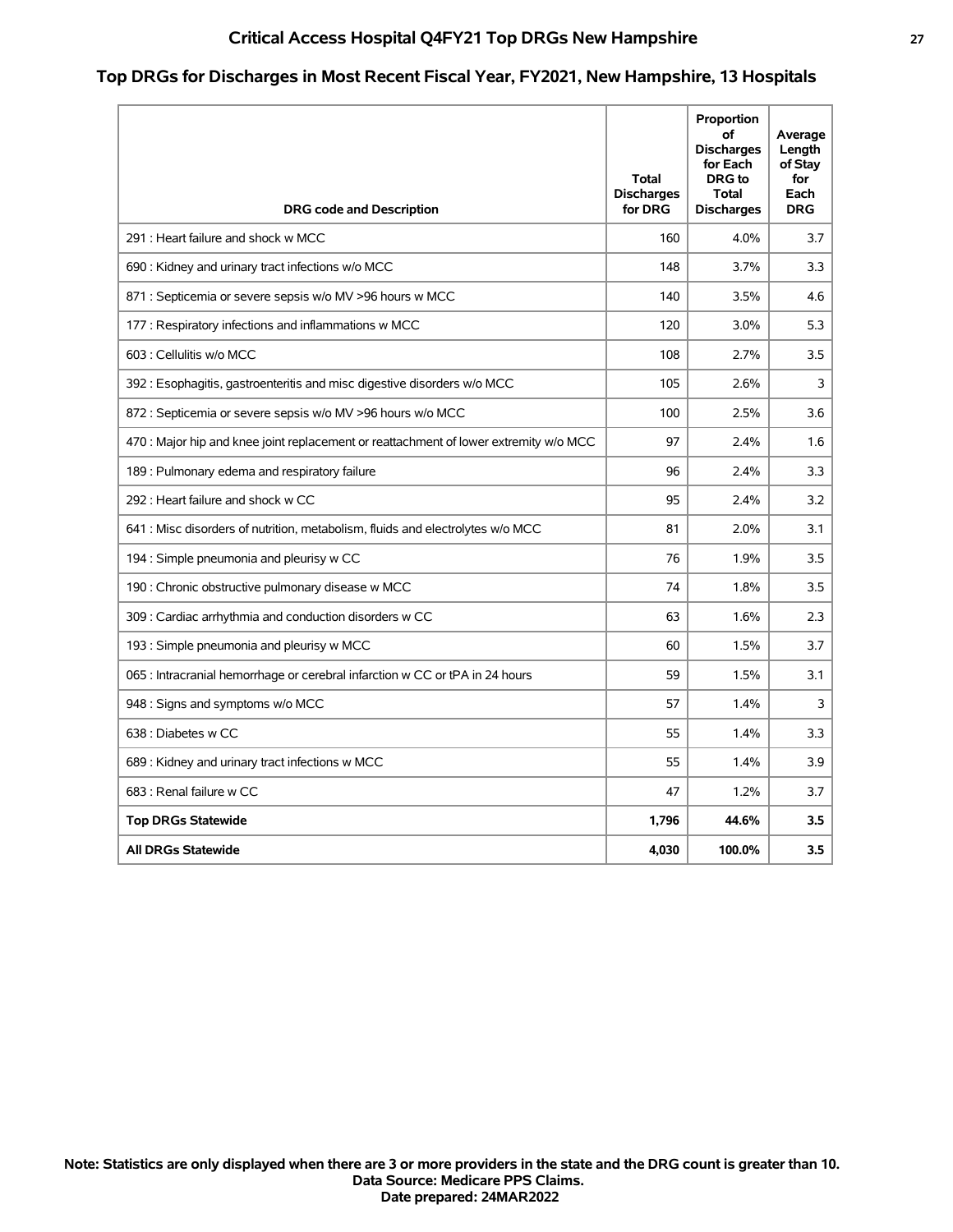## **Critical Access Hospital Q4FY21 Top DRGs New Mexico 28**

### **Top DRGs for Discharges in Most Recent Fiscal Year, FY2021, New Mexico, 11 Hospitals**

| <b>DRG code and Description</b>                                                       | <b>Total</b><br><b>Discharges</b><br>for DRG | Proportion<br>οf<br><b>Discharges</b><br>for Each<br><b>DRG</b> to<br><b>Total</b><br><b>Discharges</b> | Average<br>Lenath<br>of Stay<br>for<br>Each<br><b>DRG</b> |
|---------------------------------------------------------------------------------------|----------------------------------------------|---------------------------------------------------------------------------------------------------------|-----------------------------------------------------------|
| 177 : Respiratory infections and inflammations w MCC                                  | 255                                          | 12.4%                                                                                                   | 5.6                                                       |
| 871 : Septicemia or severe sepsis w/o MV >96 hours w MCC                              | 81                                           | 3.9%                                                                                                    | 5                                                         |
| 194 : Simple pneumonia and pleurisy w CC                                              | 70                                           | 3.4%                                                                                                    | 3.7                                                       |
| 872 : Septicemia or severe sepsis w/o MV >96 hours w/o MCC                            | 61                                           | 3.0%                                                                                                    | 4.1                                                       |
| 193 : Simple pneumonia and pleurisy w MCC                                             | 60                                           | 2.9%                                                                                                    | 4                                                         |
| 470 : Major hip and knee joint replacement or reattachment of lower extremity w/o MCC | 55                                           | 2.7%                                                                                                    | 1.6                                                       |
| 603 : Cellulitis w/o MCC                                                              | 50                                           | 2.4%                                                                                                    | 3.9                                                       |
| 690 : Kidney and urinary tract infections w/o MCC                                     | 50                                           | 2.4%                                                                                                    | 2.9                                                       |
| 392 : Esophagitis, gastroenteritis and misc digestive disorders w/o MCC               | 47                                           | 2.3%                                                                                                    | 2.6                                                       |
| 291 : Heart failure and shock w MCC                                                   | 46                                           | 2.2%                                                                                                    | 3.9                                                       |
| 641 : Misc disorders of nutrition, metabolism, fluids and electrolytes w/o MCC        | 41                                           | 2.0%                                                                                                    | 3.5                                                       |
| 190 : Chronic obstructive pulmonary disease w MCC                                     | 39                                           | 1.9%                                                                                                    | 4.1                                                       |
| 189 : Pulmonary edema and respiratory failure                                         | 38                                           | 1.8%                                                                                                    | 3.3                                                       |
| 065 : Intracranial hemorrhage or cerebral infarction w CC or tPA in 24 hours          | 30                                           | 1.5%                                                                                                    | 2.8                                                       |
| 292 : Heart failure and shock w CC                                                    | 30                                           | 1.5%                                                                                                    | 3.4                                                       |
| 683 : Renal failure w CC                                                              | 25                                           | 1.2%                                                                                                    | 2.7                                                       |
| 378 : Gastrointestinal hemorrhage w CC                                                | 24                                           | 1.2%                                                                                                    | 2.8                                                       |
| 481 : Hip and femur procs except major joint w CC                                     | 24                                           | 1.2%                                                                                                    | 4                                                         |
| 522 : Hip replacement w PDx of hip fracture w/o MCC                                   | 21                                           | 1.0%                                                                                                    | 4.2                                                       |
| 195 : Simple pneumonia and pleurisy w/o CC/MCC                                        | 20                                           | 1.0%                                                                                                    | 3.5                                                       |
| <b>Top DRGs Statewide</b>                                                             | 1,067                                        | 51.8%                                                                                                   | 4                                                         |
| <b>All DRGs Statewide</b>                                                             | 2,060                                        | 100.0%                                                                                                  | 3.9                                                       |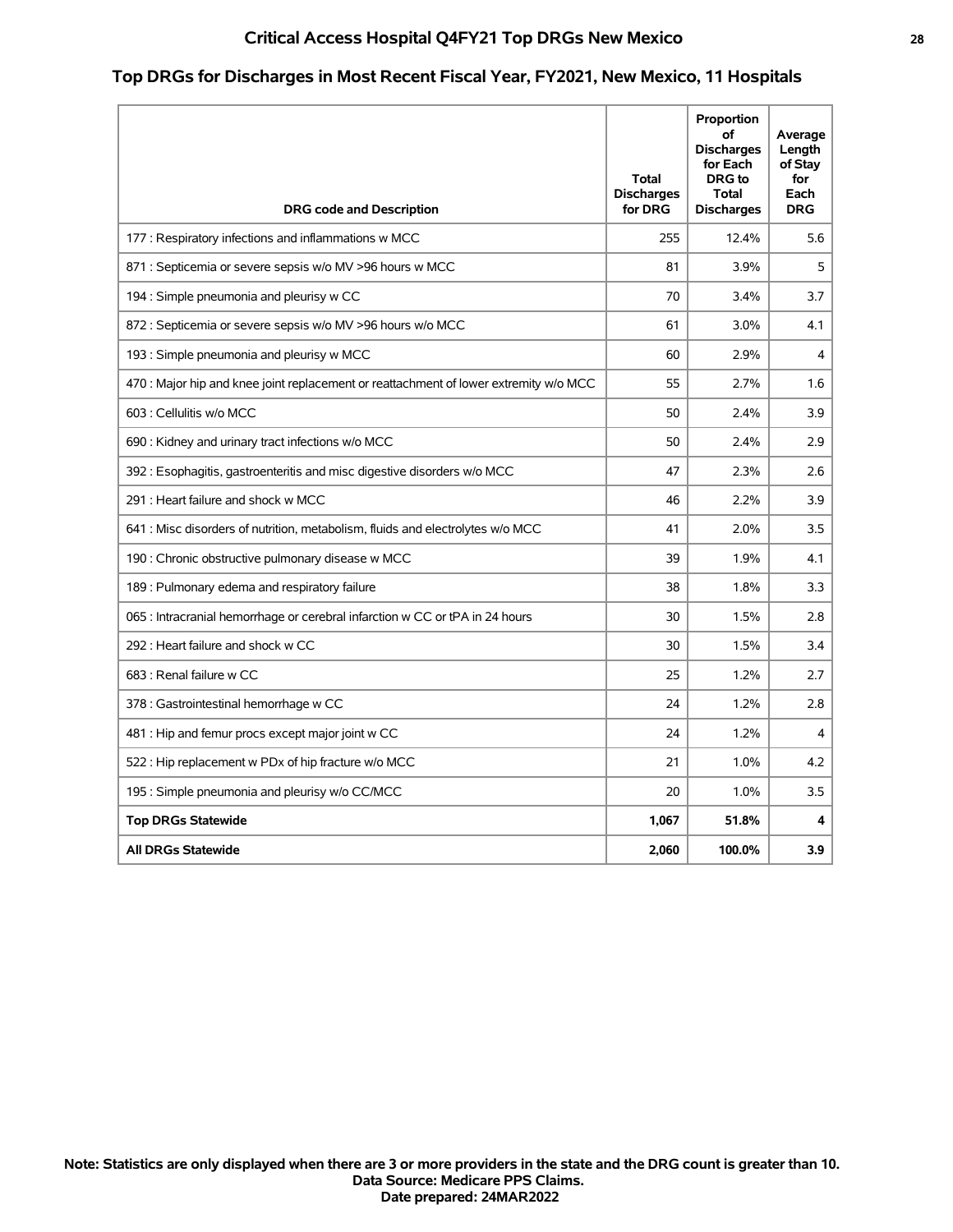## **Critical Access Hospital Q4FY21 Top DRGs Nevada 29**

#### **Top DRGs for Discharges in Most Recent Fiscal Year, FY2021, Nevada, 13 Hospitals**

| <b>DRG code and Description</b>                                                       | Total<br><b>Discharges</b><br>for DRG | Proportion<br>οf<br><b>Discharges</b><br>for Each<br>DRG to<br><b>Total</b><br><b>Discharges</b> | Average<br>Length<br>of Stay<br>for<br>Each<br><b>DRG</b> |
|---------------------------------------------------------------------------------------|---------------------------------------|--------------------------------------------------------------------------------------------------|-----------------------------------------------------------|
| 177 : Respiratory infections and inflammations w MCC                                  | 360                                   | 13.8%                                                                                            | 5.5                                                       |
| 871 : Septicemia or severe sepsis w/o MV >96 hours w MCC                              | 127                                   | 4.9%                                                                                             | 4.7                                                       |
| 291 : Heart failure and shock w MCC                                                   | 109                                   | 4.2%                                                                                             | 4.1                                                       |
| 193 : Simple pneumonia and pleurisy w MCC                                             | 99                                    | 3.8%                                                                                             | 4.3                                                       |
| 189 : Pulmonary edema and respiratory failure                                         | 84                                    | 3.2%                                                                                             | 4.4                                                       |
| 690 : Kidney and urinary tract infections w/o MCC                                     | 79                                    | 3.0%                                                                                             | 4.3                                                       |
| 194 : Simple pneumonia and pleurisy w CC                                              | 68                                    | 2.6%                                                                                             | 4.4                                                       |
| 392 : Esophagitis, gastroenteritis and misc digestive disorders w/o MCC               | 66                                    | 2.5%                                                                                             | 3.1                                                       |
| 190 : Chronic obstructive pulmonary disease w MCC                                     | 65                                    | 2.5%                                                                                             | 4                                                         |
| 641 : Misc disorders of nutrition, metabolism, fluids and electrolytes w/o MCC        | 64                                    | 2.5%                                                                                             | 5.7                                                       |
| 872 : Septicemia or severe sepsis w/o MV >96 hours w/o MCC                            | 61                                    | 2.3%                                                                                             | 4                                                         |
| 292 : Heart failure and shock w CC                                                    | 54                                    | 2.1%                                                                                             | 3                                                         |
| 603 : Cellulitis w/o MCC                                                              | 48                                    | 1.8%                                                                                             | 3.6                                                       |
| 683 : Renal failure w CC                                                              | 46                                    | 1.8%                                                                                             | 4.1                                                       |
| 191 : Chronic obstructive pulmonary disease w CC                                      | 34                                    | 1.3%                                                                                             | 3.6                                                       |
| 470 : Major hip and knee joint replacement or reattachment of lower extremity w/o MCC | 31                                    | 1.2%                                                                                             | 2.4                                                       |
| 378 : Gastrointestinal hemorrhage w CC                                                | 30                                    | 1.2%                                                                                             | 3.3                                                       |
| 483 : Major joint or limb reattachment procs of upper extremities                     | 30                                    | 1.2%                                                                                             | 1.3                                                       |
| 638 : Diabetes w CC                                                                   | 29                                    | 1.1%                                                                                             | 2.9                                                       |
| 065 : Intracranial hemorrhage or cerebral infarction w CC or tPA in 24 hours          | 28                                    | 1.1%                                                                                             | 3.6                                                       |
| <b>Top DRGs Statewide</b>                                                             | 1,512                                 | 57.8%                                                                                            | 4.3                                                       |
| All DRGs Statewide                                                                    | 2,617                                 | 100.0%                                                                                           | 4.3                                                       |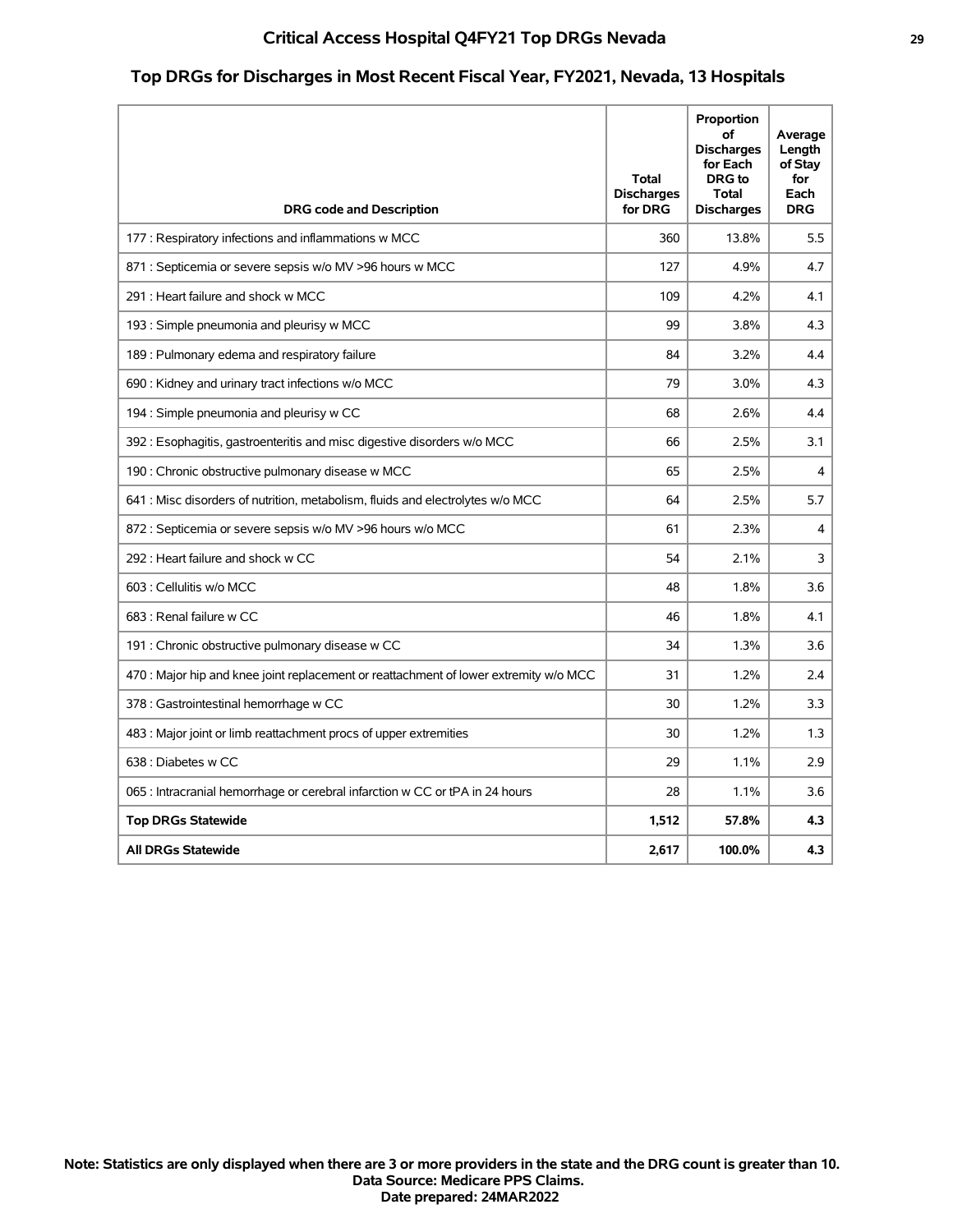## **Critical Access Hospital Q4FY21 Top DRGs New York 30**

#### **Top DRGs for Discharges in Most Recent Fiscal Year, FY2021, New York, 18 Hospitals**

| <b>DRG code and Description</b>                                                       | Total<br><b>Discharges</b><br>for DRG | Proportion<br>οf<br><b>Discharges</b><br>for Each<br>DRG to<br><b>Total</b><br><b>Discharges</b> | Average<br>Length<br>of Stay<br>for<br>Each<br><b>DRG</b> |
|---------------------------------------------------------------------------------------|---------------------------------------|--------------------------------------------------------------------------------------------------|-----------------------------------------------------------|
| 177 : Respiratory infections and inflammations w MCC                                  | 165                                   | 7.2%                                                                                             | 5.6                                                       |
| 690 : Kidney and urinary tract infections w/o MCC                                     | 140                                   | 6.1%                                                                                             | 3.2                                                       |
| 194 : Simple pneumonia and pleurisy w CC                                              | 134                                   | 5.8%                                                                                             | 3.7                                                       |
| 603 : Cellulitis w/o MCC                                                              | 87                                    | 3.8%                                                                                             | 4.1                                                       |
| 470 : Major hip and knee joint replacement or reattachment of lower extremity w/o MCC | 84                                    | 3.6%                                                                                             | 1.9                                                       |
| 641 : Misc disorders of nutrition, metabolism, fluids and electrolytes w/o MCC        | 72                                    | 3.1%                                                                                             | 3.4                                                       |
| 291 : Heart failure and shock w MCC                                                   | 68                                    | 3.0%                                                                                             | 3.9                                                       |
| 292 : Heart failure and shock w CC                                                    | 67                                    | 2.9%                                                                                             | 3.8                                                       |
| 392 : Esophagitis, gastroenteritis and misc digestive disorders w/o MCC               | 66                                    | 2.9%                                                                                             | 2.9                                                       |
| 871 : Septicemia or severe sepsis w/o MV >96 hours w MCC                              | 64                                    | 2.8%                                                                                             | 3.9                                                       |
| 872 : Septicemia or severe sepsis w/o MV >96 hours w/o MCC                            | 64                                    | 2.8%                                                                                             | 3.8                                                       |
| 178 : Respiratory infections and inflammations w CC                                   | 53                                    | 2.3%                                                                                             | 4.4                                                       |
| 195 : Simple pneumonia and pleurisy w/o CC/MCC                                        | 53                                    | 2.3%                                                                                             | 2.8                                                       |
| 190 : Chronic obstructive pulmonary disease w MCC                                     | 49                                    | 2.1%                                                                                             | 3.7                                                       |
| 689 : Kidney and urinary tract infections w MCC                                       | 40                                    | 1.7%                                                                                             | 3.6                                                       |
| 293 : Heart failure and shock w/o CC/MCC                                              | 39                                    | 1.7%                                                                                             | 2.9                                                       |
| 189 : Pulmonary edema and respiratory failure                                         | 38                                    | 1.7%                                                                                             | 3.6                                                       |
| 191 : Chronic obstructive pulmonary disease w CC                                      | 35                                    | 1.5%                                                                                             | 3.1                                                       |
| 309 : Cardiac arrhythmia and conduction disorders w CC                                | 33                                    | 1.4%                                                                                             | 2.4                                                       |
| 193 : Simple pneumonia and pleurisy w MCC                                             | 32                                    | 1.4%                                                                                             | 4.5                                                       |
| <b>Top DRGs Statewide</b>                                                             | 1,383                                 | 60.0%                                                                                            | 3.7                                                       |
| All DRGs Statewide                                                                    | 2.307                                 | 100.0%                                                                                           | 3.7                                                       |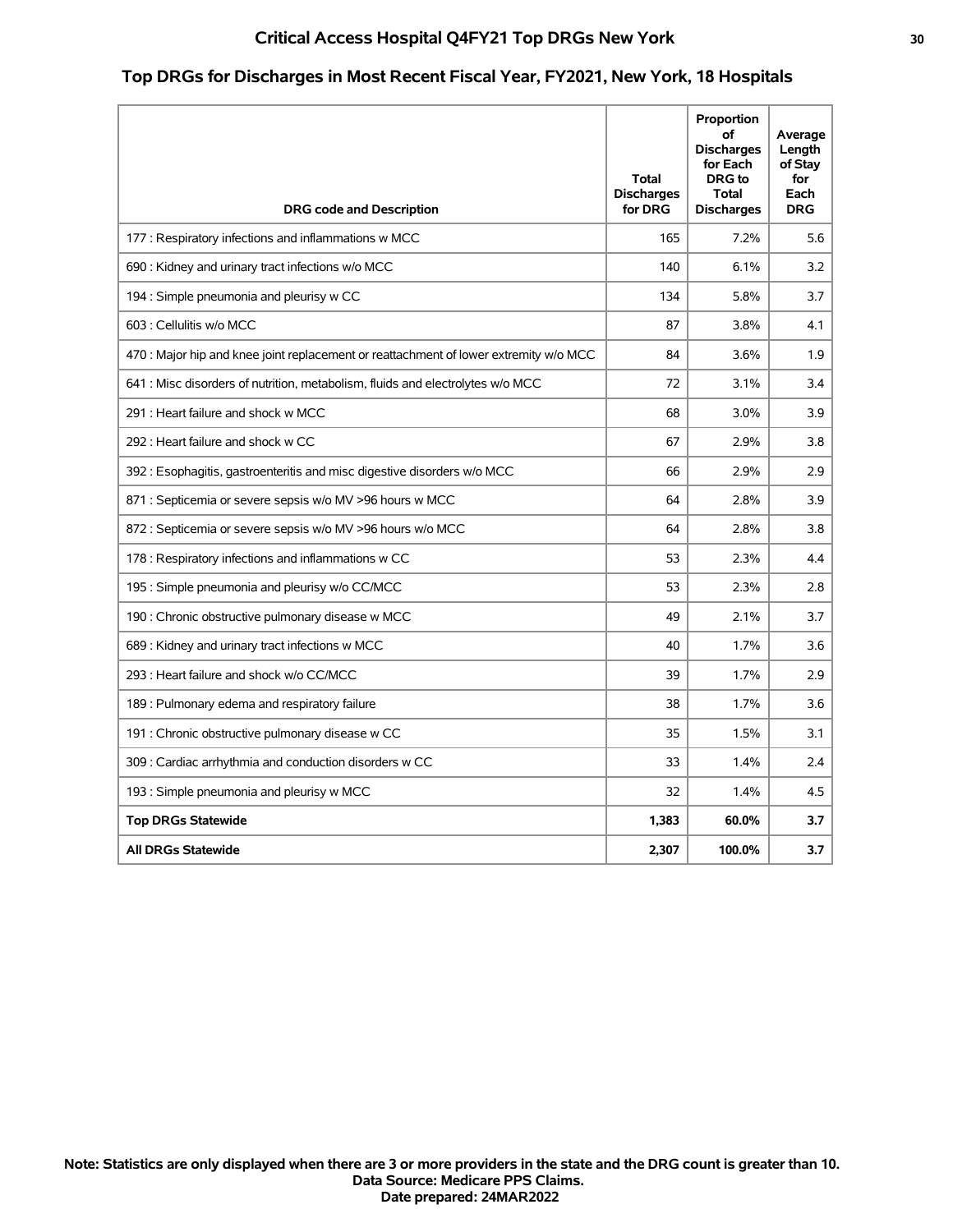#### **Top DRGs for Discharges in Most Recent Fiscal Year, FY2021, Ohio, 33 Hospitals**

| <b>DRG code and Description</b>                                                       | Total<br><b>Discharges</b><br>for DRG | Proportion<br>οf<br><b>Discharges</b><br>for Each<br>DRG to<br><b>Total</b><br><b>Discharges</b> | Average<br>Length<br>of Stay<br>for<br>Each<br><b>DRG</b> |
|---------------------------------------------------------------------------------------|---------------------------------------|--------------------------------------------------------------------------------------------------|-----------------------------------------------------------|
| 177 : Respiratory infections and inflammations w MCC                                  | 686                                   | 10.9%                                                                                            | 4.6                                                       |
| 871 : Septicemia or severe sepsis w/o MV >96 hours w MCC                              | 363                                   | 5.7%                                                                                             | 4.5                                                       |
| 291 : Heart failure and shock w MCC                                                   | 254                                   | 4.0%                                                                                             | 3.5                                                       |
| 193 : Simple pneumonia and pleurisy w MCC                                             | 210                                   | 3.3%                                                                                             | 4                                                         |
| 690 : Kidney and urinary tract infections w/o MCC                                     | 209                                   | 3.3%                                                                                             | 2.5                                                       |
| 641 : Misc disorders of nutrition, metabolism, fluids and electrolytes w/o MCC        | 168                                   | 2.7%                                                                                             | 2.5                                                       |
| 189 : Pulmonary edema and respiratory failure                                         | 165                                   | 2.6%                                                                                             | 3.2                                                       |
| 194 : Simple pneumonia and pleurisy w CC                                              | 157                                   | 2.5%                                                                                             | 3.1                                                       |
| 872 : Septicemia or severe sepsis w/o MV >96 hours w/o MCC                            | 154                                   | 2.4%                                                                                             | 3                                                         |
| 190 : Chronic obstructive pulmonary disease w MCC                                     | 151                                   | 2.4%                                                                                             | 3.6                                                       |
| 603 : Cellulitis w/o MCC                                                              | 141                                   | 2.2%                                                                                             | 3.3                                                       |
| 392 : Esophagitis, gastroenteritis and misc digestive disorders w/o MCC               | 115                                   | 1.8%                                                                                             | 2.2                                                       |
| 683 : Renal failure w CC                                                              | 108                                   | 1.7%                                                                                             | 3                                                         |
| 292 : Heart failure and shock w CC                                                    | 101                                   | 1.6%                                                                                             | 3.2                                                       |
| 689 : Kidney and urinary tract infections w MCC                                       | 101                                   | 1.6%                                                                                             | 3.1                                                       |
| 178 : Respiratory infections and inflammations w CC                                   | 92                                    | 1.5%                                                                                             | 3.3                                                       |
| 640 : Misc disorders of nutrition, metabolism, fluids and electrolytes w MCC          | 84                                    | 1.3%                                                                                             | 3.6                                                       |
| 470 : Major hip and knee joint replacement or reattachment of lower extremity w/o MCC | 81                                    | 1.3%                                                                                             | 2.3                                                       |
| 481 : Hip and femur procs except major joint w CC                                     | 78                                    | 1.2%                                                                                             | 3.8                                                       |
| 522 : Hip replacement w PDx of hip fracture w/o MCC                                   | 78                                    | 1.2%                                                                                             | 3.9                                                       |
| <b>Top DRGs Statewide</b>                                                             | 3,496                                 | 55.3%                                                                                            | 3.6                                                       |
| All DRGs Statewide                                                                    | 6,324                                 | 100.0%                                                                                           | 3.3                                                       |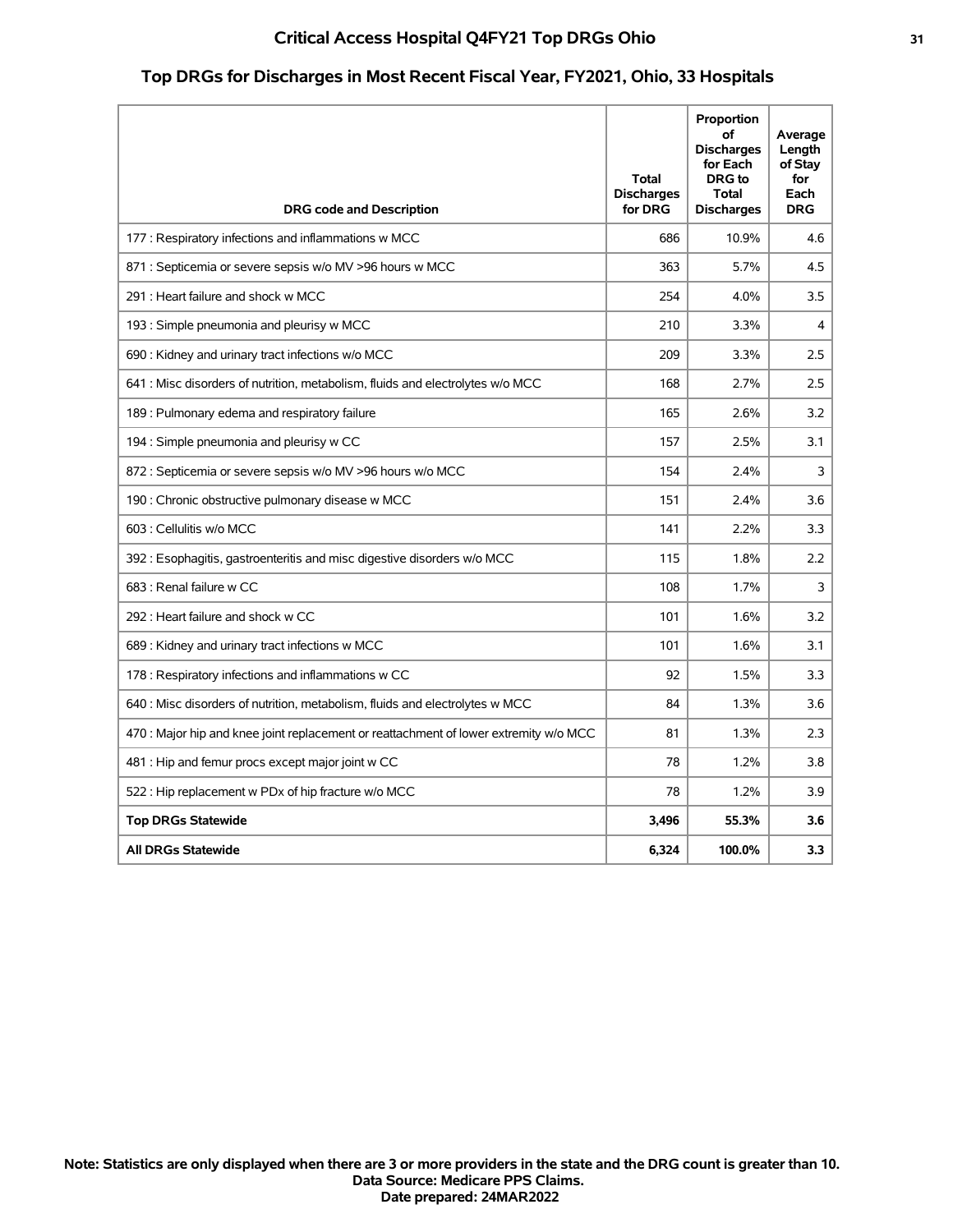## **Critical Access Hospital Q4FY21 Top DRGs Oklahoma 32**

#### **Top DRGs for Discharges in Most Recent Fiscal Year, FY2021, Oklahoma, 40 Hospitals**

| <b>DRG code and Description</b>                                                | <b>Total</b><br><b>Discharges</b><br>for DRG | Proportion<br>οf<br><b>Discharges</b><br>for Each<br>DRG to<br><b>Total</b><br><b>Discharges</b> | Average<br>Length<br>of Stay<br>for<br>Each<br><b>DRG</b> |
|--------------------------------------------------------------------------------|----------------------------------------------|--------------------------------------------------------------------------------------------------|-----------------------------------------------------------|
| 177 : Respiratory infections and inflammations w MCC                           | 657                                          | 14.5%                                                                                            | 4.7                                                       |
| 690 : Kidney and urinary tract infections w/o MCC                              | 298                                          | 6.6%                                                                                             | 3.5                                                       |
| 194 : Simple pneumonia and pleurisy w CC                                       | 237                                          | 5.3%                                                                                             | 3.6                                                       |
| 641 : Misc disorders of nutrition, metabolism, fluids and electrolytes w/o MCC | 195                                          | 4.3%                                                                                             | 3                                                         |
| 871 : Septicemia or severe sepsis w/o MV >96 hours w MCC                       | 150                                          | 3.3%                                                                                             | 3.9                                                       |
| 195 : Simple pneumonia and pleurisy w/o CC/MCC                                 | 136                                          | 3.0%                                                                                             | 3.5                                                       |
| 193 : Simple pneumonia and pleurisy w MCC                                      | 132                                          | 2.9%                                                                                             | 4.1                                                       |
| 292 : Heart failure and shock w CC                                             | 124                                          | 2.7%                                                                                             | 3.7                                                       |
| 872 : Septicemia or severe sepsis w/o MV >96 hours w/o MCC                     | 120                                          | 2.7%                                                                                             | 3.6                                                       |
| 291 : Heart failure and shock w MCC                                            | 112                                          | 2.5%                                                                                             | 3.8                                                       |
| 189 : Pulmonary edema and respiratory failure                                  | 109                                          | 2.4%                                                                                             | 3.6                                                       |
| 689 : Kidney and urinary tract infections w MCC                                | 109                                          | 2.4%                                                                                             | 3.8                                                       |
| 392 : Esophagitis, gastroenteritis and misc digestive disorders w/o MCC        | 107                                          | 2.4%                                                                                             | 3                                                         |
| 683 : Renal failure w CC                                                       | 104                                          | 2.3%                                                                                             | 3.5                                                       |
| 603 : Cellulitis w/o MCC                                                       | 98                                           | 2.2%                                                                                             | 3.4                                                       |
| 178 : Respiratory infections and inflammations w CC                            | 88                                           | 2.0%                                                                                             | 3.8                                                       |
| 179 : Respiratory infections and inflammations w/o CC/MCC                      | 87                                           | 1.9%                                                                                             | 4.1                                                       |
| 293 : Heart failure and shock w/o CC/MCC                                       | 79                                           | 1.8%                                                                                             | 3.3                                                       |
| 192 : Chronic obstructive pulmonary disease w/o CC/MCC                         | 77                                           | 1.7%                                                                                             | 3.2                                                       |
| 190 : Chronic obstructive pulmonary disease w MCC                              | 68                                           | 1.5%                                                                                             | 3                                                         |
| <b>Top DRGs Statewide</b>                                                      | 3,087                                        | 68.3%                                                                                            | 3.8                                                       |
| <b>All DRGs Statewide</b>                                                      | 4,518                                        | 100.0%                                                                                           | 3.6                                                       |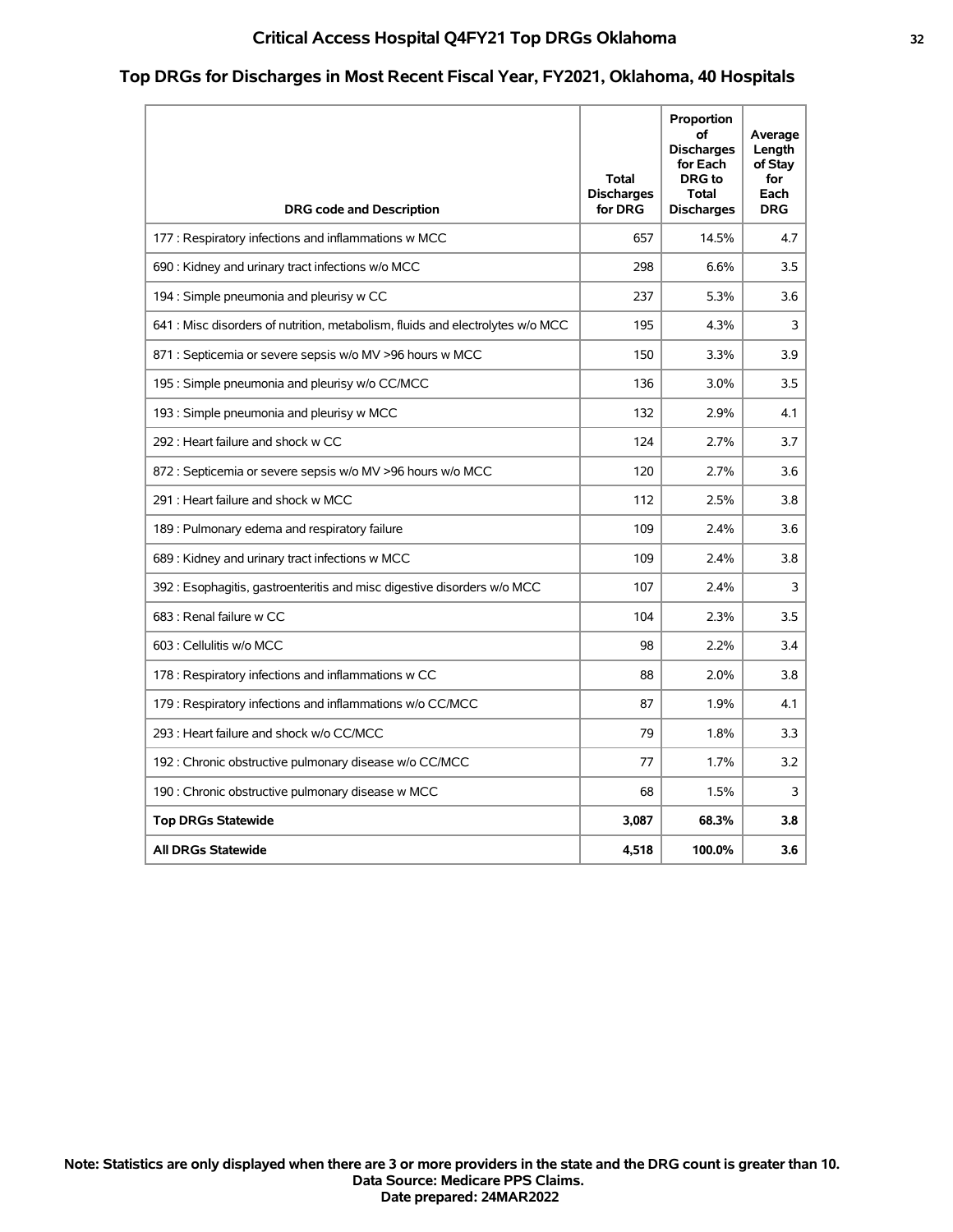## **Critical Access Hospital Q4FY21 Top DRGs Oregon 33**

#### **Top DRGs for Discharges in Most Recent Fiscal Year, FY2021, Oregon, 25 Hospitals**

| <b>DRG code and Description</b>                                                       | Total<br><b>Discharges</b><br>for DRG | Proportion<br>οf<br><b>Discharges</b><br>for Each<br><b>DRG</b> to<br>Total<br><b>Discharges</b> | Average<br>Length<br>of Stay<br>for<br>Each<br><b>DRG</b> |
|---------------------------------------------------------------------------------------|---------------------------------------|--------------------------------------------------------------------------------------------------|-----------------------------------------------------------|
| 871 : Septicemia or severe sepsis w/o MV >96 hours w MCC                              | 398                                   | 5.6%                                                                                             | 5                                                         |
| 177 : Respiratory infections and inflammations w MCC                                  | 348                                   | 4.9%                                                                                             | 5.9                                                       |
| 470 : Major hip and knee joint replacement or reattachment of lower extremity w/o MCC | 281                                   | 3.9%                                                                                             | 1.8                                                       |
| 291 : Heart failure and shock w MCC                                                   | 274                                   | 3.8%                                                                                             | 4                                                         |
| 872 : Septicemia or severe sepsis w/o MV >96 hours w/o MCC                            | 208                                   | 2.9%                                                                                             | 3.9                                                       |
| 641 : Misc disorders of nutrition, metabolism, fluids and electrolytes w/o MCC        | 189                                   | 2.6%                                                                                             | 3.1                                                       |
| 690 : Kidney and urinary tract infections w/o MCC                                     | 171                                   | 2.4%                                                                                             | 3.2                                                       |
| 292 : Heart failure and shock w CC                                                    | 165                                   | 2.3%                                                                                             | 3.4                                                       |
| 065 : Intracranial hemorrhage or cerebral infarction w CC or tPA in 24 hours          | 144                                   | 2.0%                                                                                             | 4.2                                                       |
| 194 : Simple pneumonia and pleurisy w CC                                              | 141                                   | 2.0%                                                                                             | 3.2                                                       |
| 189 : Pulmonary edema and respiratory failure                                         | 140                                   | 2.0%                                                                                             | 3.7                                                       |
| 683 : Renal failure w CC                                                              | 126                                   | 1.8%                                                                                             | 3                                                         |
| 378 : Gastrointestinal hemorrhage w CC                                                | 115                                   | 1.6%                                                                                             | 2.5                                                       |
| 392 : Esophagitis, gastroenteritis and misc digestive disorders w/o MCC               | 115                                   | 1.6%                                                                                             | 2.7                                                       |
| 603 : Cellulitis w/o MCC                                                              | 109                                   | 1.5%                                                                                             | 3.5                                                       |
| 193 : Simple pneumonia and pleurisy w MCC                                             | 100                                   | 1.4%                                                                                             | 4                                                         |
| 309 : Cardiac arrhythmia and conduction disorders w CC                                | 91                                    | 1.3%                                                                                             | 2.5                                                       |
| 190 : Chronic obstructive pulmonary disease w MCC                                     | 79                                    | 1.1%                                                                                             | 3.2                                                       |
| 682 : Renal failure w MCC                                                             | 77                                    | 1.1%                                                                                             | 4.6                                                       |
| 308 : Cardiac arrhythmia and conduction disorders w MCC                               | 73                                    | 1.0%                                                                                             | 3.2                                                       |
| <b>Top DRGs Statewide</b>                                                             | 3,344                                 | 46.7%                                                                                            | 3.8                                                       |
| <b>All DRGs Statewide</b>                                                             | 7,158                                 | 100.0%                                                                                           | 3.8                                                       |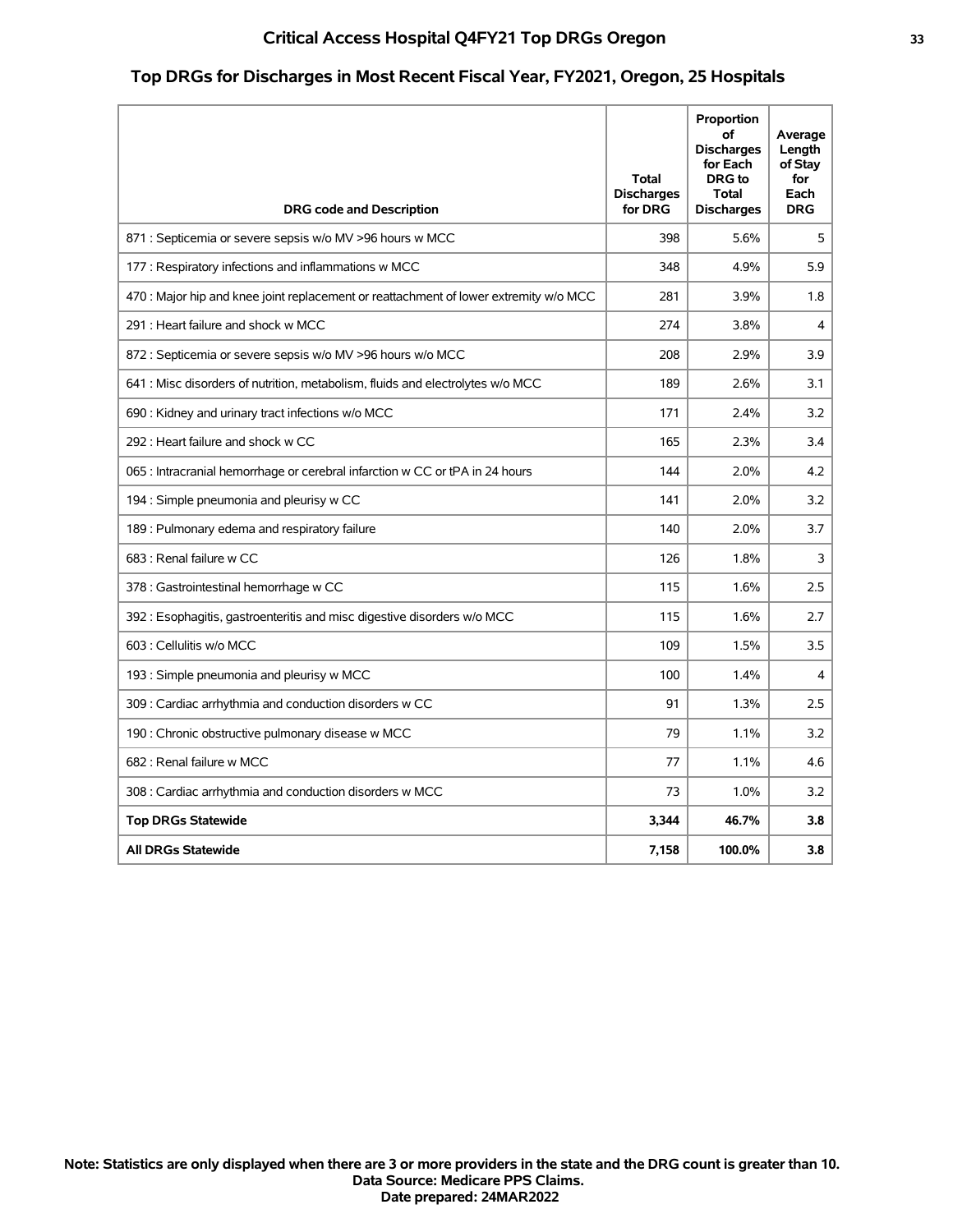## **Critical Access Hospital Q4FY21 Top DRGs Pennsylvania 34**

# **Top DRGs for Discharges in Most Recent Fiscal Year, FY2021, Pennsylvania, 16 Hospitals**

| <b>DRG code and Description</b>                                                       | <b>Total</b><br><b>Discharges</b><br>for DRG | Proportion<br>οf<br><b>Discharges</b><br>for Each<br><b>DRG</b> to<br><b>Total</b><br><b>Discharges</b> | Average<br>Length<br>of Stay<br>for<br>Each<br><b>DRG</b> |
|---------------------------------------------------------------------------------------|----------------------------------------------|---------------------------------------------------------------------------------------------------------|-----------------------------------------------------------|
| 177 : Respiratory infections and inflammations w MCC                                  | 393                                          | 11.4%                                                                                                   | 5.8                                                       |
| 871 : Septicemia or severe sepsis w/o MV >96 hours w MCC                              | 177                                          | 5.1%                                                                                                    | 4.7                                                       |
| 291 : Heart failure and shock w MCC                                                   | 175                                          | 5.1%                                                                                                    | 3.9                                                       |
| 470 : Major hip and knee joint replacement or reattachment of lower extremity w/o MCC | 128                                          | 3.7%                                                                                                    | 1.6                                                       |
| 690 : Kidney and urinary tract infections w/o MCC                                     | 126                                          | 3.6%                                                                                                    | 3.3                                                       |
| 392 : Esophagitis, gastroenteritis and misc digestive disorders w/o MCC               | 91                                           | 2.6%                                                                                                    | 3                                                         |
| 193 : Simple pneumonia and pleurisy w MCC                                             | 90                                           | 2.6%                                                                                                    | 4.3                                                       |
| 872 : Septicemia or severe sepsis w/o MV >96 hours w/o MCC                            | 88                                           | 2.5%                                                                                                    | 3.4                                                       |
| 603 : Cellulitis w/o MCC                                                              | 83                                           | 2.4%                                                                                                    | 3.4                                                       |
| 683 : Renal failure w CC                                                              | 82                                           | 2.4%                                                                                                    | 3.2                                                       |
| 194 : Simple pneumonia and pleurisy w CC                                              | 81                                           | 2.3%                                                                                                    | 3.9                                                       |
| 292 : Heart failure and shock w CC                                                    | 74                                           | 2.1%                                                                                                    | 3.2                                                       |
| 641 : Misc disorders of nutrition, metabolism, fluids and electrolytes w/o MCC        | 67                                           | 1.9%                                                                                                    | 3.2                                                       |
| 178 : Respiratory infections and inflammations w CC                                   | 51                                           | 1.5%                                                                                                    | 4.4                                                       |
| 190 : Chronic obstructive pulmonary disease w MCC                                     | 51                                           | 1.5%                                                                                                    | 4.4                                                       |
| 689 : Kidney and urinary tract infections w MCC                                       | 50                                           | 1.5%                                                                                                    | 4.3                                                       |
| 189 : Pulmonary edema and respiratory failure                                         | 46                                           | 1.3%                                                                                                    | 4.2                                                       |
| 309 : Cardiac arrhythmia and conduction disorders w CC                                | 46                                           | 1.3%                                                                                                    | 2.8                                                       |
| 682 : Renal failure w MCC                                                             | 42                                           | 1.2%                                                                                                    | 4.7                                                       |
| 195 : Simple pneumonia and pleurisy w/o CC/MCC                                        | 41                                           | 1.2%                                                                                                    | 3                                                         |
| <b>Top DRGs Statewide</b>                                                             | 1,982                                        | 57.3%                                                                                                   | 4                                                         |
| <b>All DRGs Statewide</b>                                                             | 3,459                                        | 100.0%                                                                                                  | 3.8                                                       |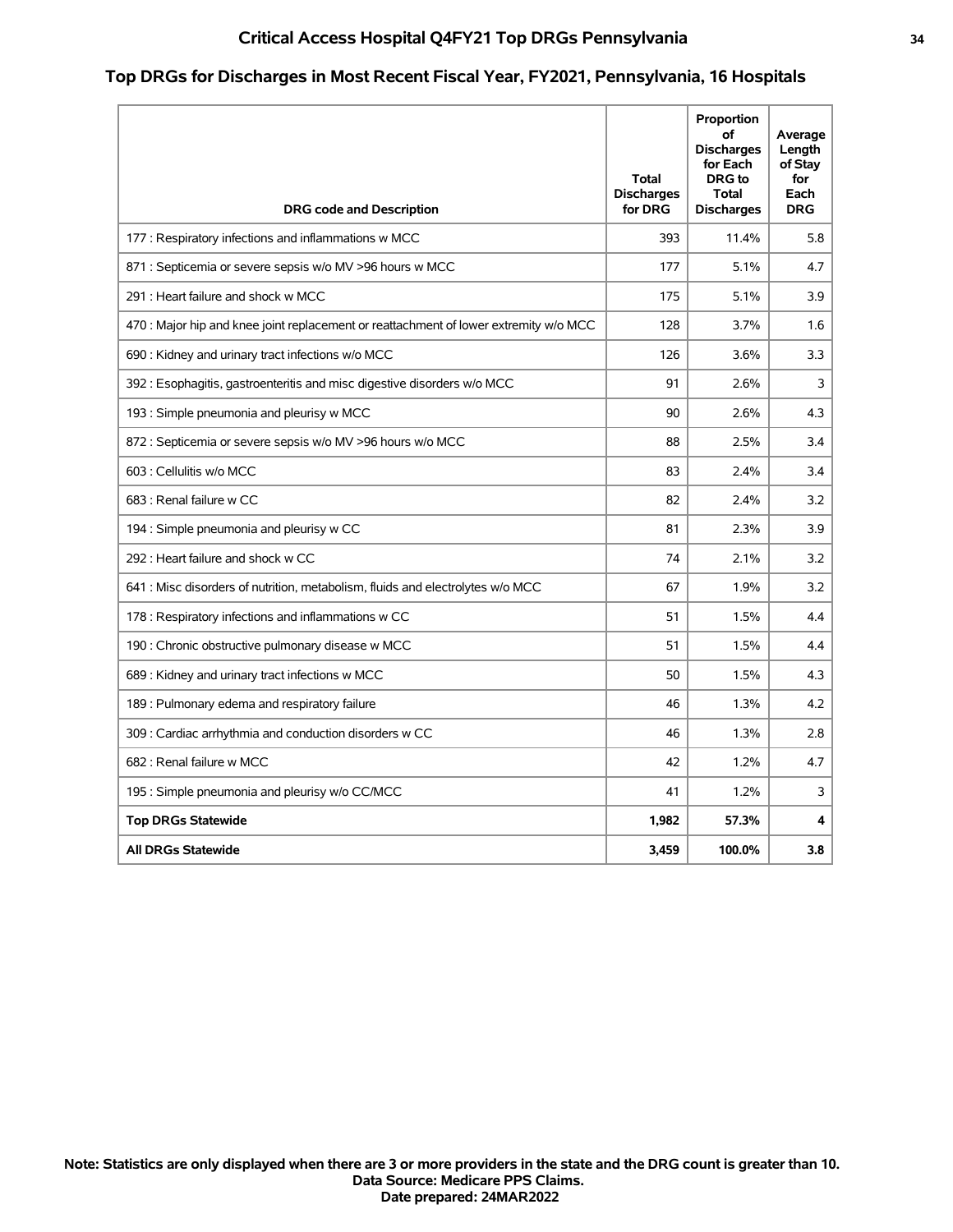## **Critical Access Hospital Q4FY21 Top DRGs South Carolina 35**

### **Top DRGs for Discharges in Most Recent Fiscal Year, FY2021, South Carolina, 4 Hospitals**

| <b>DRG code and Description</b>                                                | Total<br><b>Discharges</b><br>for DRG | Proportion<br>οf<br><b>Discharges</b><br>for Each<br>DRG to<br>Total<br><b>Discharges</b> | Average<br>Length<br>of Stay<br>for<br>Each<br><b>DRG</b> |
|--------------------------------------------------------------------------------|---------------------------------------|-------------------------------------------------------------------------------------------|-----------------------------------------------------------|
| 177 : Respiratory infections and inflammations w MCC                           | 65                                    | 15.8%                                                                                     | 5.4                                                       |
| 291 : Heart failure and shock w MCC                                            | 21                                    | 5.1%                                                                                      | 4                                                         |
| 690 : Kidney and urinary tract infections w/o MCC                              | 19                                    | 4.6%                                                                                      | 4                                                         |
| 194 : Simple pneumonia and pleurisy w CC                                       | 16                                    | 3.9%                                                                                      | 4.8                                                       |
| 641 : Misc disorders of nutrition, metabolism, fluids and electrolytes w/o MCC | 14                                    | 3.4%                                                                                      | 2.8                                                       |
| 178 : Respiratory infections and inflammations w CC                            | 13                                    | 3.2%                                                                                      | 4.6                                                       |
| 683 : Renal failure w CC                                                       | 13                                    | 3.2%                                                                                      | 4.9                                                       |
| 603 : Cellulitis w/o MCC                                                       | 11                                    | 2.7%                                                                                      | 4.6                                                       |
| <b>Top DRGs Statewide</b>                                                      | 172                                   | 41.8%                                                                                     | 4.7                                                       |
| <b>All DRGs Statewide</b>                                                      | 412                                   | 100.0%                                                                                    | 4.7                                                       |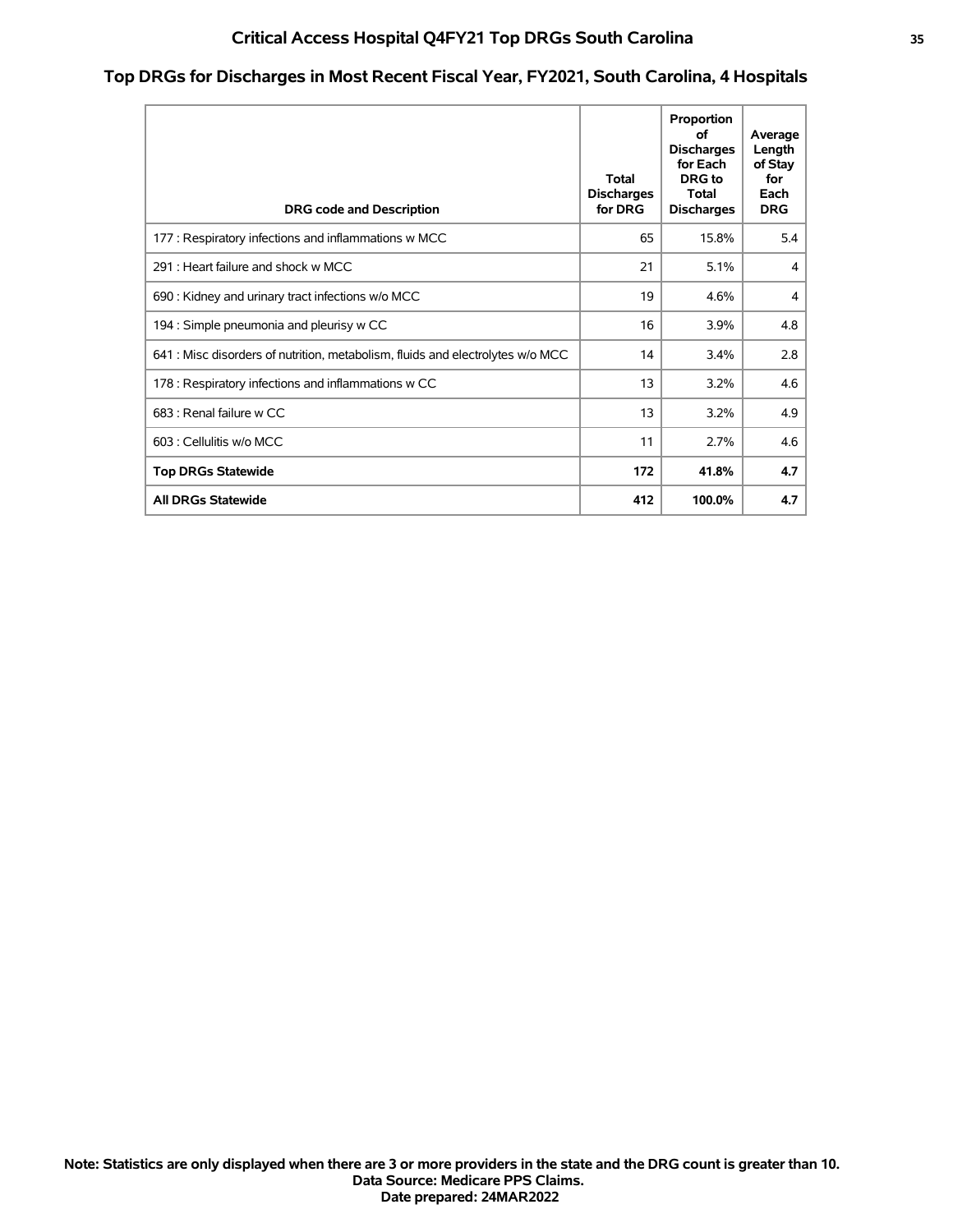## **Critical Access Hospital Q4FY21 Top DRGs South Dakota 36**

#### **Top DRGs for Discharges in Most Recent Fiscal Year, FY2021, South Dakota, 38 Hospitals**

| <b>DRG code and Description</b>                                                | Total<br><b>Discharges</b><br>for DRG | Proportion<br>οf<br><b>Discharges</b><br>for Each<br><b>DRG</b> to<br><b>Total</b><br><b>Discharges</b> | Average<br>Length<br>of Stay<br>for<br>Each<br><b>DRG</b> |
|--------------------------------------------------------------------------------|---------------------------------------|---------------------------------------------------------------------------------------------------------|-----------------------------------------------------------|
| 177 : Respiratory infections and inflammations w MCC                           | 560                                   | 11.5%                                                                                                   | 4.4                                                       |
| 194 : Simple pneumonia and pleurisy w CC                                       | 261                                   | 5.4%                                                                                                    | 3.7                                                       |
| 690 : Kidney and urinary tract infections w/o MCC                              | 233                                   | 4.8%                                                                                                    | 3.1                                                       |
| 641 : Misc disorders of nutrition, metabolism, fluids and electrolytes w/o MCC | 160                                   | 3.3%                                                                                                    | 2.7                                                       |
| 603 : Cellulitis w/o MCC                                                       | 156                                   | 3.2%                                                                                                    | 3.6                                                       |
| 178 : Respiratory infections and inflammations w CC                            | 155                                   | 3.2%                                                                                                    | 3.8                                                       |
| 392 : Esophagitis, gastroenteritis and misc digestive disorders w/o MCC        | 141                                   | 2.9%                                                                                                    | 2.7                                                       |
| 292 : Heart failure and shock w CC                                             | 129                                   | 2.7%                                                                                                    | 3.2                                                       |
| 948 : Signs and symptoms w/o MCC                                               | 119                                   | 2.5%                                                                                                    | 2.9                                                       |
| 179 : Respiratory infections and inflammations w/o CC/MCC                      | 116                                   | 2.4%                                                                                                    | 3.5                                                       |
| 195 : Simple pneumonia and pleurisy w/o CC/MCC                                 | 100                                   | 2.1%                                                                                                    | 3.3                                                       |
| 193 : Simple pneumonia and pleurisy w MCC                                      | 99                                    | 2.0%                                                                                                    | 3.7                                                       |
| 871 : Septicemia or severe sepsis w/o MV >96 hours w MCC                       | 94                                    | 1.9%                                                                                                    | 3.4                                                       |
| 293 : Heart failure and shock w/o CC/MCC                                       | 89                                    | 1.8%                                                                                                    | 3.2                                                       |
| 872 : Septicemia or severe sepsis w/o MV >96 hours w/o MCC                     | 87                                    | 1.8%                                                                                                    | 3.4                                                       |
| 190 : Chronic obstructive pulmonary disease w MCC                              | 85                                    | 1.8%                                                                                                    | 3.7                                                       |
| 291 : Heart failure and shock w MCC                                            | 80                                    | 1.7%                                                                                                    | 3.4                                                       |
| 689 : Kidney and urinary tract infections w MCC                                | 79                                    | 1.6%                                                                                                    | 3.7                                                       |
| 189 : Pulmonary edema and respiratory failure                                  | 75                                    | 1.5%                                                                                                    | 3.6                                                       |
| 683 : Renal failure w CC                                                       | 62                                    | 1.3%                                                                                                    | 2.8                                                       |
| <b>Top DRGs Statewide</b>                                                      | 2,880                                 | 59.3%                                                                                                   | 3.6                                                       |
| <b>All DRGs Statewide</b>                                                      | 4.859                                 | 100.0%                                                                                                  | 3.4                                                       |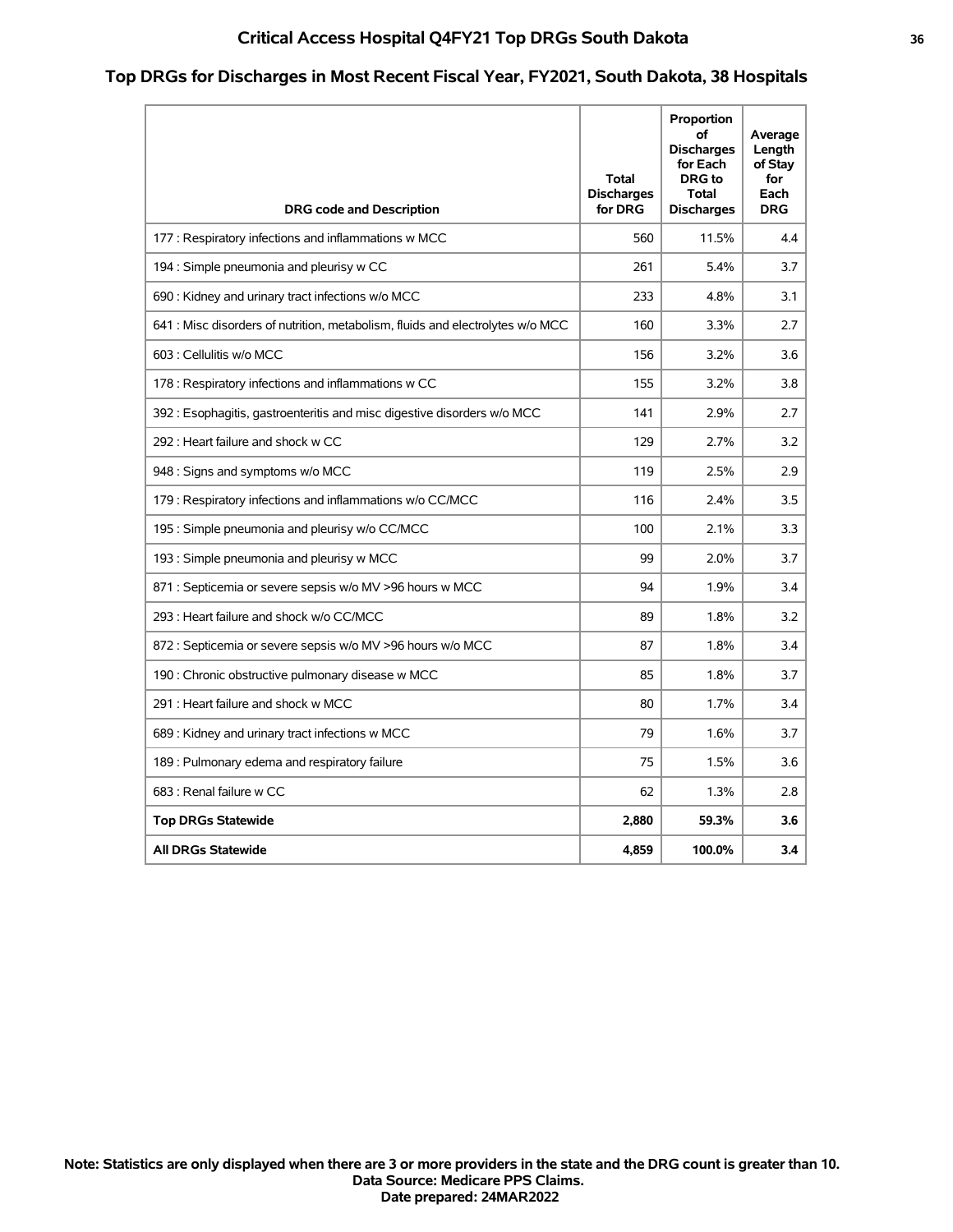## **Critical Access Hospital Q4FY21 Top DRGs Tennessee 37**

#### **Top DRGs for Discharges in Most Recent Fiscal Year, FY2021, Tennessee, 14 Hospitals**

| <b>DRG code and Description</b>                                                | <b>Total</b><br><b>Discharges</b><br>for DRG | Proportion<br>οf<br><b>Discharges</b><br>for Each<br><b>DRG</b> to<br>Total<br><b>Discharges</b> | Average<br>Length<br>of Stay<br>for<br>Each<br><b>DRG</b> |
|--------------------------------------------------------------------------------|----------------------------------------------|--------------------------------------------------------------------------------------------------|-----------------------------------------------------------|
| 177 : Respiratory infections and inflammations w MCC                           | 210                                          | 12.2%                                                                                            | 4.9                                                       |
| 194 : Simple pneumonia and pleurisy w CC                                       | 119                                          | 6.9%                                                                                             | 3.5                                                       |
| 690 : Kidney and urinary tract infections w/o MCC                              | 109                                          | 6.3%                                                                                             | 3.4                                                       |
| 641 : Misc disorders of nutrition, metabolism, fluids and electrolytes w/o MCC | 83                                           | 4.8%                                                                                             | 3.8                                                       |
| 871 : Septicemia or severe sepsis w/o MV >96 hours w MCC                       | 81                                           | 4.7%                                                                                             | 4.5                                                       |
| 291 : Heart failure and shock w MCC                                            | 56                                           | 3.2%                                                                                             | 3.6                                                       |
| 190 : Chronic obstructive pulmonary disease w MCC                              | 51                                           | 3.0%                                                                                             | 2.9                                                       |
| 872 : Septicemia or severe sepsis w/o MV >96 hours w/o MCC                     | 46                                           | 2.7%                                                                                             | 3.6                                                       |
| 392 : Esophagitis, gastroenteritis and misc digestive disorders w/o MCC        | 44                                           | 2.6%                                                                                             | 3                                                         |
| 603 : Cellulitis w/o MCC                                                       | 42                                           | 2.4%                                                                                             | 4                                                         |
| 193 : Simple pneumonia and pleurisy w MCC                                      | 38                                           | 2.2%                                                                                             | 3.6                                                       |
| 195 : Simple pneumonia and pleurisy w/o CC/MCC                                 | 38                                           | 2.2%                                                                                             | 3.4                                                       |
| 948 : Signs and symptoms w/o MCC                                               | 35                                           | 2.0%                                                                                             | 3.1                                                       |
| 689 : Kidney and urinary tract infections w MCC                                | 33                                           | 1.9%                                                                                             | 3.4                                                       |
| 683 : Renal failure w CC                                                       | 32                                           | 1.9%                                                                                             | 3.1                                                       |
| 292 : Heart failure and shock w CC                                             | 30                                           | 1.7%                                                                                             | 3                                                         |
| 178 : Respiratory infections and inflammations w CC                            | 25                                           | 1.5%                                                                                             | 3.6                                                       |
| 191 : Chronic obstructive pulmonary disease w CC                               | 24                                           | 1.4%                                                                                             | 3.8                                                       |
| 192 : Chronic obstructive pulmonary disease w/o CC/MCC                         | 20                                           | 1.2%                                                                                             | 3.2                                                       |
| 552 : Medical back problems w/o MCC                                            | 19                                           | 1.1%                                                                                             | 3.3                                                       |
| <b>Top DRGs Statewide</b>                                                      | 1,135                                        | 65.7%                                                                                            | 3.8                                                       |
| <b>All DRGs Statewide</b>                                                      | 1,728                                        | 100.0%                                                                                           | 3.6                                                       |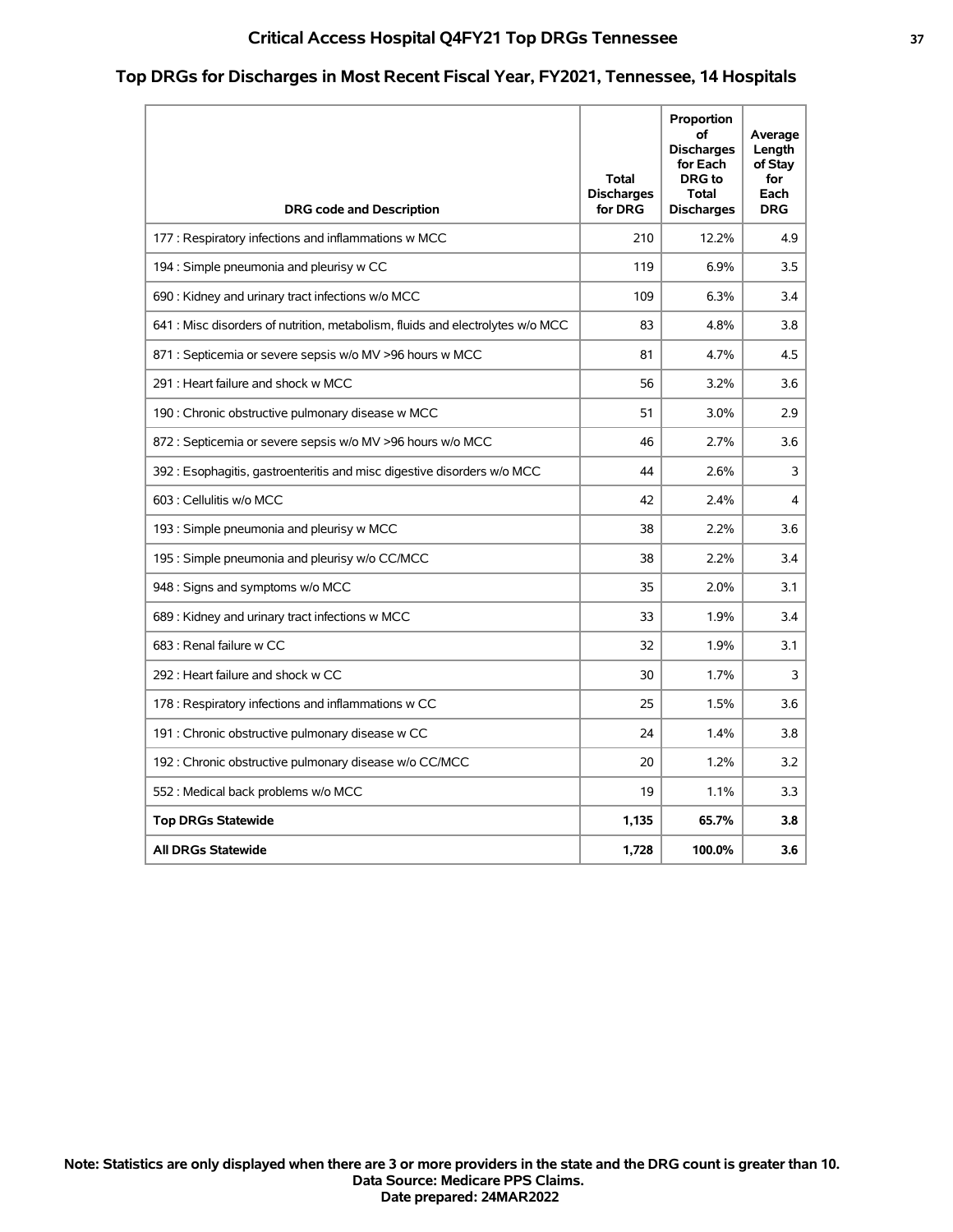## **Critical Access Hospital Q4FY21 Top DRGs Texas 38**

#### **Top DRGs for Discharges in Most Recent Fiscal Year, FY2021, Texas, 88 Hospitals**

| <b>DRG code and Description</b>                                                       | <b>Total</b><br><b>Discharges</b><br>for DRG | Proportion<br>οf<br><b>Discharges</b><br>for Each<br><b>DRG</b> to<br><b>Total</b><br><b>Discharges</b> | Average<br>Length<br>of Stay<br>for<br>Each<br><b>DRG</b> |
|---------------------------------------------------------------------------------------|----------------------------------------------|---------------------------------------------------------------------------------------------------------|-----------------------------------------------------------|
| 177 : Respiratory infections and inflammations w MCC                                  | 1,707                                        | 17.9%                                                                                                   | 5.4                                                       |
| 690 : Kidney and urinary tract infections w/o MCC                                     | 588                                          | 6.2%                                                                                                    | 3.6                                                       |
| 194 : Simple pneumonia and pleurisy w CC                                              | 411                                          | 4.3%                                                                                                    | 3.9                                                       |
| 871 : Septicemia or severe sepsis w/o MV >96 hours w MCC                              | 382                                          | 4.0%                                                                                                    | 4.3                                                       |
| 641 : Misc disorders of nutrition, metabolism, fluids and electrolytes w/o MCC        | 331                                          | 3.5%                                                                                                    | 3.2                                                       |
| 291 : Heart failure and shock w MCC                                                   | 280                                          | 2.9%                                                                                                    | 3.9                                                       |
| 872 : Septicemia or severe sepsis w/o MV >96 hours w/o MCC                            | 256                                          | 2.7%                                                                                                    | 3.8                                                       |
| 603 : Cellulitis w/o MCC                                                              | 250                                          | 2.6%                                                                                                    | 3.8                                                       |
| 392 : Esophagitis, gastroenteritis and misc digestive disorders w/o MCC               | 222                                          | 2.3%                                                                                                    | 3                                                         |
| 178 : Respiratory infections and inflammations w CC                                   | 207                                          | 2.2%                                                                                                    | 4.3                                                       |
| 193 : Simple pneumonia and pleurisy w MCC                                             | 205                                          | 2.2%                                                                                                    | 4.1                                                       |
| 292 : Heart failure and shock w CC                                                    | 186                                          | 2.0%                                                                                                    | 3.3                                                       |
| 195 : Simple pneumonia and pleurisy w/o CC/MCC                                        | 183                                          | 1.9%                                                                                                    | 3.2                                                       |
| 190 : Chronic obstructive pulmonary disease w MCC                                     | 175                                          | 1.8%                                                                                                    | 3.7                                                       |
| 689 : Kidney and urinary tract infections w MCC                                       | 158                                          | 1.7%                                                                                                    | 4.3                                                       |
| 683 : Renal failure w CC                                                              | 134                                          | 1.4%                                                                                                    | 3.4                                                       |
| 470 : Major hip and knee joint replacement or reattachment of lower extremity w/o MCC | 126                                          | 1.3%                                                                                                    | 2.3                                                       |
| 948 : Signs and symptoms w/o MCC                                                      | 118                                          | 1.2%                                                                                                    | 3.1                                                       |
| 179 : Respiratory infections and inflammations w/o CC/MCC                             | 111                                          | 1.2%                                                                                                    | 3.9                                                       |
| 192 : Chronic obstructive pulmonary disease w/o CC/MCC                                | 108                                          | 1.1%                                                                                                    | 3.5                                                       |
| <b>Top DRGs Statewide</b>                                                             | 6,138                                        | 64.5%                                                                                                   | 4.2                                                       |
| <b>All DRGs Statewide</b>                                                             | 9,524                                        | 100.0%                                                                                                  | 3.9                                                       |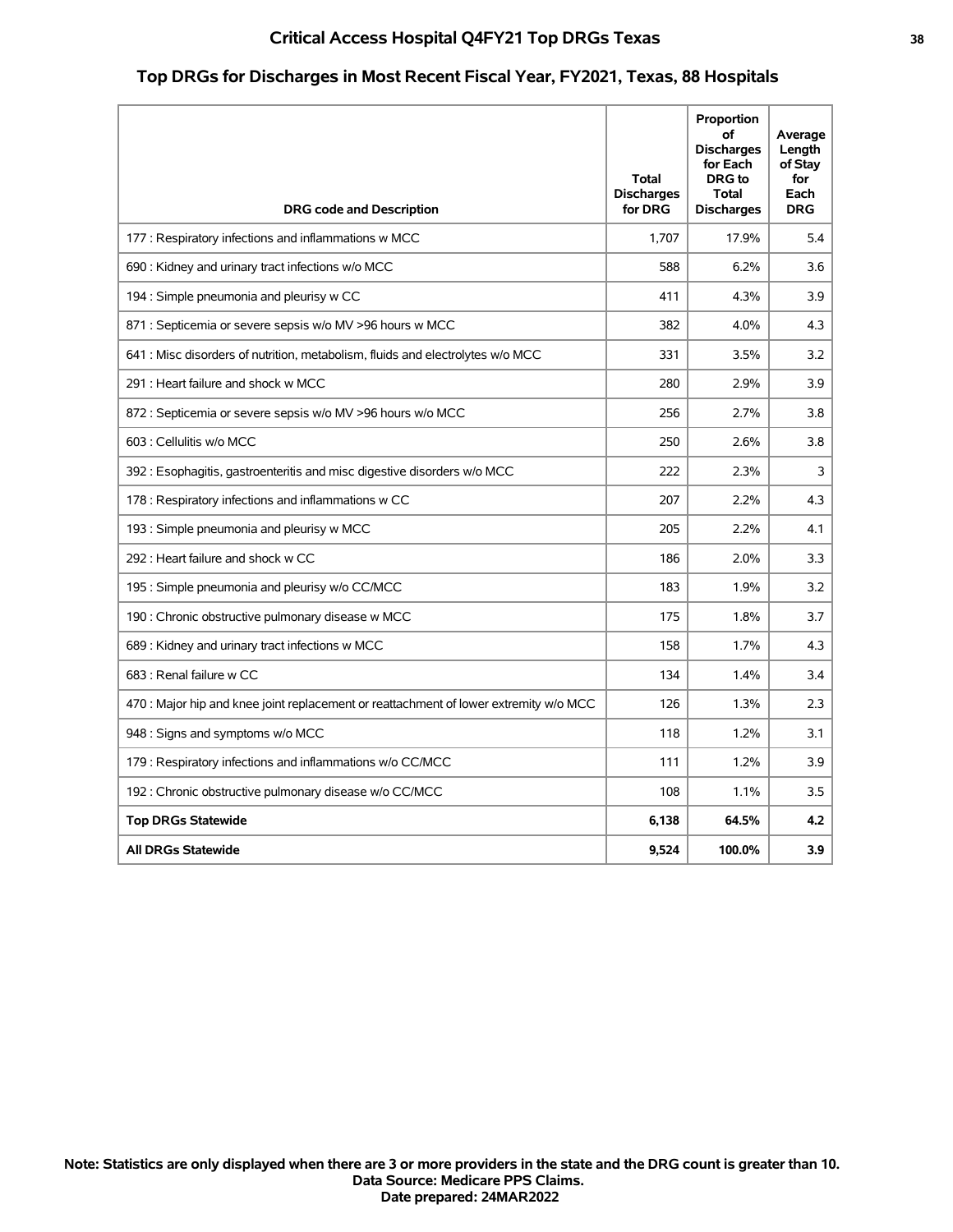#### **Top DRGs for Discharges in Most Recent Fiscal Year, FY2021, Utah, 13 Hospitals**

| <b>DRG code and Description</b>                                                       | Total<br><b>Discharges</b><br>for DRG | Proportion<br>οf<br><b>Discharges</b><br>for Each<br>DRG to<br><b>Total</b><br><b>Discharges</b> | Average<br>Length<br>of Stay<br>for<br>Each<br><b>DRG</b> |
|---------------------------------------------------------------------------------------|---------------------------------------|--------------------------------------------------------------------------------------------------|-----------------------------------------------------------|
| 177 : Respiratory infections and inflammations w MCC                                  | 141                                   | 9.3%                                                                                             | 3.8                                                       |
| 470 : Major hip and knee joint replacement or reattachment of lower extremity w/o MCC | 121                                   | 8.0%                                                                                             | 2.8                                                       |
| 690 : Kidney and urinary tract infections w/o MCC                                     | 71                                    | 4.7%                                                                                             | 3.1                                                       |
| 194 : Simple pneumonia and pleurisy w CC                                              | 58                                    | 3.8%                                                                                             | 3.4                                                       |
| 871 : Septicemia or severe sepsis w/o MV >96 hours w MCC                              | 56                                    | 3.7%                                                                                             | 3.1                                                       |
| 641 : Misc disorders of nutrition, metabolism, fluids and electrolytes w/o MCC        | 53                                    | 3.5%                                                                                             | 2.9                                                       |
| 872 : Septicemia or severe sepsis w/o MV >96 hours w/o MCC                            | 51                                    | 3.4%                                                                                             | 3.2                                                       |
| 178 : Respiratory infections and inflammations w CC                                   | 37                                    | 2.4%                                                                                             | 3.5                                                       |
| 392 : Esophagitis, gastroenteritis and misc digestive disorders w/o MCC               | 37                                    | 2.4%                                                                                             | 2.6                                                       |
| 603 : Cellulitis w/o MCC                                                              | 36                                    | 2.4%                                                                                             | 3.8                                                       |
| 195 : Simple pneumonia and pleurisy w/o CC/MCC                                        | 27                                    | 1.8%                                                                                             | 2.7                                                       |
| 483 : Major joint or limb reattachment procs of upper extremities                     | 26                                    | 1.7%                                                                                             | 1.8                                                       |
| 948 : Signs and symptoms w/o MCC                                                      | 26                                    | 1.7%                                                                                             | 3.4                                                       |
| 291 : Heart failure and shock w MCC                                                   | 25                                    | 1.7%                                                                                             | 4                                                         |
| 179 : Respiratory infections and inflammations w/o CC/MCC                             | 23                                    | 1.5%                                                                                             | 3.2                                                       |
| 193 : Simple pneumonia and pleurisy w MCC                                             | 22                                    | 1.5%                                                                                             | 3.5                                                       |
| 689 : Kidney and urinary tract infections w MCC                                       | 20                                    | 1.3%                                                                                             | 3.8                                                       |
| 292 : Heart failure and shock w CC                                                    | 19                                    | 1.3%                                                                                             | 2.8                                                       |
| 389 : Gastrointestinal obstruction w CC                                               | 17                                    | 1.1%                                                                                             | 2.6                                                       |
| 176 : Pulmonary embolism w/o MCC                                                      | 16                                    | 1.1%                                                                                             | 2.7                                                       |
| <b>Top DRGs Statewide</b>                                                             | 882                                   | 58.2%                                                                                            | 3.2                                                       |
| All DRGs Statewide                                                                    | 1,515                                 | 100.0%                                                                                           | 3.1                                                       |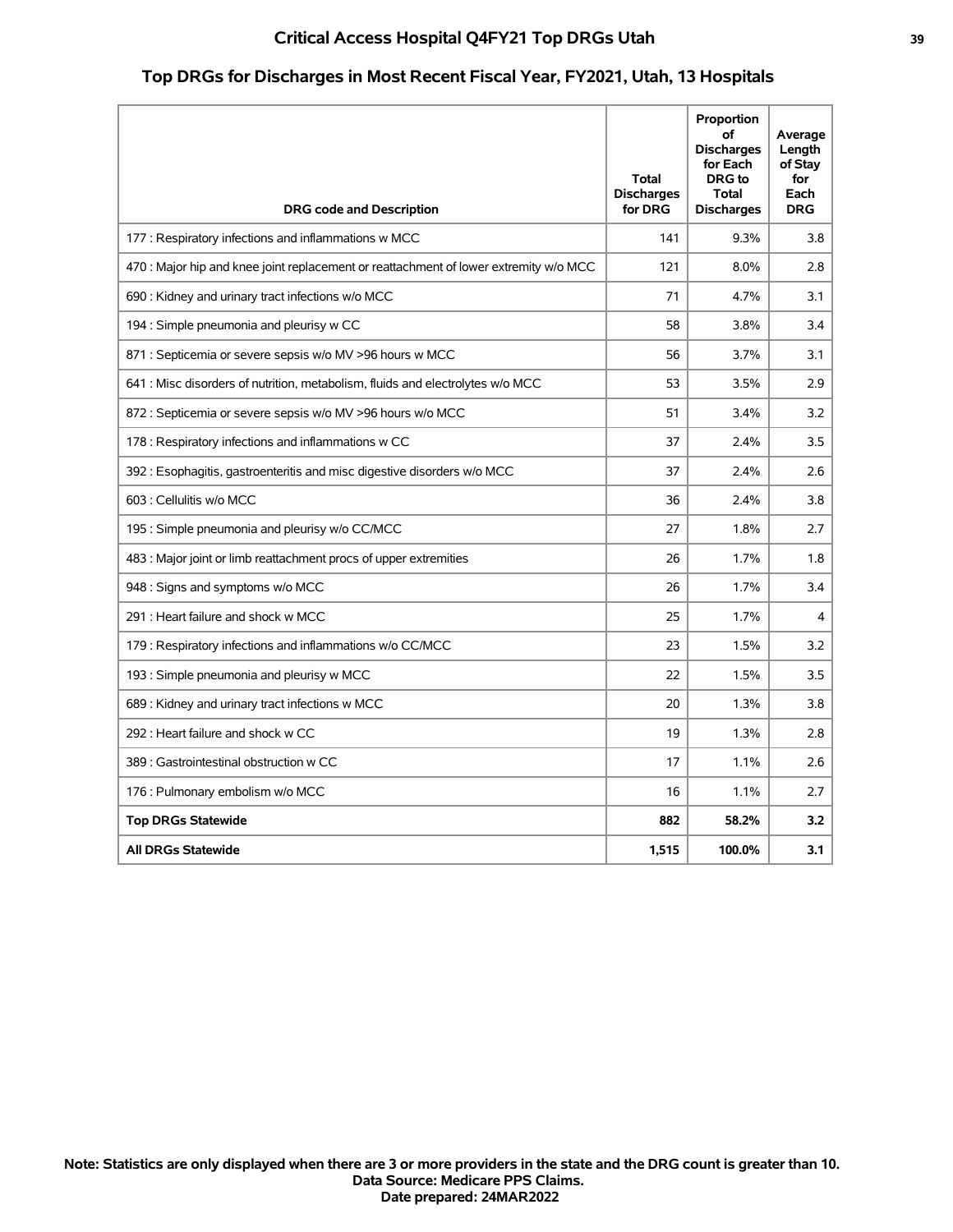## **Critical Access Hospital Q4FY21 Top DRGs Virginia 40**

#### **Top DRGs for Discharges in Most Recent Fiscal Year, FY2021, Virginia, 7 Hospitals**

| <b>DRG code and Description</b>                                                | Total<br><b>Discharges</b><br>for DRG | Proportion<br>οf<br><b>Discharges</b><br>for Each<br><b>DRG</b> to<br><b>Total</b><br><b>Discharges</b> | Average<br>Length<br>of Stay<br>for<br>Each<br><b>DRG</b> |
|--------------------------------------------------------------------------------|---------------------------------------|---------------------------------------------------------------------------------------------------------|-----------------------------------------------------------|
| 177 : Respiratory infections and inflammations w MCC                           | 244                                   | 11.4%                                                                                                   | 4.6                                                       |
| 291 : Heart failure and shock w MCC                                            | 150                                   | 7.0%                                                                                                    | 3.9                                                       |
| 871 : Septicemia or severe sepsis w/o MV >96 hours w MCC                       | 148                                   | 6.9%                                                                                                    | 4.3                                                       |
| 690 : Kidney and urinary tract infections w/o MCC                              | 68                                    | 3.2%                                                                                                    | 3.2                                                       |
| 194 : Simple pneumonia and pleurisy w CC                                       | 61                                    | 2.9%                                                                                                    | 3.8                                                       |
| 872 : Septicemia or severe sepsis w/o MV >96 hours w/o MCC                     | 57                                    | 2.7%                                                                                                    | 3.7                                                       |
| 193 : Simple pneumonia and pleurisy w MCC                                      | 51                                    | 2.4%                                                                                                    | 3.5                                                       |
| 641 : Misc disorders of nutrition, metabolism, fluids and electrolytes w/o MCC | 47                                    | 2.2%                                                                                                    | 2.9                                                       |
| 189 : Pulmonary edema and respiratory failure                                  | 42                                    | 2.0%                                                                                                    | 3.2                                                       |
| 292 : Heart failure and shock w CC                                             | 41                                    | 1.9%                                                                                                    | 3.3                                                       |
| 683 : Renal failure w CC                                                       | 41                                    | 1.9%                                                                                                    | 3.6                                                       |
| 178 : Respiratory infections and inflammations w CC                            | 38                                    | 1.8%                                                                                                    | 3.6                                                       |
| 522 : Hip replacement w PDx of hip fracture w/o MCC                            | 34                                    | 1.6%                                                                                                    | 4.8                                                       |
| 392 : Esophagitis, gastroenteritis and misc digestive disorders w/o MCC        | 33                                    | 1.5%                                                                                                    | 2.6                                                       |
| 190 : Chronic obstructive pulmonary disease w MCC                              | 30                                    | 1.4%                                                                                                    | 3                                                         |
| 065 : Intracranial hemorrhage or cerebral infarction w CC or tPA in 24 hours   | 26                                    | 1.2%                                                                                                    | 3.5                                                       |
| 481 : Hip and femur procs except major joint w CC                              | 26                                    | 1.2%                                                                                                    | 5.2                                                       |
| 638 : Diabetes w CC                                                            | 26                                    | 1.2%                                                                                                    | 2.7                                                       |
| 309 : Cardiac arrhythmia and conduction disorders w CC                         | 25                                    | 1.2%                                                                                                    | 2.5                                                       |
| 951 : Other factors influencing health status                                  | 25                                    | 1.2%                                                                                                    | 2.1                                                       |
| <b>Top DRGs Statewide</b>                                                      | 1,213                                 | 56.7%                                                                                                   | 3.8                                                       |
| <b>All DRGs Statewide</b>                                                      | 2,141                                 | 100.0%                                                                                                  | 3.8                                                       |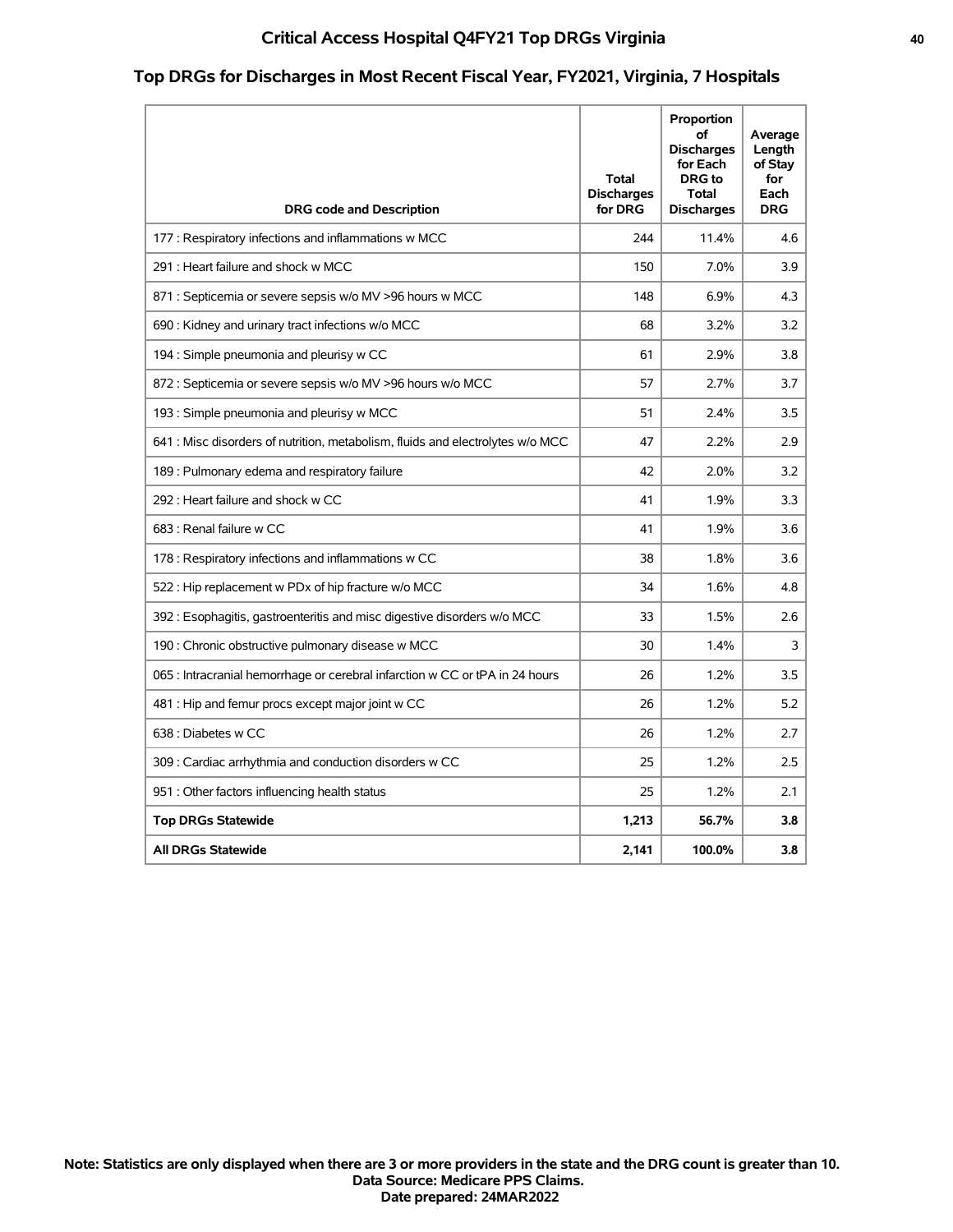# **Top DRGs for Discharges in Most Recent Fiscal Year, FY2021, Vermont, 8 Hospitals**

| <b>DRG code and Description</b>                                                       | Total<br><b>Discharges</b><br>for DRG | Proportion<br>οf<br><b>Discharges</b><br>for Each<br>DRG to<br><b>Total</b><br><b>Discharges</b> | Average<br>Length<br>of Stay<br>for<br>Each<br><b>DRG</b> |
|---------------------------------------------------------------------------------------|---------------------------------------|--------------------------------------------------------------------------------------------------|-----------------------------------------------------------|
| 470 : Major hip and knee joint replacement or reattachment of lower extremity w/o MCC | 298                                   | 8.2%                                                                                             | 1.2                                                       |
| 194 : Simple pneumonia and pleurisy w CC                                              | 98                                    | 2.7%                                                                                             | 4                                                         |
| 177 : Respiratory infections and inflammations w MCC                                  | 94                                    | 2.6%                                                                                             | 5.2                                                       |
| 392 : Esophagitis, gastroenteritis and misc digestive disorders w/o MCC               | 93                                    | 2.6%                                                                                             | 2.6                                                       |
| 690 : Kidney and urinary tract infections w/o MCC                                     | 88                                    | 2.4%                                                                                             | 3.4                                                       |
| 603 : Cellulitis w/o MCC                                                              | 76                                    | 2.1%                                                                                             | 4                                                         |
| 292 : Heart failure and shock w CC                                                    | 73                                    | 2.0%                                                                                             | 3.7                                                       |
| 291 : Heart failure and shock w MCC                                                   | 72                                    | 2.0%                                                                                             | 5.3                                                       |
| 871 : Septicemia or severe sepsis w/o MV >96 hours w MCC                              | 70                                    | 1.9%                                                                                             | 4.4                                                       |
| 193 : Simple pneumonia and pleurisy w MCC                                             | 62                                    | 1.7%                                                                                             | 4.7                                                       |
| 483 : Major joint or limb reattachment procs of upper extremities                     | 60                                    | 1.7%                                                                                             | 1.7                                                       |
| 281 : Acute myocardial infarction, discharged alive w CC                              | 58                                    | 1.6%                                                                                             | 2.4                                                       |
| 689 : Kidney and urinary tract infections w MCC                                       | 58                                    | 1.6%                                                                                             | 3.7                                                       |
| 683 : Renal failure w CC                                                              | 57                                    | 1.6%                                                                                             | 4.3                                                       |
| 948 : Signs and symptoms w/o MCC                                                      | 56                                    | 1.5%                                                                                             | 3.7                                                       |
| 189 : Pulmonary edema and respiratory failure                                         | 55                                    | 1.5%                                                                                             | 4.1                                                       |
| 641 : Misc disorders of nutrition, metabolism, fluids and electrolytes w/o MCC        | 52                                    | 1.4%                                                                                             | 2.4                                                       |
| 872 : Septicemia or severe sepsis w/o MV >96 hours w/o MCC                            | 51                                    | 1.4%                                                                                             | 4.6                                                       |
| 065 : Intracranial hemorrhage or cerebral infarction w CC or tPA in 24 hours          | 50                                    | 1.4%                                                                                             | 3.7                                                       |
| 282 : Acute myocardial infarction, discharged alive w/o CC/MCC                        | 48                                    | 1.3%                                                                                             | 1.6                                                       |
| <b>Top DRGs Statewide</b>                                                             | 1,569                                 | 43.2%                                                                                            | 3.2                                                       |
| All DRGs Statewide                                                                    | 3,633                                 | 100.0%                                                                                           | 3.5                                                       |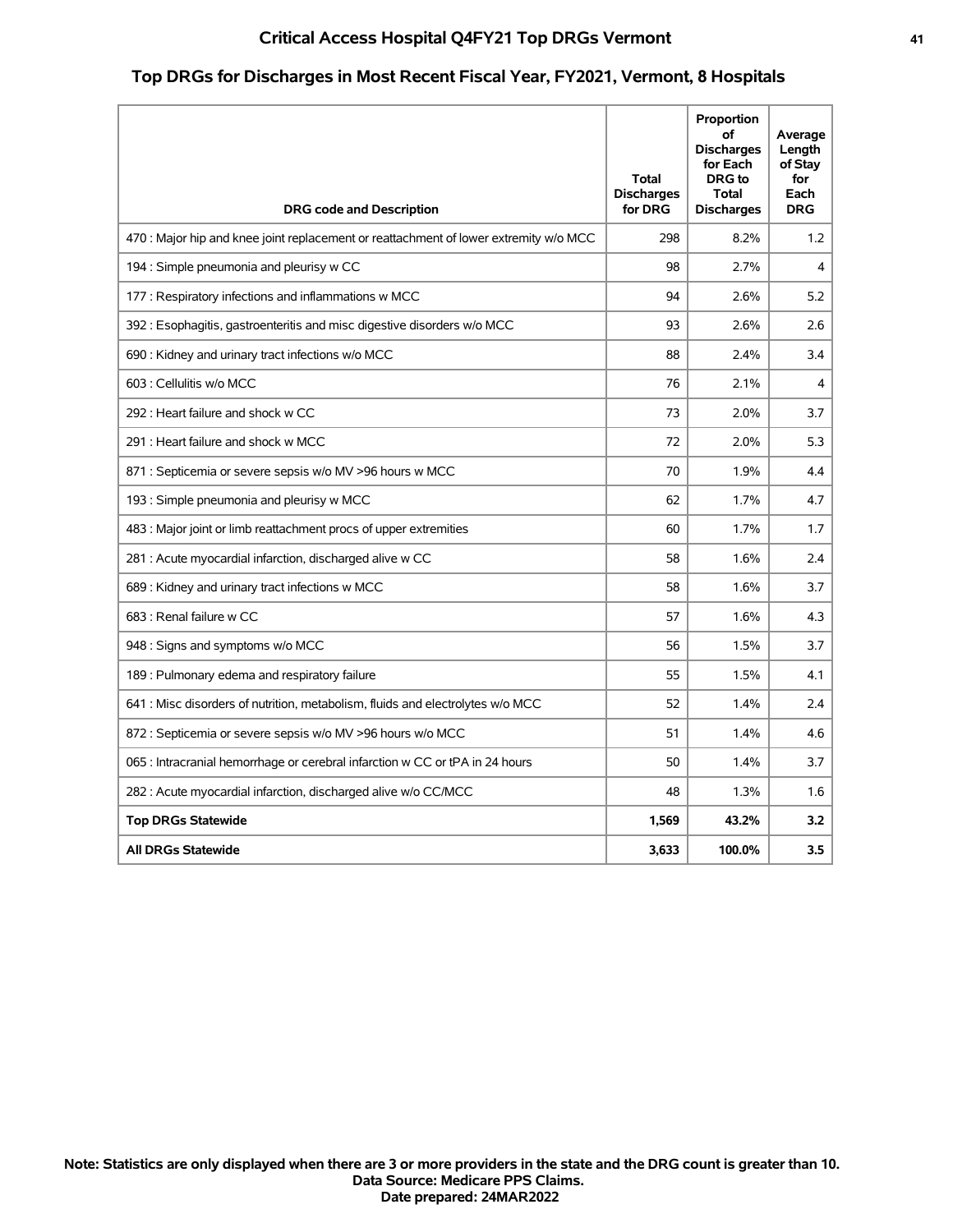## **Critical Access Hospital Q4FY21 Top DRGs Washington 42**

### **Top DRGs for Discharges in Most Recent Fiscal Year, FY2021, Washington, 39 Hospitals**

| <b>DRG code and Description</b>                                                       | Total<br><b>Discharges</b><br>for DRG | Proportion<br>οf<br><b>Discharges</b><br>for Each<br><b>DRG</b> to<br><b>Total</b><br><b>Discharges</b> | Average<br>Length<br>of Stay<br>for<br>Each<br><b>DRG</b> |
|---------------------------------------------------------------------------------------|---------------------------------------|---------------------------------------------------------------------------------------------------------|-----------------------------------------------------------|
| 177: Respiratory infections and inflammations w MCC                                   | 590                                   | 7.3%                                                                                                    | 5.4                                                       |
| 871 : Septicemia or severe sepsis w/o MV >96 hours w MCC                              | 528                                   | 6.6%                                                                                                    | 4.7                                                       |
| 872 : Septicemia or severe sepsis w/o MV >96 hours w/o MCC                            | 345                                   | 4.3%                                                                                                    | 3.8                                                       |
| 189 : Pulmonary edema and respiratory failure                                         | 255                                   | 3.2%                                                                                                    | 3.5                                                       |
| 291 : Heart failure and shock w MCC                                                   | 238                                   | 3.0%                                                                                                    | 4                                                         |
| 690 : Kidney and urinary tract infections w/o MCC                                     | 193                                   | 2.4%                                                                                                    | 3                                                         |
| 641 : Misc disorders of nutrition, metabolism, fluids and electrolytes w/o MCC        | 172                                   | 2.1%                                                                                                    | 2.9                                                       |
| 193 : Simple pneumonia and pleurisy w MCC                                             | 146                                   | 1.8%                                                                                                    | 4                                                         |
| 065 : Intracranial hemorrhage or cerebral infarction w CC or tPA in 24 hours          | 145                                   | 1.8%                                                                                                    | 3.1                                                       |
| 392 : Esophagitis, gastroenteritis and misc digestive disorders w/o MCC               | 140                                   | 1.7%                                                                                                    | 3.1                                                       |
| 603 : Cellulitis w/o MCC                                                              | 137                                   | 1.7%                                                                                                    | 3.5                                                       |
| 194 : Simple pneumonia and pleurisy w CC                                              | 136                                   | 1.7%                                                                                                    | 3.5                                                       |
| 292 : Heart failure and shock w CC                                                    | 136                                   | 1.7%                                                                                                    | 2.9                                                       |
| 470 : Major hip and knee joint replacement or reattachment of lower extremity w/o MCC | 125                                   | 1.6%                                                                                                    | 2.2                                                       |
| 389 : Gastrointestinal obstruction w CC                                               | 102                                   | 1.3%                                                                                                    | 2.7                                                       |
| 948 : Signs and symptoms w/o MCC                                                      | 95                                    | 1.2%                                                                                                    | 3.4                                                       |
| 683 : Renal failure w CC                                                              | 91                                    | 1.1%                                                                                                    | 3                                                         |
| 190 : Chronic obstructive pulmonary disease w MCC                                     | 90                                    | 1.1%                                                                                                    | 3.4                                                       |
| 178 : Respiratory infections and inflammations w CC                                   | 89                                    | 1.1%                                                                                                    | 3.7                                                       |
| 483 : Major joint or limb reattachment procs of upper extremities                     | 88                                    | 1.1%                                                                                                    | 1.1                                                       |
| <b>Top DRGs Statewide</b>                                                             | 3,841                                 | 47.7%                                                                                                   | 3.8                                                       |
| <b>All DRGs Statewide</b>                                                             | 8,060                                 | 100.0%                                                                                                  | 3.7                                                       |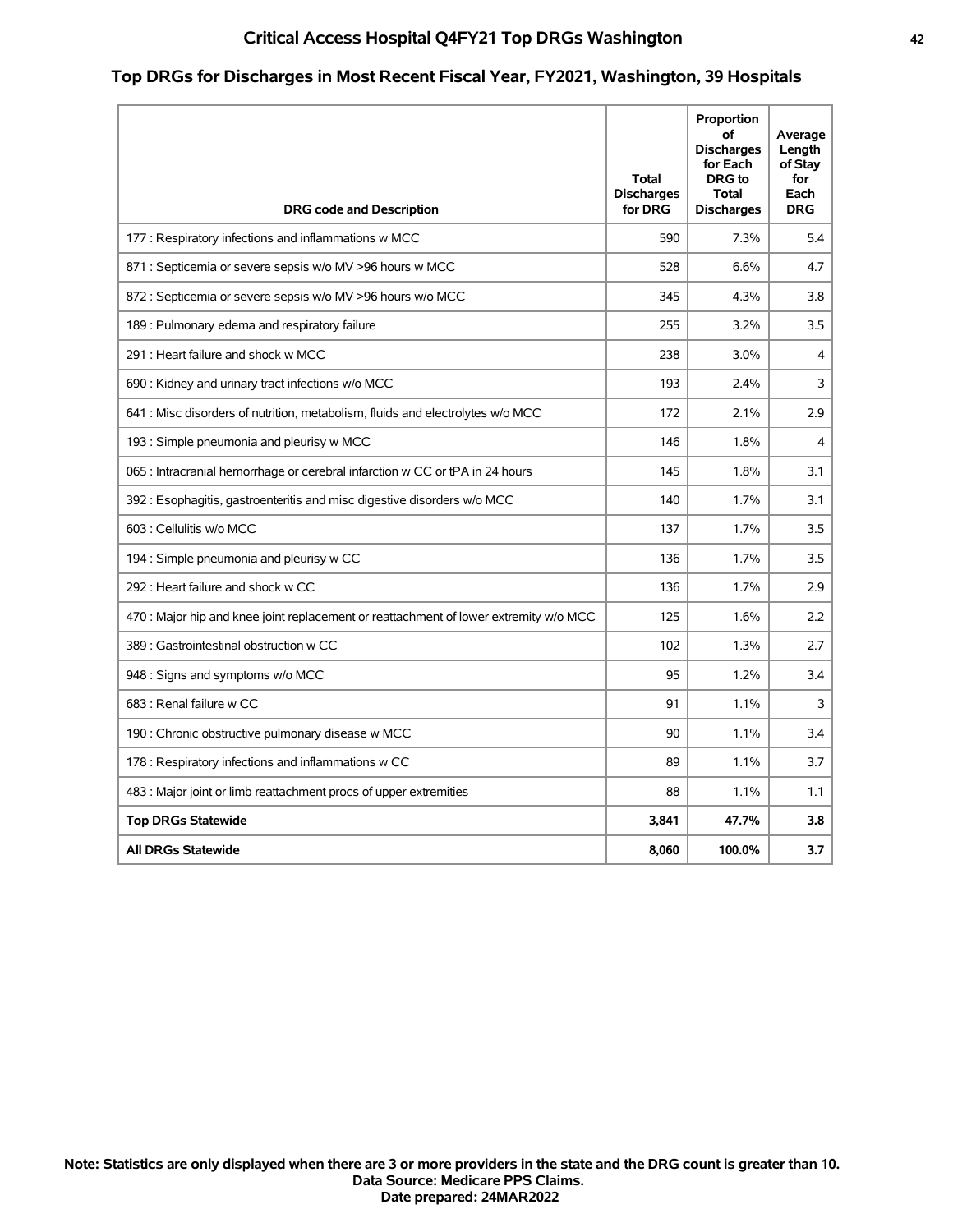## **Critical Access Hospital Q4FY21 Top DRGs Wisconsin 43**

#### **Top DRGs for Discharges in Most Recent Fiscal Year, FY2021, Wisconsin, 58 Hospitals**

| <b>DRG code and Description</b>                                                       | <b>Total</b><br><b>Discharges</b><br>for DRG | Proportion<br>οf<br><b>Discharges</b><br>for Each<br><b>DRG</b> to<br><b>Total</b><br><b>Discharges</b> | Average<br>Length<br>of Stay<br>for<br>Each<br><b>DRG</b> |
|---------------------------------------------------------------------------------------|----------------------------------------------|---------------------------------------------------------------------------------------------------------|-----------------------------------------------------------|
| 177 : Respiratory infections and inflammations w MCC                                  | 1.358                                        | 10.3%                                                                                                   | 5.5                                                       |
| 871 : Septicemia or severe sepsis w/o MV >96 hours w MCC                              | 710                                          | 5.4%                                                                                                    | 4                                                         |
| 470 : Major hip and knee joint replacement or reattachment of lower extremity w/o MCC | 702                                          | 5.3%                                                                                                    | 1.5                                                       |
| 291 : Heart failure and shock w MCC                                                   | 648                                          | 4.9%                                                                                                    | 3.7                                                       |
| 872 : Septicemia or severe sepsis w/o MV >96 hours w/o MCC                            | 505                                          | 3.8%                                                                                                    | 3.6                                                       |
| 690 : Kidney and urinary tract infections w/o MCC                                     | 379                                          | 2.9%                                                                                                    | 3.3                                                       |
| 292 : Heart failure and shock w CC                                                    | 332                                          | 2.5%                                                                                                    | 3.4                                                       |
| 603 : Cellulitis w/o MCC                                                              | 301                                          | 2.3%                                                                                                    | 3.4                                                       |
| 641 : Misc disorders of nutrition, metabolism, fluids and electrolytes w/o MCC        | 299                                          | 2.3%                                                                                                    | 2.8                                                       |
| 194 : Simple pneumonia and pleurisy w CC                                              | 276                                          | 2.1%                                                                                                    | 3.4                                                       |
| 189 : Pulmonary edema and respiratory failure                                         | 269                                          | 2.0%                                                                                                    | 3.6                                                       |
| 178 : Respiratory infections and inflammations w CC                                   | 264                                          | 2.0%                                                                                                    | 3.9                                                       |
| 193 : Simple pneumonia and pleurisy w MCC                                             | 237                                          | 1.8%                                                                                                    | 4                                                         |
| 683 : Renal failure w CC                                                              | 213                                          | 1.6%                                                                                                    | 3.3                                                       |
| 392 : Esophagitis, gastroenteritis and misc digestive disorders w/o MCC               | 211                                          | 1.6%                                                                                                    | 2.8                                                       |
| 190 : Chronic obstructive pulmonary disease w MCC                                     | 198                                          | 1.5%                                                                                                    | 3.4                                                       |
| 065 : Intracranial hemorrhage or cerebral infarction w CC or tPA in 24 hours          | 171                                          | 1.3%                                                                                                    | 3.2                                                       |
| 948 : Signs and symptoms w/o MCC                                                      | 169                                          | 1.3%                                                                                                    | 3.2                                                       |
| 389 : Gastrointestinal obstruction w CC                                               | 141                                          | 1.1%                                                                                                    | 3.1                                                       |
| 378 : Gastrointestinal hemorrhage w CC                                                | 134                                          | 1.0%                                                                                                    | 3                                                         |
| <b>Top DRGs Statewide</b>                                                             | 7,517                                        | 57.0%                                                                                                   | 3.7                                                       |
| <b>All DRGs Statewide</b>                                                             | 13,196                                       | 100.0%                                                                                                  | 3.6                                                       |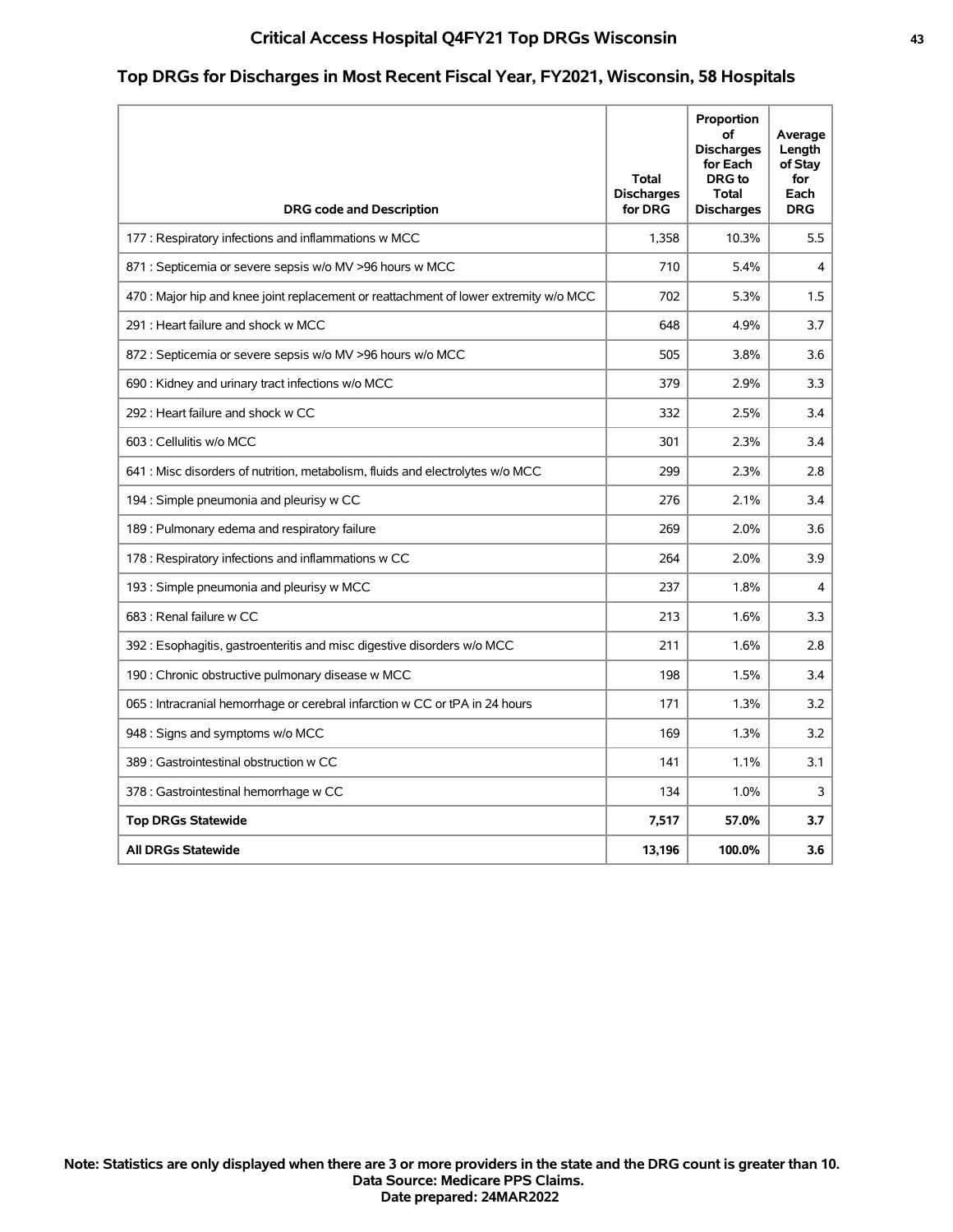## **Critical Access Hospital Q4FY21 Top DRGs West Virginia 44**

# **Top DRGs for Discharges in Most Recent Fiscal Year, FY2021, West Virginia, 21 Hospitals**

| <b>DRG code and Description</b>                                                       | Total<br><b>Discharges</b><br>for DRG | Proportion<br>οf<br><b>Discharges</b><br>for Each<br>DRG to<br>Total<br><b>Discharges</b> | Average<br>Length<br>of Stay<br>for<br>Each<br><b>DRG</b> |
|---------------------------------------------------------------------------------------|---------------------------------------|-------------------------------------------------------------------------------------------|-----------------------------------------------------------|
| 177: Respiratory infections and inflammations w MCC                                   | 351                                   | 8.3%                                                                                      | 5.4                                                       |
| 690 : Kidney and urinary tract infections w/o MCC                                     | 205                                   | 4.9%                                                                                      | 3.4                                                       |
| 871 : Septicemia or severe sepsis w/o MV >96 hours w MCC                              | 177                                   | 4.2%                                                                                      | 4.1                                                       |
| 291 : Heart failure and shock w MCC                                                   | 169                                   | 4.0%                                                                                      | 3.7                                                       |
| 194 : Simple pneumonia and pleurisy w CC                                              | 156                                   | 3.7%                                                                                      | 3.8                                                       |
| 603 : Cellulitis w/o MCC                                                              | 127                                   | 3.0%                                                                                      | 3.3                                                       |
| 193 : Simple pneumonia and pleurisy w MCC                                             | 126                                   | 3.0%                                                                                      | 4.2                                                       |
| 189 : Pulmonary edema and respiratory failure                                         | 122                                   | 2.9%                                                                                      | 4                                                         |
| 190 : Chronic obstructive pulmonary disease w MCC                                     | 121                                   | 2.9%                                                                                      | 3.5                                                       |
| 292 : Heart failure and shock w CC                                                    | 107                                   | 2.5%                                                                                      | 3.4                                                       |
| 641 : Misc disorders of nutrition, metabolism, fluids and electrolytes w/o MCC        | 105                                   | 2.5%                                                                                      | 3.1                                                       |
| 470 : Major hip and knee joint replacement or reattachment of lower extremity w/o MCC | 94                                    | 2.2%                                                                                      | 2.9                                                       |
| 872 : Septicemia or severe sepsis w/o MV >96 hours w/o MCC                            | 89                                    | 2.1%                                                                                      | 4                                                         |
| 948 : Signs and symptoms w/o MCC                                                      | 78                                    | 1.9%                                                                                      | 3.2                                                       |
| 392 : Esophagitis, gastroenteritis and misc digestive disorders w/o MCC               | 75                                    | 1.8%                                                                                      | 2.5                                                       |
| 191 : Chronic obstructive pulmonary disease w CC                                      | 74                                    | 1.8%                                                                                      | 2.8                                                       |
| 683 : Renal failure w CC                                                              | 73                                    | 1.7%                                                                                      | 3.5                                                       |
| 178 : Respiratory infections and inflammations w CC                                   | 67                                    | 1.6%                                                                                      | 4.2                                                       |
| 638 : Diabetes w CC                                                                   | 64                                    | 1.5%                                                                                      | 3.6                                                       |
| 689 : Kidney and urinary tract infections w MCC                                       | 61                                    | 1.4%                                                                                      | 4.6                                                       |
| <b>Top DRGs Statewide</b>                                                             | 2,441                                 | 57.8%                                                                                     | 3.9                                                       |
| <b>All DRGs Statewide</b>                                                             | 4,225                                 | 100.0%                                                                                    | 3.7                                                       |